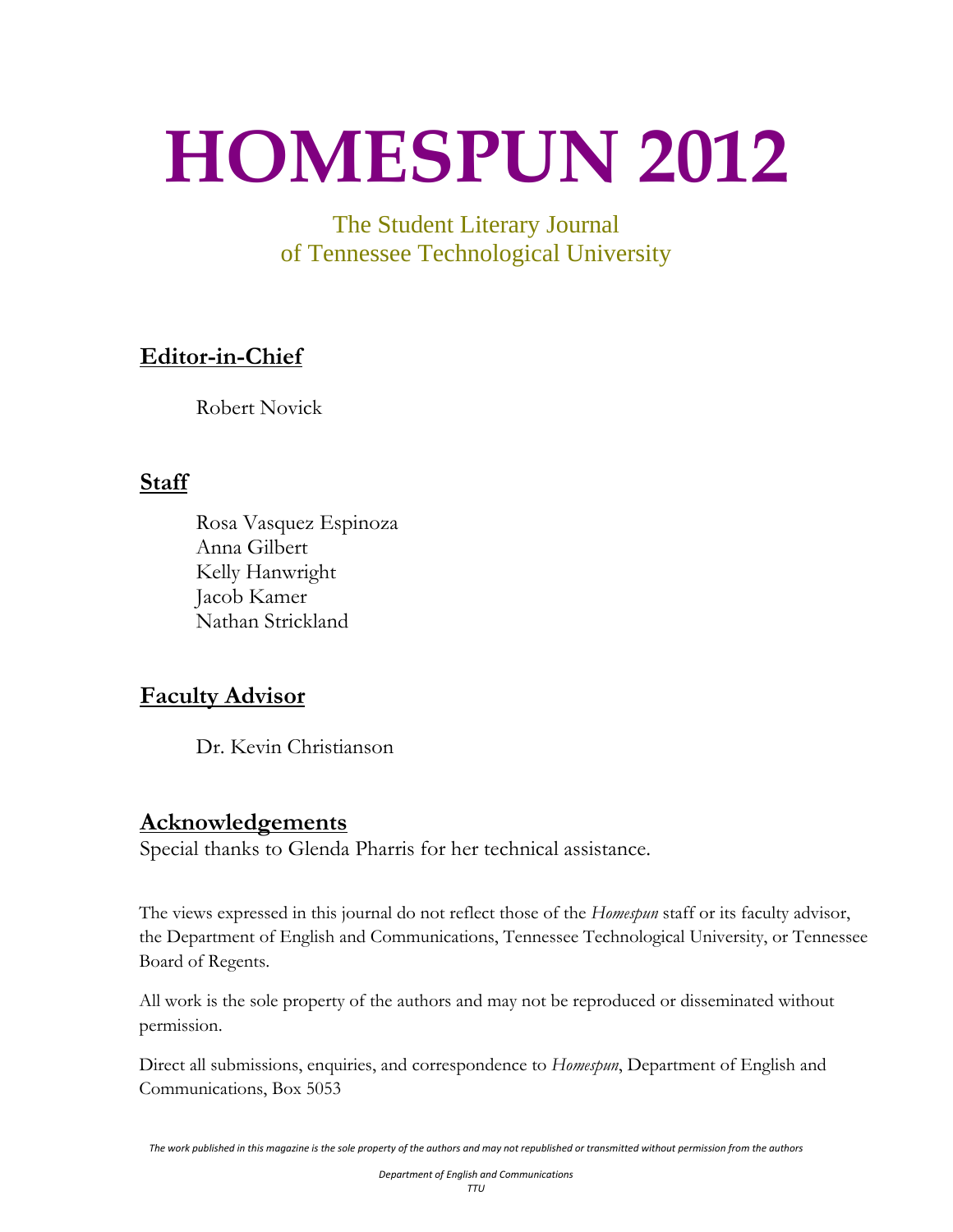# **Table of Contents**

<span id="page-1-0"></span>

| Triptych                       | Callie Milburn         |
|--------------------------------|------------------------|
| A Frog Crossing the Interstate | Rachel Charbonet-Baker |
| The Swan of Tuonela            | <b>Bruce Majors</b>    |
| Old Enough but Not So Old      | Zach Ludwig            |
| Easter                         | Anna Gilbert           |
| Joel 2:12                      | Katie Reasonover       |
| The Guardian and the Shade     | <b>Steven Stratz</b>   |
| Faith Is                       | Richard Cooper         |
| Ends of the Earth              | Alyx Wright            |
| At a Halfway House             | <b>Bruce Majors</b>    |
| To Be or Not To Be             | Dave Phifer            |
| Crimson Mask                   | Mark Conner            |
| When in Rome                   | Caroline Sapp          |
| Light                          | Jerrel Sanders         |
| Wrathful and Wrinkled          | Dave Phifer            |
| Ash                            | Callie Milburn         |
| This Road Not Yellow           | Joshua D. Martin       |
| Curiosity Killed the Cat       | Callie Milburn         |
| Helpless                       | Jerry Nash             |
| anatomy                        | Callie Milburn         |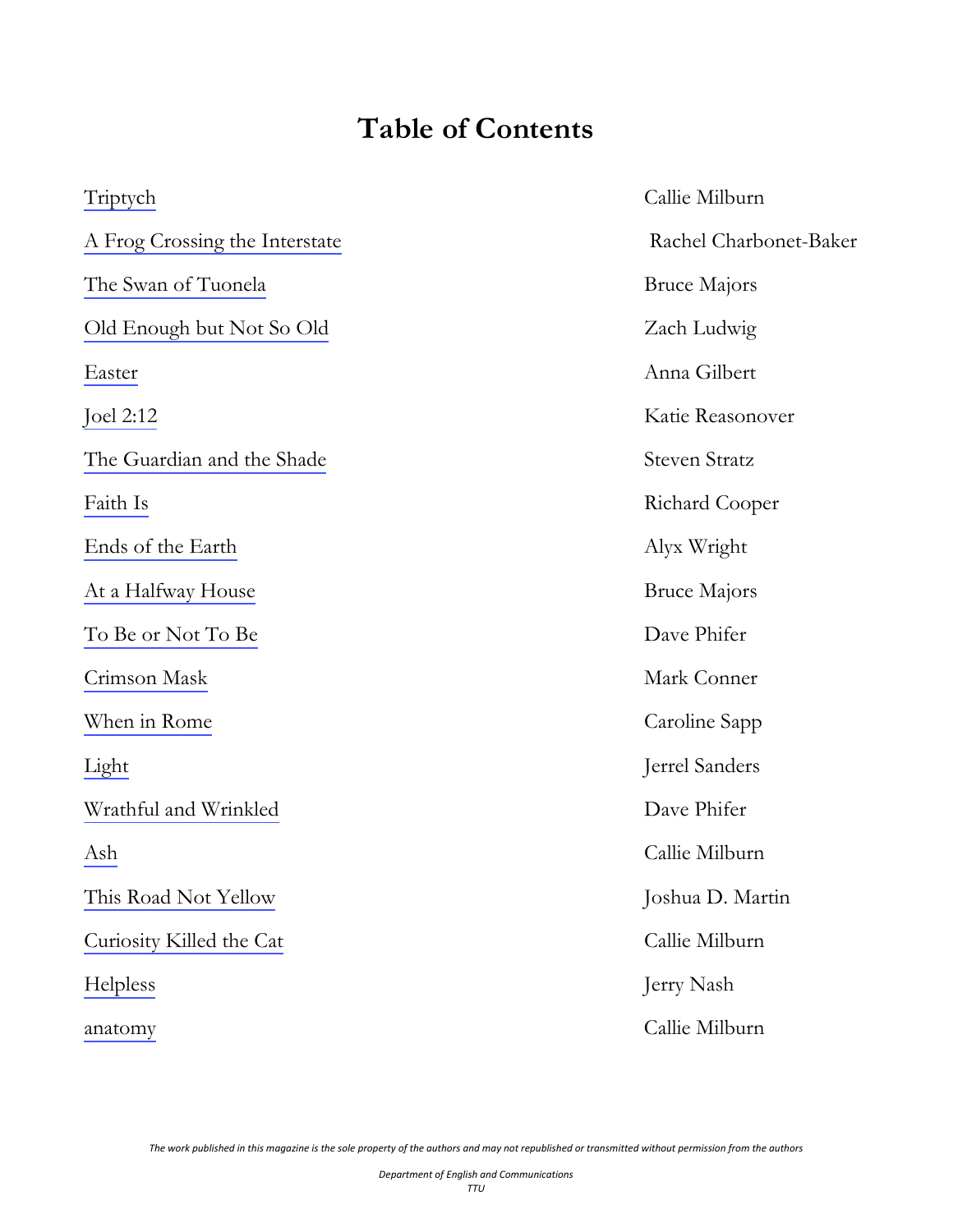<span id="page-2-0"></span>*Runner-up 2011 Lora A. Printz Memorial Poetry Prize* 

# **Triptych Callie Milburn**



This poem is thrice told. It exhales a story of ghosts, her countenance and keys. These are framed, threefold. As we watch, this poem makes us prey. It impregnates our peripheral sight. To see her entirely we must look at the picture as one. A lady splintered, our primary focus. Thrice the eye, twice removed. Thrice her knee-jerk hair. Thrice the concentric Underwood circles. Each division, a longitude rubbing her cotton underbelly blur on cold-rolled steel, whiplash prances slightly on some triptych turquoise.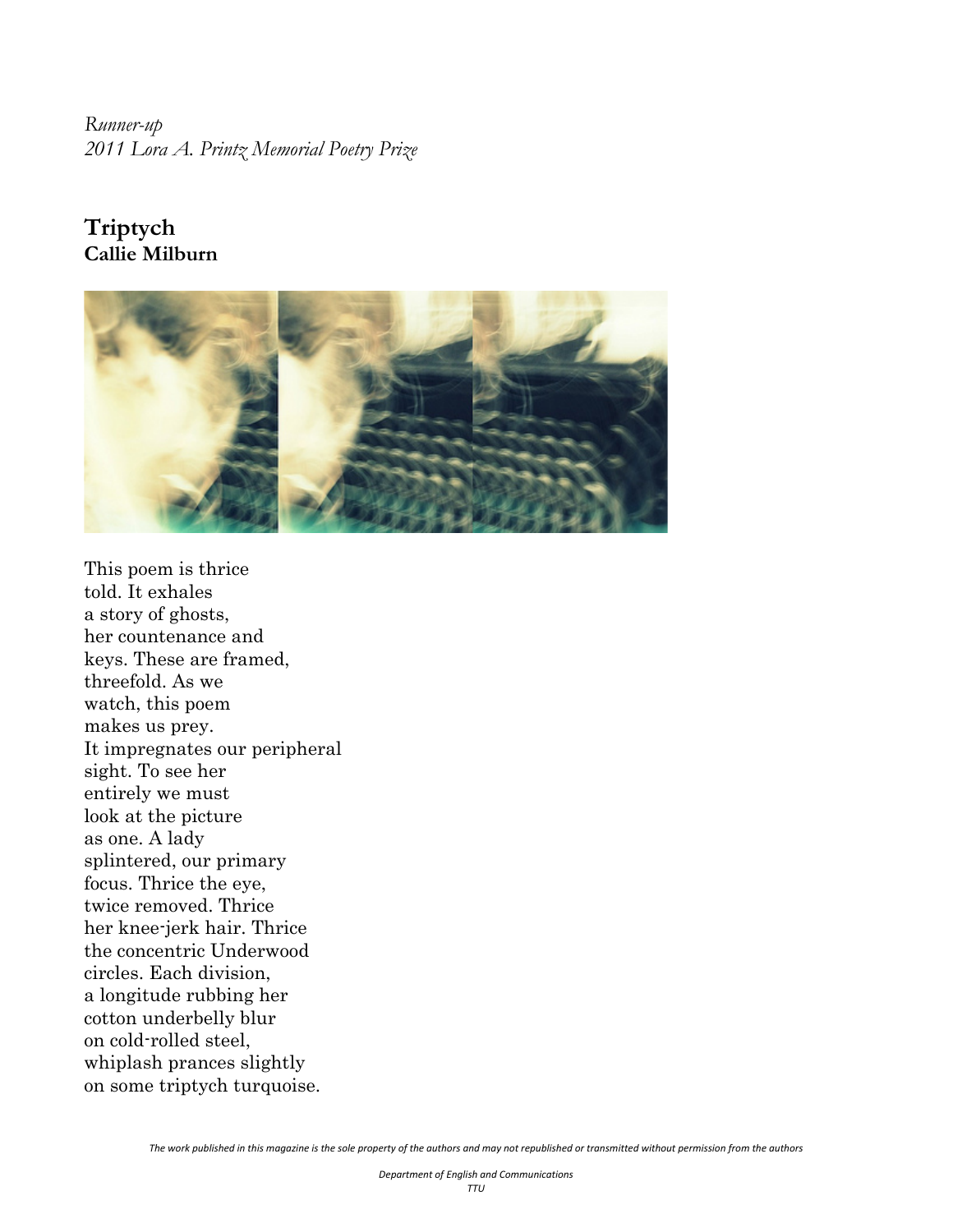is the cat's cradle, swathed in her butterfly effect. The rippling pawprint is proof that she carries over to the second and third frames and so on and so forth. Now look. She has moved us into the second breath, just like that. We crane to see her seafoam iris. There might swim mermaids in that jade. We will never see that half again. The margin has left us this singular storm, this cyclopic green. We should note her hair is still split-end cursive, wringing her powdered neck. This is important. Note the solar flare, the fine-spun

The first breath

copper coiling. These are extensions of her lashes. The same faerie rings. The same pale moons set the frame's right hand. She looks just like before, except this time, she loses certain symmetries. And so she moves out of sight and mind. This is her final breath and frame. We watch keys dancing in her place.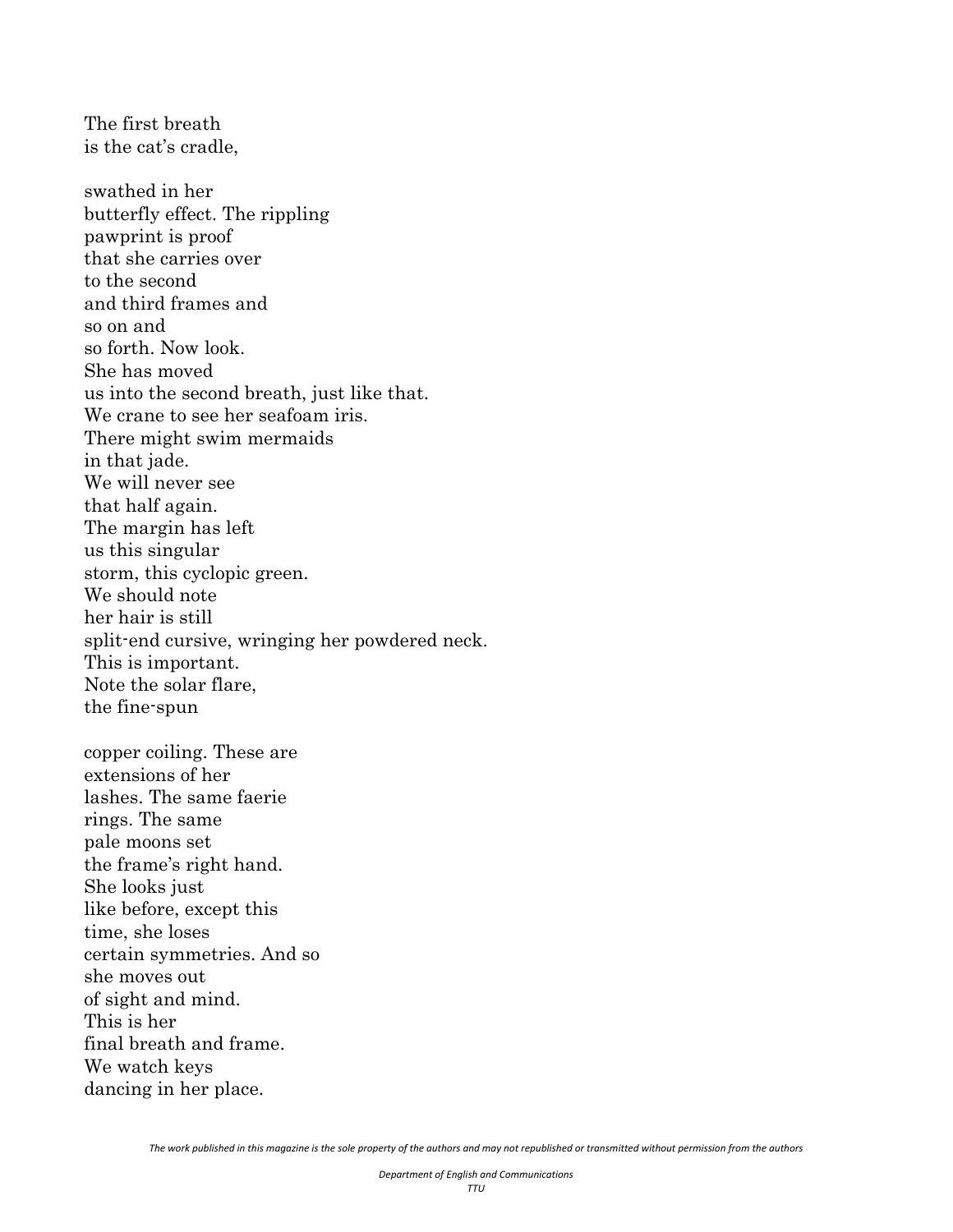She might be on the other side, behind the vertical. She might be watching those crescent pirouettes. We spy her repercussion, believing that once, only a breath ago, we could measure her life in frames and triptych echoes.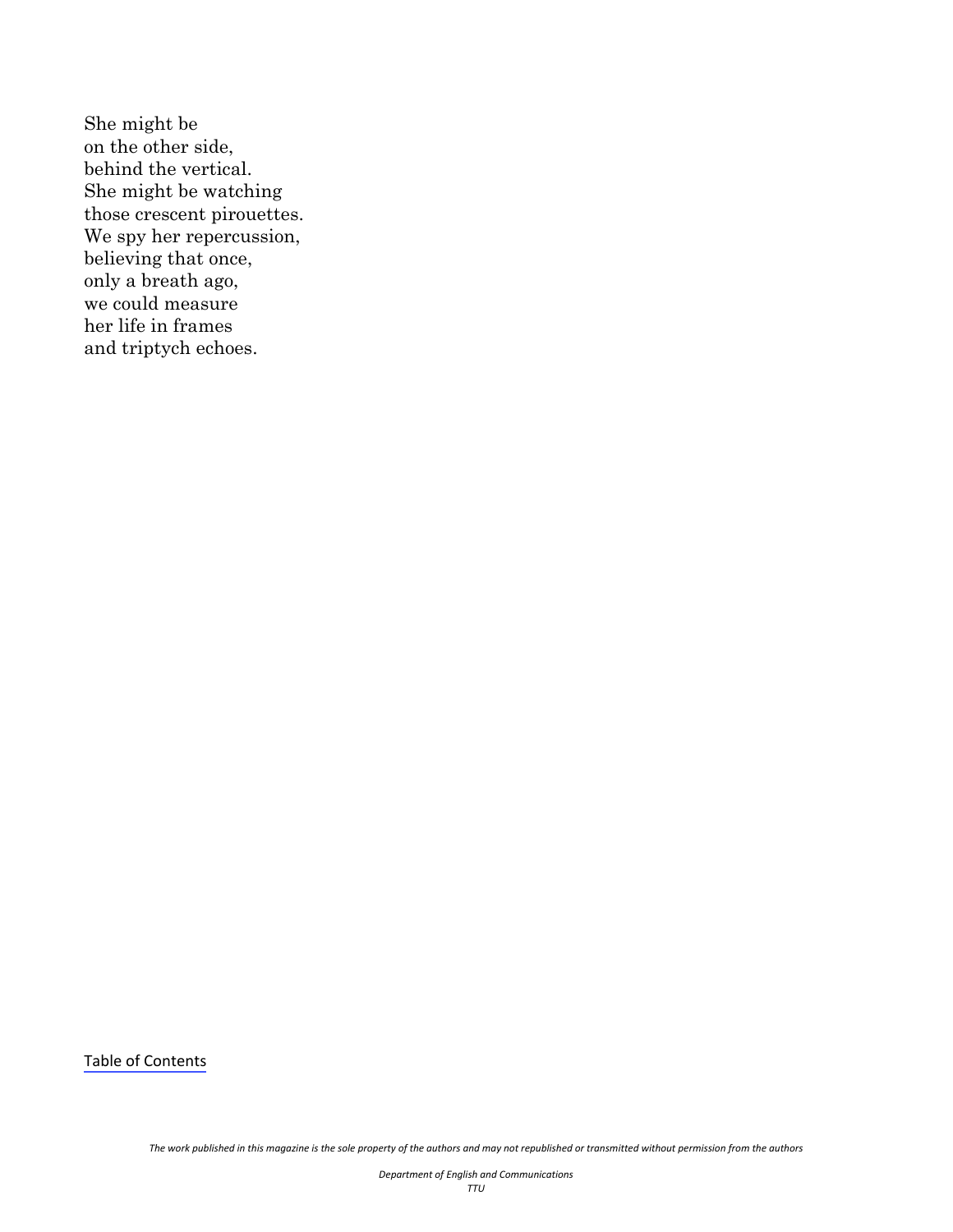#### <span id="page-5-0"></span>**A Frog Crossing the Interstate Rachel Charbonet-Baker**

Jumping the corner, while cars rush by, through smoke, puddles, and leaves down to neon yellow painted edge of steep rise, to maze-loud Interstate with leaps and hops, back and forth; drivers can't see my beady eyes wide or slimy green spots on along crossing to greenery on the other side. And trees wait with sky overcast, so I make my way to return from honking horns amidst splashing water from tires to dry treeroof of many beetles, slugs, and birds. Once there, I bounce through sticky grass, mud, and roots to where many yellow, orange, and olive-colored frogs live. A pond of blue-black shallowness holds tadpoles, moths, and mosquitoes tapping its surface between blades of grassy shore to keep me in a rocky fortress as night falls through branches and earth turns colder, silent, with locusts singing a star-song on trunks. I peer for moonlight, nestled with other forest creatures to sleep since zooming across such a traffic-full highway.

Table of [Contents](#page-1-0)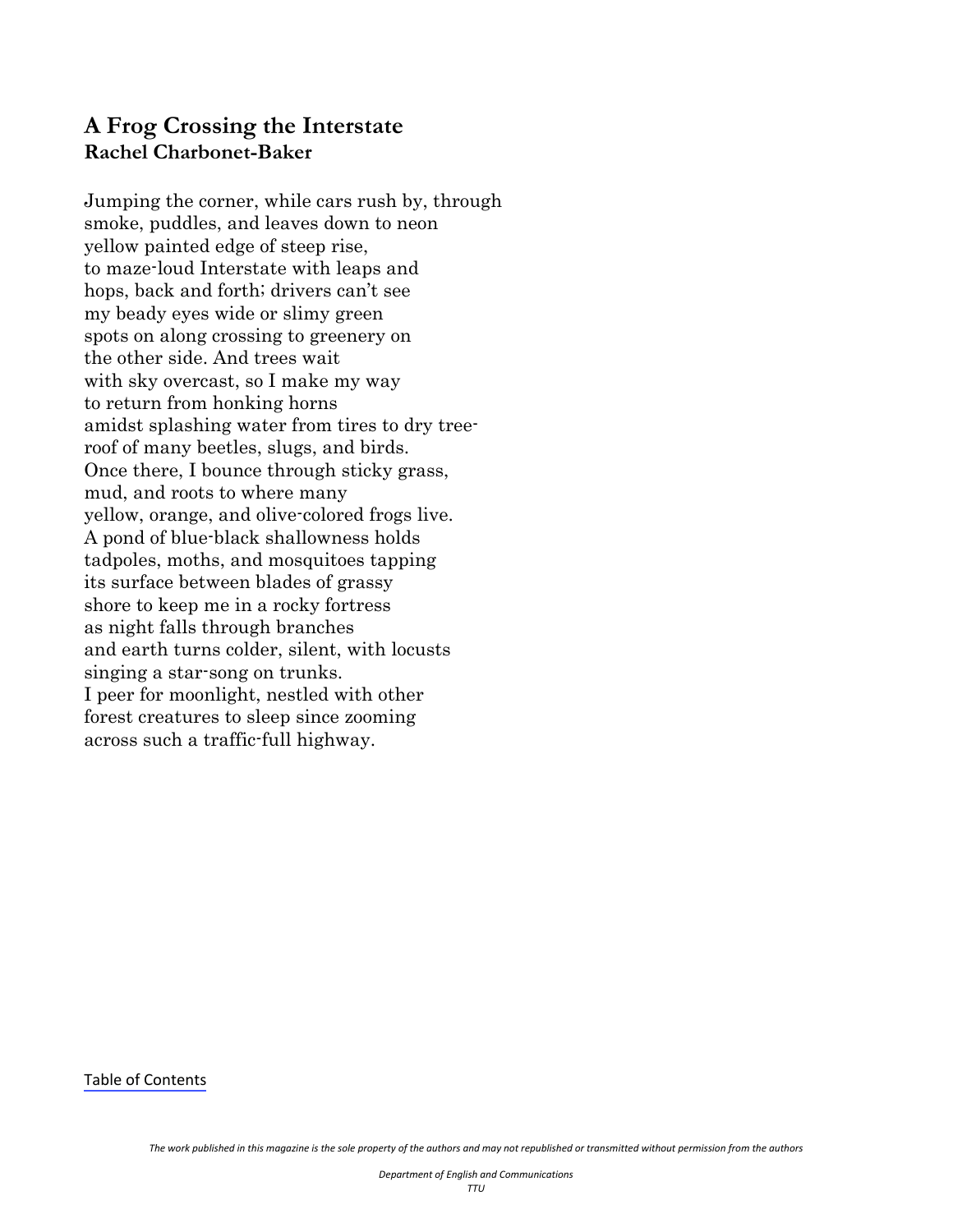# **The Swan of Tuonela Bruce Majors**

Tuonela, land of death, the hell of Finnish mythology, is surrounded by a large river with black waters on which the Swan of Tuonela floats majestically, singing. Lemminkainen, a trickster god, is the hero of the Finnish epic The Kalevala. His body is hacked to pieces and thrown into the river of death. *"*The Swan of Tuonela" is a tone poem and the second of The Four Legends from The Kalevala, Op. 22, by Finnish composer Jean Sibelius.

Melancholy music drifts in caves of air, melodies fissuring up through bass clarinet, oboe, bassoon, horn and harp conjuring tales of Lemminkainen filling my bones with reedy resonance a chilling prelude, the dark cold waters of Tuonela.

Haunting sounds of English horn slip over the mystic river. Opposing strands from some antiphonal choir move the waters, angels stirring the pool at Bethesda and calling out the regal imperturbable passage of the Black Swan herself.

The quiet, blue mood is excellent.

The swan drifting into a black-red glow toward some mythic land of the dead, riffling largo movement of waters around her, deliberate sonorities of subdivided strings, zithering sounds through every crawl space of quietness.

Acappella post horn, dissolved brass, tremulous strings hovering hushed cello, she re-enters a minor seventh tremolo, all the loneliness of that place where neither love nor hate exists encrypted in sound…

Suddenly the music is dead. Only the dirge of passing harp strings, the ghostly quiet of the river's dark blended sound and that lovely bird leaning toward darkness, knowing her fate, already dark herself.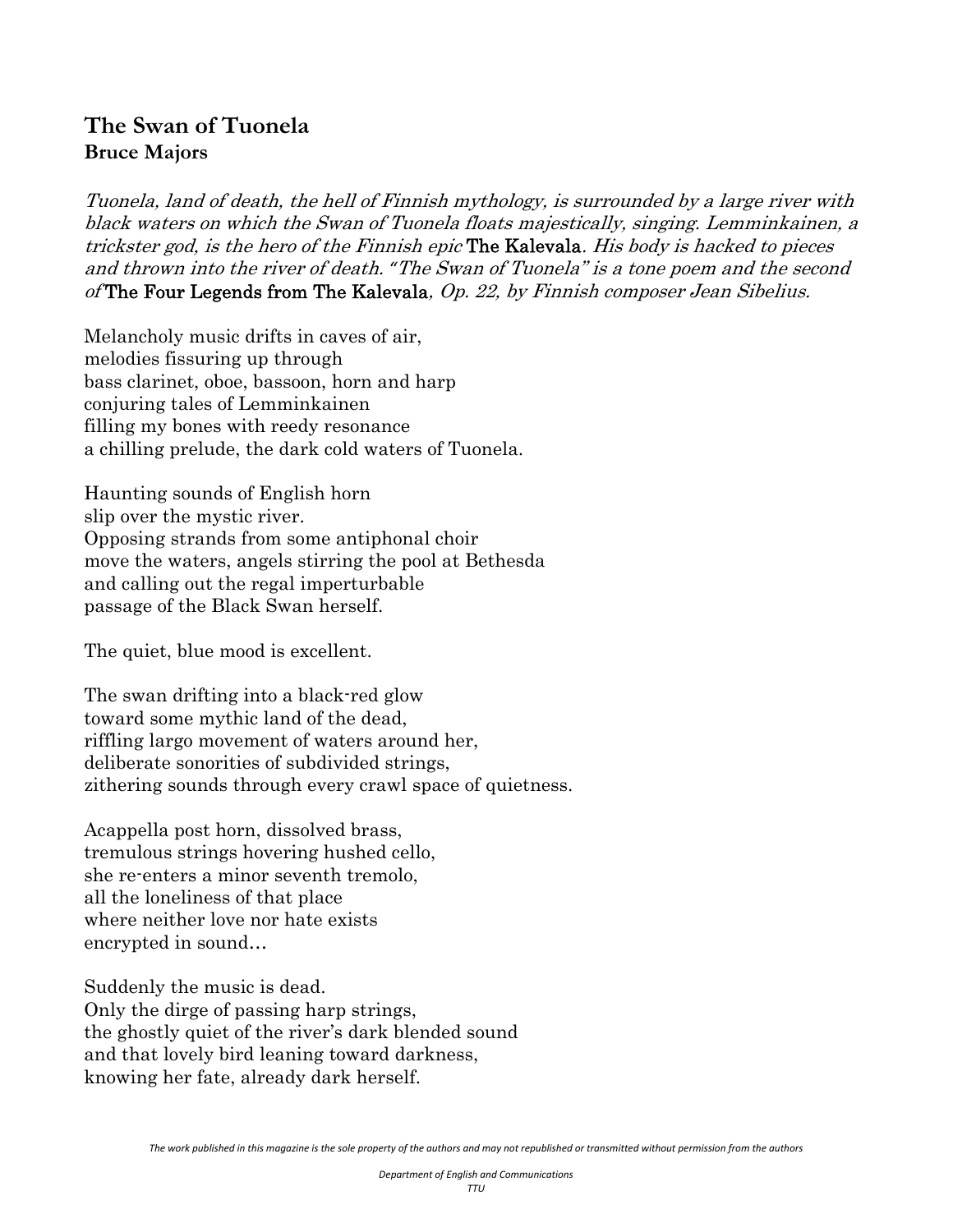Her song now almost speechless, motionless,

breathless, dying metaphors. Stones collide in a vast darkness somewhere only slightly.

After the music we moved our separate ways both toward our own darkness.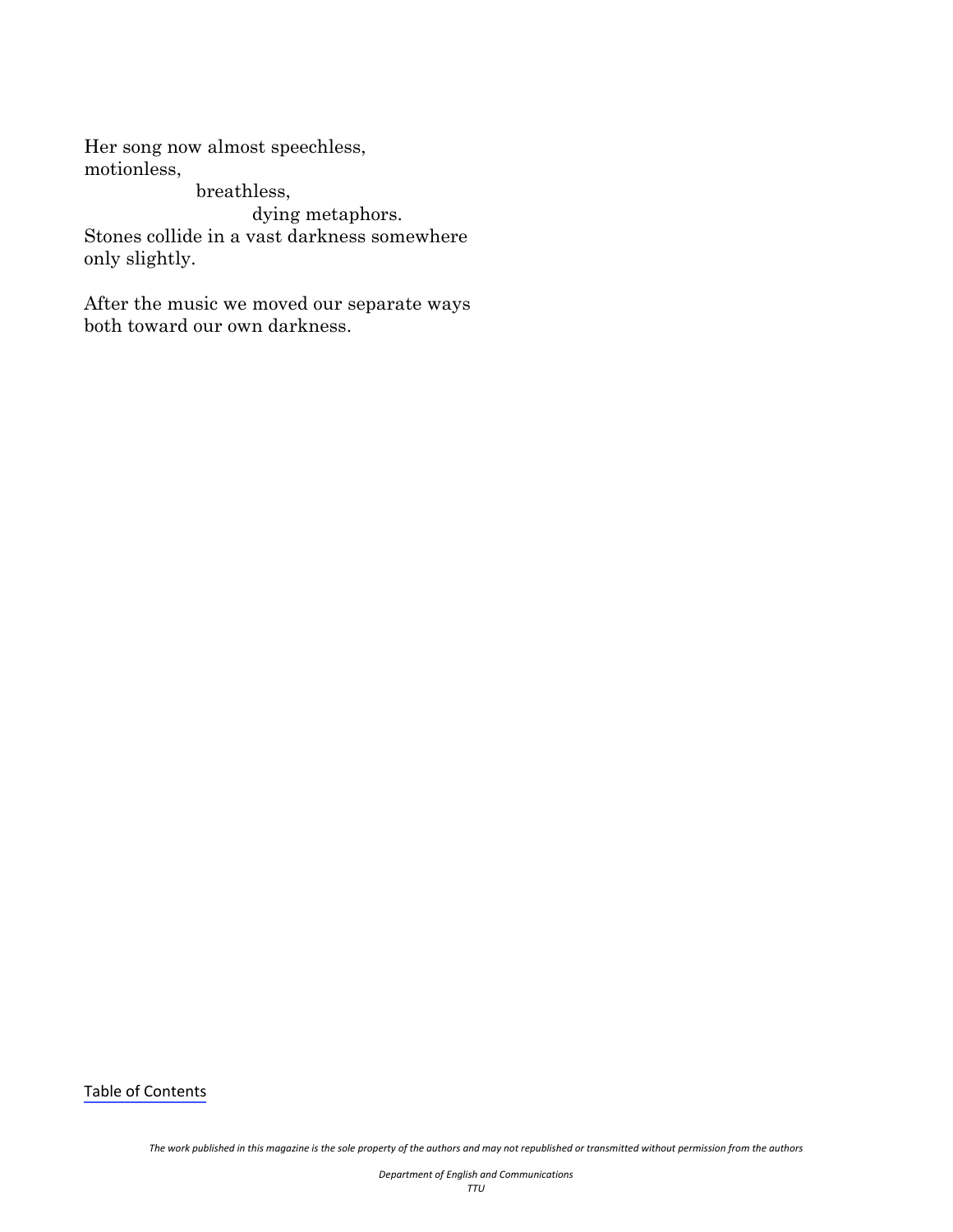<span id="page-8-0"></span>*Runner-up 2011 Clara Cox Epperson Prose Contest* 

#### **Old Enough but Not So Old Zach Ludwig**

 I am not "young." Maybe for a successful writer I would be considered young. But that's an image that is fleeting with every passing year. Age is a relative concept and its merit in a situation should always be somewhat subjective. If someone asked me how old I was, I would always reply "old enough." That left everything open for possibility. Did I tell you I'm writing a novel? It will be a sweeping success and for someone as young as me to be published will be an achievement in itself. It sure will make everyone who underestimated me envious. At least that's the plan.

 I always have a plan. And if that doesn't work, I seem to always have a back-up plan or two. Some call it OCD or over-bearing and controlling, but that's fine with me. However, I'm discovering to my dismay that I don't have a good back-up if my life gets fucked up. I can't see myself happy being anything but what I always wanted to be – an acclaimed author. I am a student by occupation, in high school. I grew up in a small, southern town you've never heard of. And I don't want to share its name, anyway. That covers most of what you need to know about me.

 I haven't written a lot – mainly poems, a few short stories, a beginning to my great American novel, and thousands of ideas – but some of them are repeats of what I saw on television last week or what I see at the movies. I like the movies. I wonder if writers ever see a movie, then get into trouble when all the pages they write end up with similar ideas and conversations between their characters. Back to my American novel – I think it should be written in a Kerouac or Hemingway type of way. I, too, yearn for a long road trip to discover America.

 I bet that would take me west. I have always wanted to see the west. It's a place to lose your mind, money, and time. But a territory that returns a stronger sense of personal identity when you're through. I want to get lost in the west. That sounds kind of Jim Morrison-y or like something Charles Manson would say to his followers, but maybe they're right. Well, at least Morrison – let's leave the mass murderers out of the picture (for the moment, at least).

Let's go for a trip... metaphysically, spiritually...psychedelically. The sand is hot as hell and there isn't a tide-pool anywhere close. Alcoves hidden in the hilly terrain and undulating, grainy reality are the only things that ground you in the whole experience while your perceptions ebb into the purple shades of a desert sunset. The experience leaves you with illusions and allusions for your latest book of poems. I bet it would be a little, red leather piece with gold trimmed pages and nobody would understand the significance of the main character's appearance on page two, but absence in the remainder of the story. I would call it a "think-piece."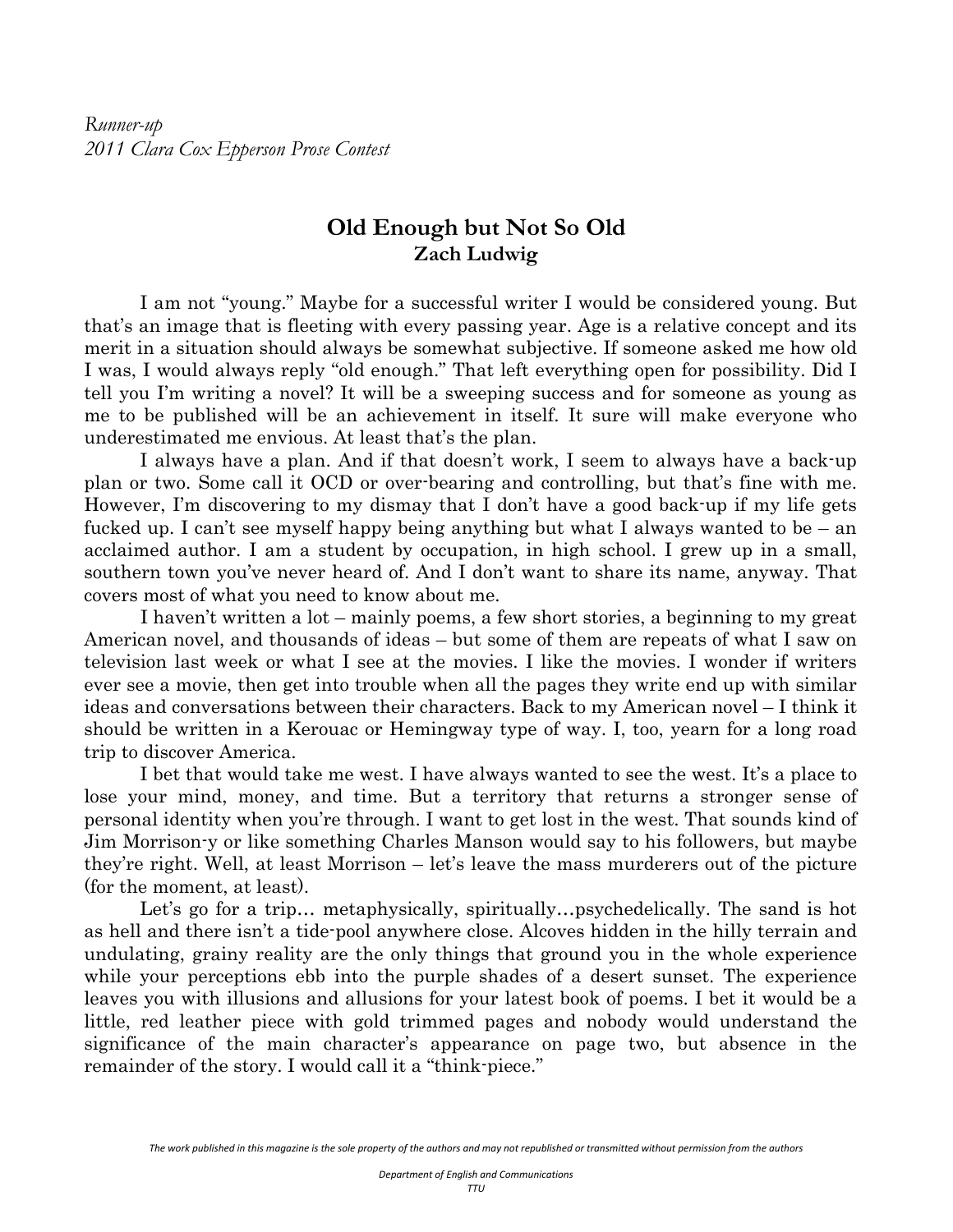Enough tripping. After all I'm still in high school. I figure once my transformation is complete, in a few years, when I really know who I am, I will have time for all that other stuff. Lost anywhere would be an improvement from the day-to-day mandatory mediocrity of my life up to this point. I wonder if I could take a van and live in it for a year or so. Chalk it all up to crazy adolescent exploration or that adjustment period around college age.

 My uncle lived in a van once in college. But he did that to save the money he would have spent on rent. I never want to have to pay rent. When I go to NYU, I hope I get a full scholarship, so that I don't have to pay anything. Katy Shoopman, a friend of my sister, who graduated two years ago, was top of her class and had a 1600 SAT – she's getting paid to attend some college somewhere. I'm not sure where because we weren't exactly close. And don't bother asking my sister. She and Katy had a bit of a "falling out" right before Katy went off to school. Something involving my sister and a lot of rumormongering at our high school. In such a small town, rumors don't take too awful long to get spread around, by the way.

My sister, Bethany, got pregnant in the middle of her senior year. By the time prom rolled around in May, she was already starting to show. They had to go down to Colsteen's Dress Shop at the corner of Spring and Seventh to have the dress let out as much as the material would allow, but it still looked too tight around her waist. She graduated, though. She gave birth on the 6th of July. Everyone in the family was hoping for a July 4th delivery so they could celebrate Independence Day with the newest member of the family. When I say "celebrate," that may be a bit of stretch considering no one was particularly pleased that she got knocked up by her retard boyfriend. It definitely wasn't the life she planned for herself or the one my parents wanted for her.

 My parents are good people. They both work. My dad is an engineer and if you talk to him for five minutes, his nerdiness is pretty obvious. Mom is a quiet schoolteacher. She works in the Special-Ed program at the middle school. Both are fairly normal. They have high expectations, but don't mind if you fail as long as you try. As it is with parents, I am starting to understand their back-stories, and I must say they sounded like they were more interesting people before Bethany and I were born.

 Jason, my sister's sperm supplier, is a small guy at about 5'5." He played football in high school, but he spent most of his time on the bench. He wasn't the most muscular guy, but he was a lean fellow with some brawn. He was definitely stronger than I was. Though I was taller, I always thought Jason would take me in a fight. Not that I was looking for a fight – I had never been in a fight in my entire life, and it wasn't something I intended to pursue in the future. But if anyone around the house deserved to get a few swings thrown their direction, it was the consensus that Jason would be the best candidate for the receiving end. The old cliché is, "I'm a lover, not a fighter." What happens if you're neither? What are you then?

 So my sister had a child to support and Jason worked at the local NAPA Autoparts where he had been working since he was a sophomore. He liked his job, but he really only worked there so he could get a discount on parts to augment his customized Ford Bronco, with the roof removed to create a makeshift convertible. It was painted light blue and had a decal on the top of the windshield that read: "BABE, the Big Blue OX." It was a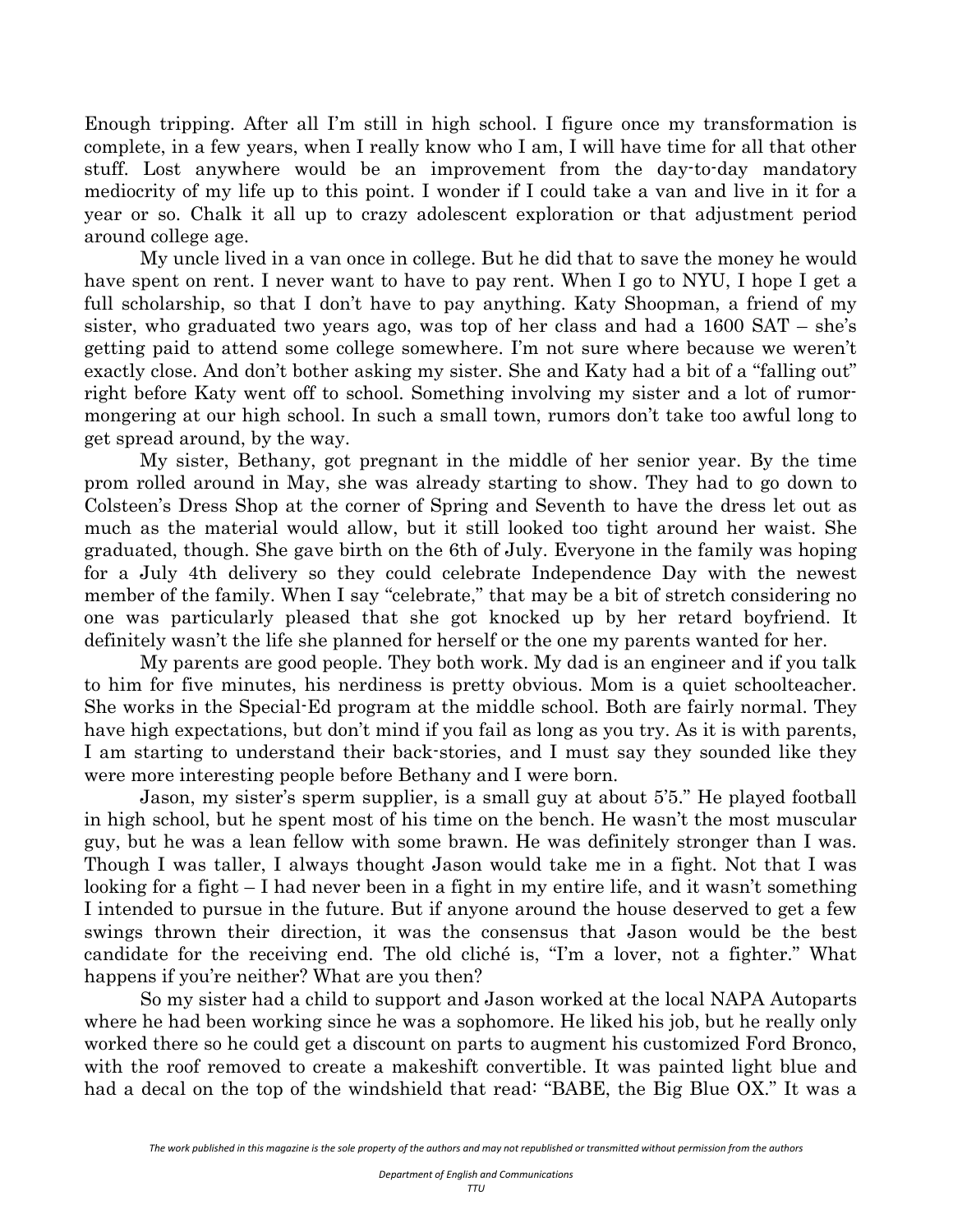real tall machine. You had to jump out of it to dismount. When he used to start it in the parking lot after school, it sounded like a dragon dueling with the passing-by marching band. When the lines of chubby nerds banged their percussion and tooted their horns louder to compensate for the roaring onslaught of the OX's dual tailpipes, Jason using only his big toe, would engage the throttle and the thunder claps of the exhaust sounded like a firing range. And the band forfeited and marched on past.

 By the time that summer ended – and I was glad it did because I could flee to school to escape the incessant shrieking of my newborn niece, Kendall – I was ready to begin my junior year. Junior year was the most difficult one I had experienced to that point because I found the presence of the female students' bodies to be a realm of simultaneous delight, confusion, and utter horror. That's making it too poetic  $-1$  was horny. I didn't know why or quite what that meant yet, but there it was.

 Her name was Cary Wellington and she wore…well, it's so hard to describe garb as a distinguishing feature of adolescents, because we all dressed alike: jeans, T-shirt, maybe a sweatshirt. Her smile stood out to me. It wasn't the brightest or most loving smile – the usual description when conveying a likeable smile – but it fit so well between the creases of her cheeks and under the pointed little nose, where her black-rimmed glasses perched. Cary mingled with cliques in high school. She hung out with popular kids, nerds, band geeks, outcasts, preps, and jocks. She found a niche within all the groups. But she often preferred hanging out with popular kids like the preps and jocks, groups that are sometimes interchangeable, if you weren't aware.

 She caught my attention in English class. I liked English class. I aspired to excel and often did. But I had trouble grasping some of the "rules of the road," as one of my teachers called the semantics of punctuation and other tidbits of the language. Cary and I got paired off to work on a joint assignment. After we had spent so much time together for a couple of weeks, I asked her if she would be my girlfriend. I still don't know what that meant. But for Cary and me, we forwent all of the get-to-know-you dating details and became connected at the hip.

 In high school, you had someone to spend weekends with, see a movie, hold hands, and things of that nature. Looking back, I wish I had played the field a bit. But that's something I still have difficulty with, even now. Within a few months, the chance for sex peaked my interest. Sex in high school was difficult because I was in school all day and home in the evenings with my parents a couple of doorways down the hall. Weekends didn't lend themselves to many reckless lapses in parental supervision either. We took to gallivanting around in the 1993 Honda Accord I borrowed from my sister.

 Cary would steal a pack of smokes from her mother; we would head out to a nearby state park next to a lake, and spend Saturday night just listening to the radio. We were holding hands and making out, then taking sporadic breaks to sip some Cokes and light a cigarette that we passed between us. We were making out and I decided to cop a feel, so I did. I touched her breast through her Clemons High School sweatshirt. She let out a slight groan of satisfaction. I took that as a go-ahead signal from the thirdbase coach.

 She was wearing blue jeans, but they were quickly stripped from her smooth legs and my hands continued to work. She was less of a novice with her hand motions than I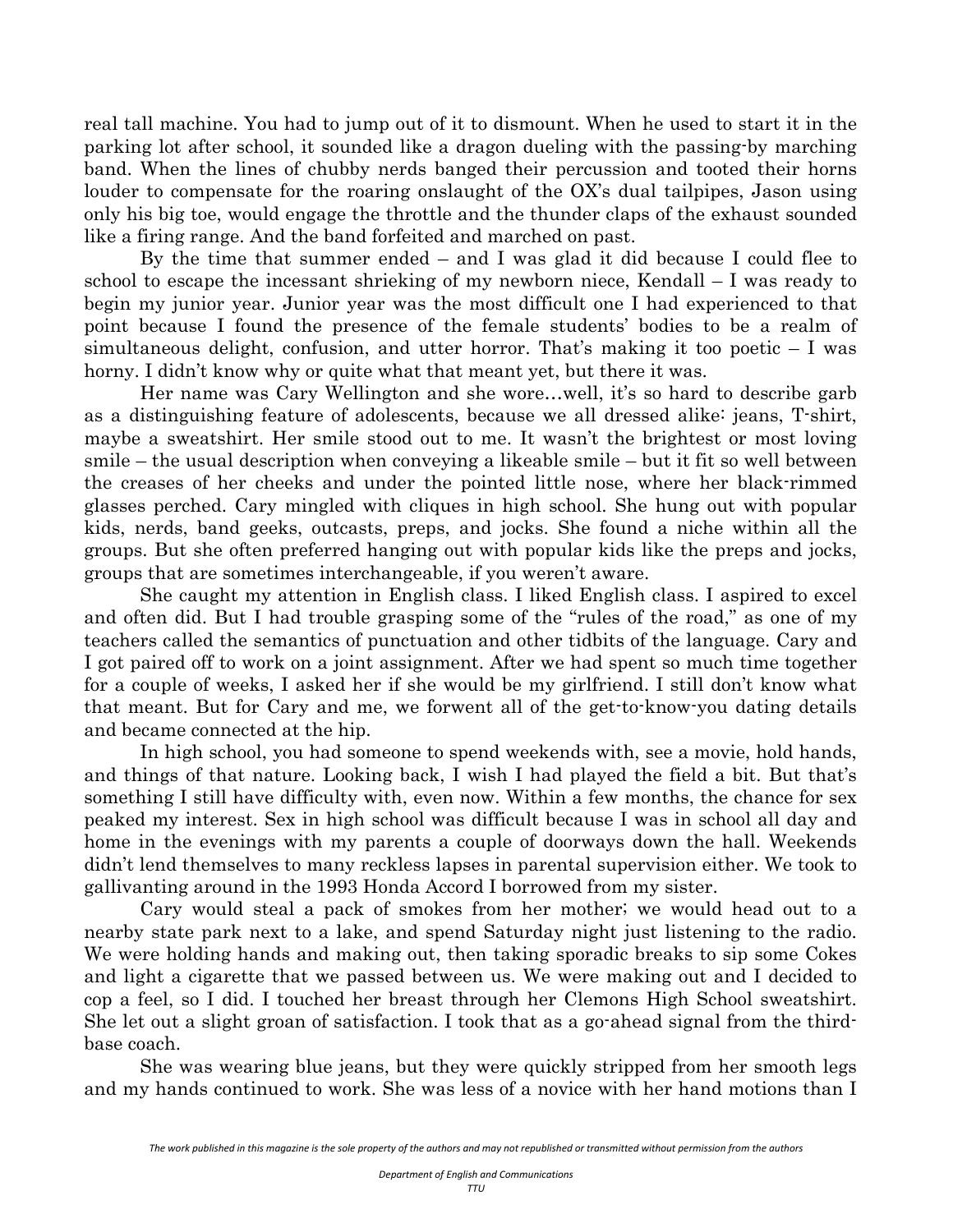was, which showed that she had done this before. This was my first real experience with a girl, but it was obvious she had had some kind of formal training – it seems like that's a course offered in high schools across the nation these days.

 We stopped taking breaks to sip from our Cokes and there was still the lingering acrid smoke from our latest discarded cigarette that was burning itself out in the Accord's slide-out ashtray. She lost her gray hooded sweatshirt and pink T-shirt and then she popped off her bra. It was like her perky, bold nipples were released from confinement, as her chest took on a new presence. Or, perhaps, I was just enthralled by the new toys that were revealed to me in the flesh. In the meantime, I discarded my blue jeans onto the floor of the car and ripped off my sweater and T-shirt simultaneously, like they were connected. I didn't want my view of this recently-revealed Lolita in the passenger seat to be interrupted by mere, mortal fabric. This went beyond the confines of the physical world – this was sex!

 We rummaged into the backseat, scrambling over the center console in only our underpants. She climbed over first, gracefully like she'd done it before. I followed and fell into her spread legs and waiting, outreached arms. She never looked more beautiful than she did right then, but at the same time there was something I didn't like about what was happening. You would think that having a teenage sister who just became a mother would be the most potent form of birth control there is, but teenage hormones can't be easily stifled.

 I didn't have a condom and all I kept thinking about were the scores of baby clothes that filled my sister's dresser drawer where she once kept her high school trackand-field outfits. So I was already swimming in my own worries, as well as the semen that was backing up into my brain as it overflowed from other parts of my body. I told her I didn't want to have sex that night. At least, not until I had a condom.

 She reassured me, "I'm on birth control, plus you can pull out." Those did sound like damn good counter-arguments. But I just couldn't. My parents were already dealing with one bastard child in the house; they didn't need another.

"No, not tonight." Even I couldn't believe I said it. "How about oral instead?"

 Cary looked pretty pissed. The night was starting to get chilly and I began to realize that I was naked and had a big damp spot on the front of my boxers.

 "No, I want you to take me home," she said. And her body closed up. Her legs were no longer open and receptive to me. She retracted her arms until they were tucked in, covering her breasts.

 "Are you sure?" I asked. She turned to look out the window. Although it was dark, I knew that she was beginning to cry. She didn't make any sound; she just nodded her head and continued to look out the window at the nothingness on the shore of the lake.

 I scrambled back over the center console, nearly falling forward and whacking my face on the steering wheel. I thought it would have been ironic to have a big "H" imprinted on my forehead – try to explain that one to my folks. But I adjusted myself in the seat and, as I turned around to see if she was following me between the seats, I found that she was opening the rear door, stepping out, and transferring herself to the front passenger seat.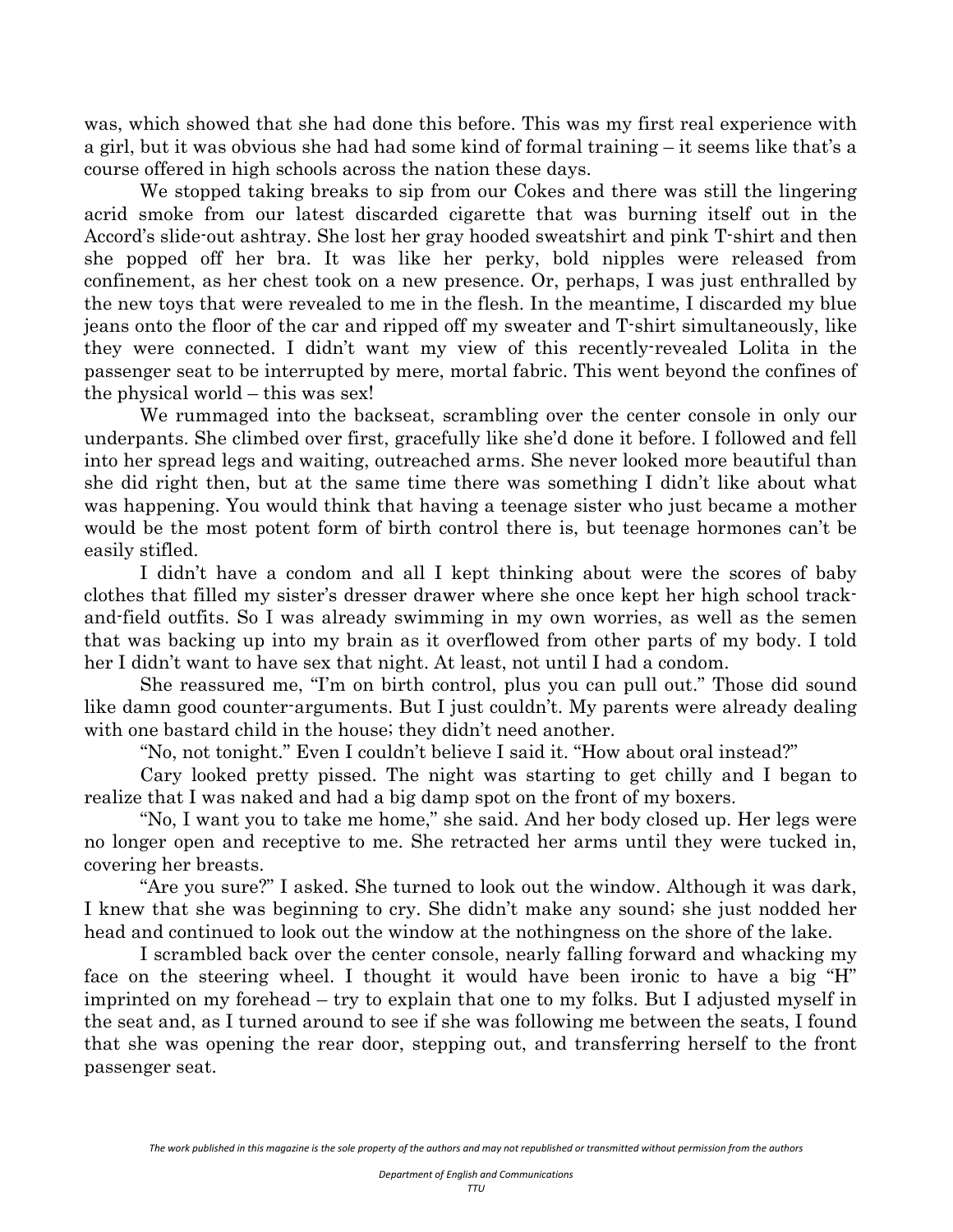She was still only in her underwear and began fumbling around the dark cranberry-colored interior for her lost clothing. I turned the ignition key the remainder of the way to engage the engine and not just the battery. The sound was soft, but still penetrating the silence of the increasingly cold October evening. As she put her clothes back on, I noticed she was shaking. It could have been from the cold or because she was holding back an even-greater torrent of tears.

"Fuck," I muttered under my breath as I put the car into drive.

 My relationship with Cary Wellington was destined to be repeats of that evening. We would see each other and we would neck, but we never had sex. I don't know whether saying no to sex once is like telling the girl it's off forever and you have to give a presidential address to retract the statement, but I do know that nothing really happened with Cary to make me think any differently. Within days, I had purchased a whole box of condoms and was raring to go, but my fantasies never materialized. She seemed more disconnected after that night, like I had done something to personally offend her, though I felt like I hadn't done anything.

 I had the strange feeling that everyone she knew was told about our night by the lake. I don't know if this was all real or if my own sexual frustration and postponed, pent-up ejaculation were causing any head trauma, but it definitely felt stranger to sit in school after that. I know she told all of her girlfriends and, of course, they told their boyfriends. The problem was that a lot of those guys were preps or jocks, or a combination of both. And those types of people always have someone they can tell about another person's embarrassment.

 One day I was in the restroom during class, it must have been second period, when William Davis came in. He never tolerated it if you called him Will or Bill. It was always William, and he was very adamant about that point. I always had to challenge that because I found it funny.

 "Hey, Will, how you doin'?" We had been through this little dance before and he was not amused this time, nor was he ever amused by my wit. He just gave me a kind of a look because he knew that I knew what he preferred to be called. I was heading to wash my hands and he was unzipping his pants to take a leak at the urinal to my right side.

 I turned on the faucet, lathered my hands, and began to rinse. In mid-urination, Will began speaking to me, which I found to be a rather profane exercise in bathroom etiquette. Nevertheless, I wasn't the one peeing so I felt less uncomfortable than I would have if our places were swapped. He asked me how Cary was. It was well known that were an "item," in whatever the high school standards of that were at the time. She was fine, despite our falling out, I supposed.

And I told him so.

 He got right to the point. "So I heard you didn't fuck her." My insides jumped and my penis shriveled a bit. Not only did it scare the hell out of me that this was fodder for the public forum, but it involved my reputation and that of my genitalia. And he does not appreciate slander.

"Not exactly," I said.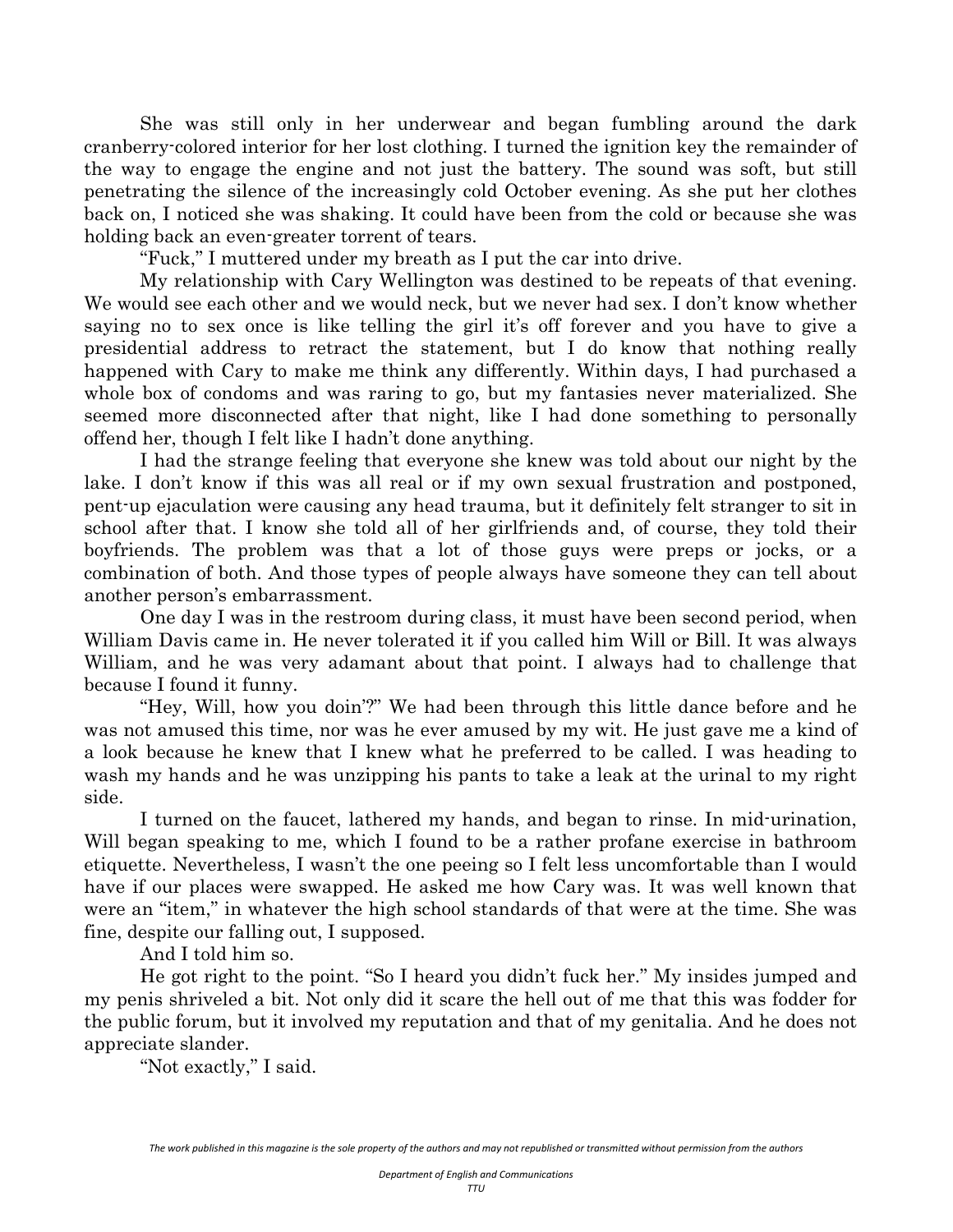He zipped up his jeans and started walking towards the bank of sinks without flushing the urinal, though it looked like he had no intention of washing his hands. "What does 'not exactly' mean? You either do it or you don't."

 I flicked my hands into the sink to avoid dripping them all over the floor and I reached for the paper towel dispenser so I could dry my hands and get out of there. As I cranked the metal lever to get the brown paper towel, I said, "It's complicated."

 "What's complicated? A girl opens her legs for you – and believe me, it's not gonna happen too much for a guy like you – and you don't fuck her. Are you a fag, or somethin'?"

 I wasn't really sure about the word fag. I didn't hear it much – they didn't say it on TV or around my house – but I did hear it around school a bit. But it's one of those words that took on a new meaning when it entered adolescent slang. Just as "gay" doesn't mean homosexual. It means stupid to the typical high schooler. Definitions get flipped around and new ones are made. So I didn't know if he meant fag, like lame, or some other synonym for gay.

 "I don't know," was my only answer. He seemed to light up at that, as if by not answering the question correctly, it opened the gate for future insult and torment.

 "Not sure," he said. "Do you exclusively fuck guys? Because that's what a fag is. Are you a fag?" Upon having the term appropriately defined in context, it became clear what my answer should have been.

"No, I'm not a fag," I told him. "No."

"You sure?" he quickly responded. "Ever tried?"

 "No. Why? Have you?" I think that question was meant to come out of my mouth more matter-of-factly than it did, rather than the challenge or insult he perceived.

"What are you sayin'? You think I'm a fag?"

 I could see this wasn't going to end well. I tossed the brown, saturated cloth I had been rolling around in my hands toward the trash can and began to make my move around him toward the exit. But, for him, the conversation was not over. He side-stepped to his left and blocked my exit.

He questioned, "You sayin' I suck dicks?"

 Fearing that this was quickly going in the wrong direction, I said, "No, I don't think you…no. Listen, I have to go." Sometimes you just can't reason with people like Will – I mean William. He knocked me one good time across the jaw and I lost my legs.

 I always worried about the sanitation of our bathrooms. But at that moment, I was more concerned about being able to stand again. It felt like I had gotten a bazooka to the gut. I couldn't breathe. But my face didn't hurt. I think it was the shock more than the bunt of his fist that laid me out. Luckily for me, William wasn't keen on beating the shit out of someone who was already down for the count. And I was definitely not going to retaliate.

 He got agitated because I wouldn't and couldn't put up a fight. "Yeah, you are a fag," he said. As he realized an amicable fight was not a possibility, he withdrew his anticipatory stance and started to leave. He flushed his urinal before exiting. I always thought that was odd.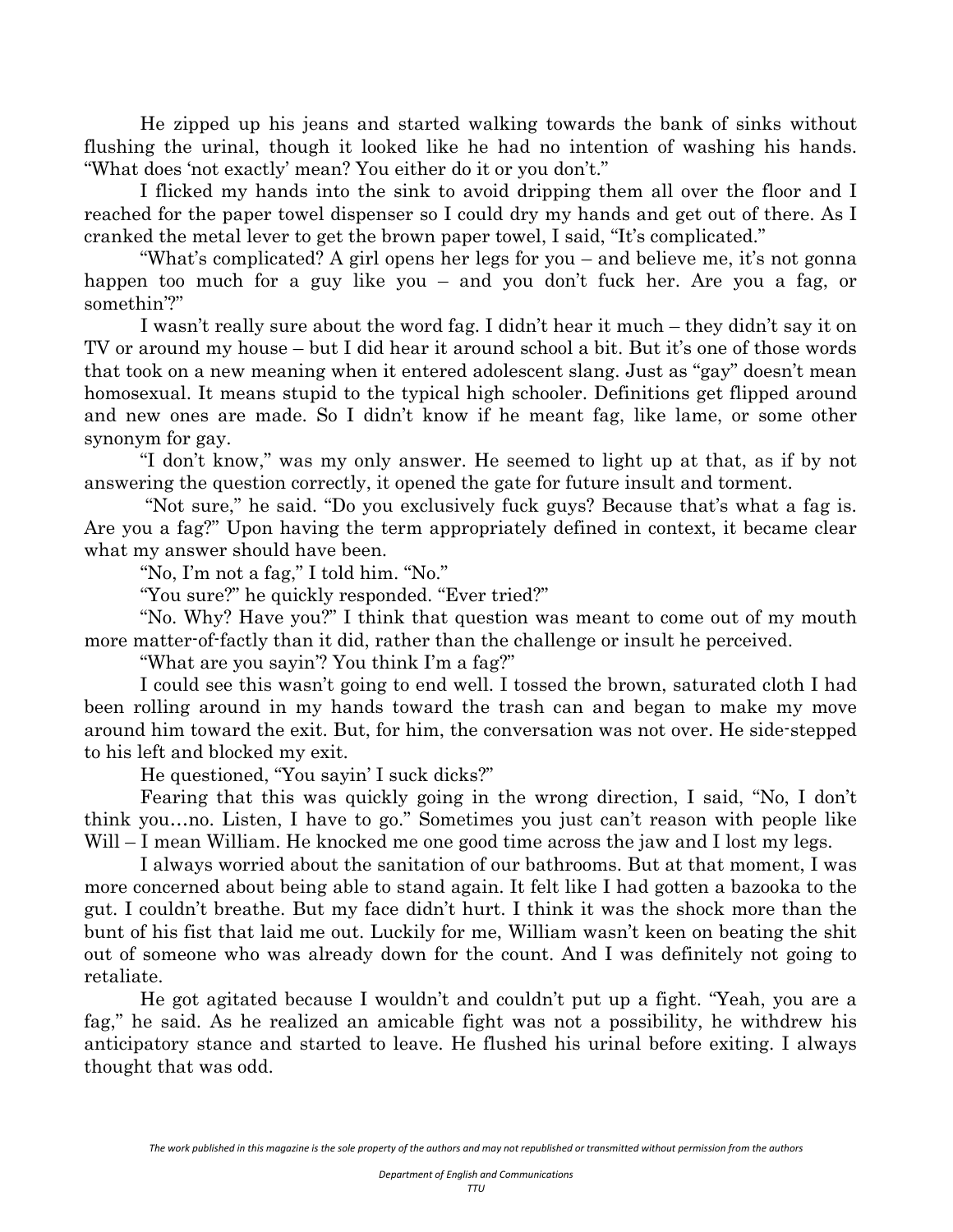I regained the ability to stand a few minutes later. I was really no worse for wear, except that I couldn't figure out what the fuck had just happened. The rest of the school body responded about the same as Will had – sorry, William. But William was the only one to express his emotion physically. From everyone else in school, I received the cold shoulder, strange looks, or just that odd, out-of-body experience you have when you walk into a room and realize that everyone was just talking about you. And you are not sure why – well, you know why – but you don't know what they said exactly and that's what drives you crazy.

 So by the end of junior year I was, if you asked any of my classmates, a closet fag who wouldn't have sex with a good-looking girl, even if she was laid out for the taking. I was still no lover, I had missed that opportunity. I was now a fighter, even though I possessed the dreaded glass jaw. I wish the former had been the case, so I could have avoided my face-plant into ceramic tile. But that's what really happened. Great way to start out senior year!

 He hit her. Fucking sonofabitch. He hit her. And hit is a colloquialism. We use that word in any case of domestic abuse – he almost killed her. My sister, with a child at home and baby powder smell on her hands. She had just folded tiny, freshly-cleaned pajamas and placed them on the end of the bed. He beat the mother of his child and she never saw it coming. I didn't visit her when she was in the hospital, but I hear she didn't look good. When she came home, it was no longer a home.

 Her bedroom, for her, took on a sanctuary feel – a place of solitude and meditation to escape, if only for a short time, the hell that had become what was outside: real life. The dining room and kitchen became a forum where we all tried to sift through and sort out pseudo-reality and whatever was on our minds – usually having to do with Bethany or the baby. But usually, the family just ate in silence or avoided each other and ate at separate times. The bathroom was the backstage of a Broadway production where we all put on our makeup to cover up the scars of our recent rumbles, to seem more normal. But most were internal sores – except Bethany's – so there wasn't a lot of difference to see. And the garage was the way out. You start the car and remain in place until the air seems so thick it's like you're swimming through the air, just like in Peter Pan. "Second star to the right and straight on 'til morning," they said. I wonder if Bethany remembered that story.

 I didn't talk to her enough that last year – my senior year. But I feel that if I had, I might have been able to stop all of this. I know why she did it. Others from the outside couldn't believe it and didn't understand why she would, but I knew why. She had entered a reality that she would never have accepted as her fate. For each one of us, that will be an unfortunate sign of aging – when you look up and realize that life is not what you planned. For most of us, however, it will be "I hadn't planned on three kids instead of two", "I hadn't planned on that second mortgage", "I hadn't planned on the career I'm stuck in now." For her, it was that she hadn't planned on fucking up her life. She had plans. But you know what they say about the "best laid plans of mice and men." – I actually forgot, but I think it's apt.

 My mom found her. After she brought in the groceries through the front door, she had began packing away baby formula and jumbo packs of diapers in the kitchen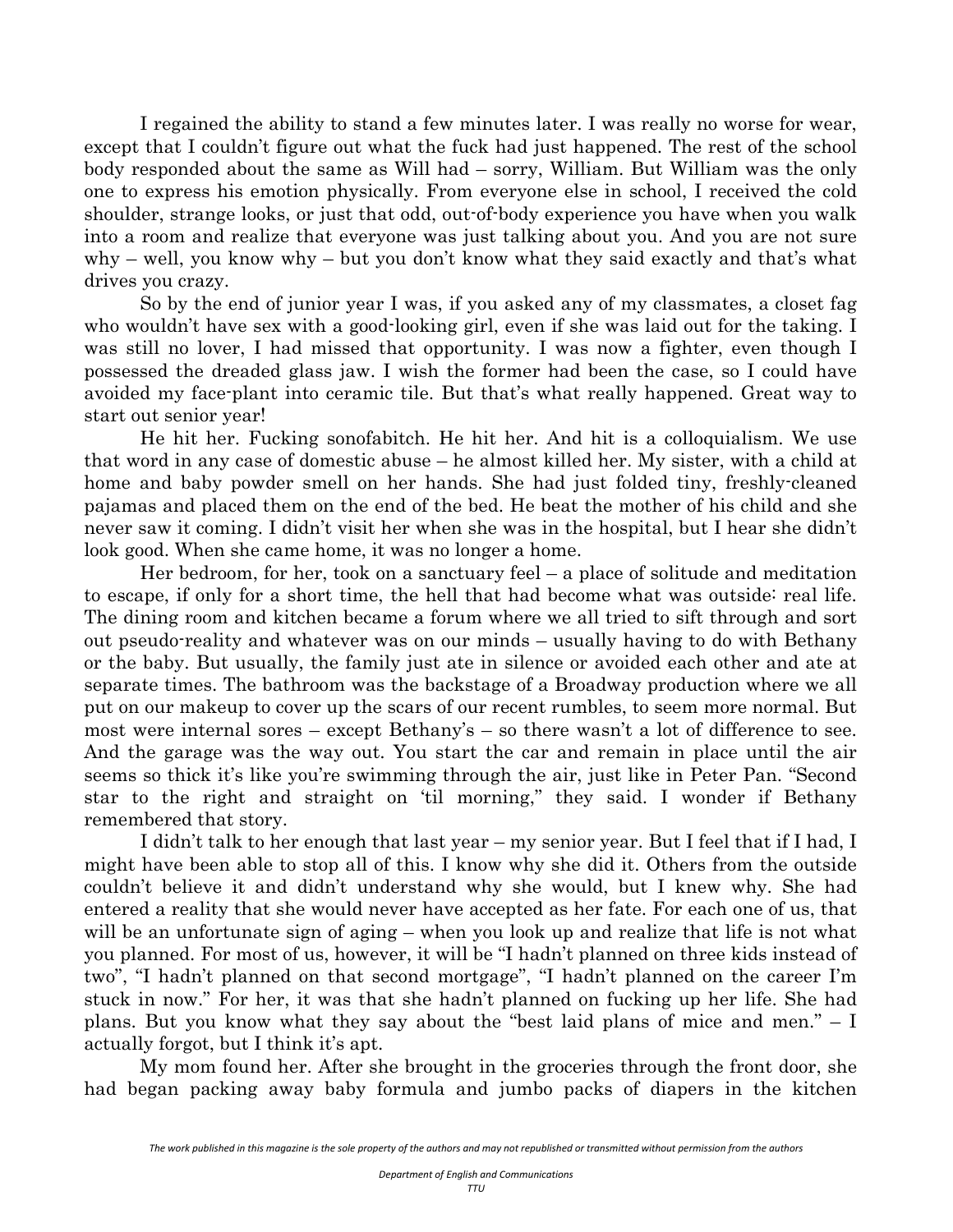cabinets and hallway closet. Kendall was crying in her crib in Bethany's room. My mom ignored her for a moment while she went to put the extra sodas and beers in the auxiliary refrigerator in the garage where her baby had dozed off for the final time while her grandchild's discomfort was vocalized in the backdrop.

 Everything after that was a bit blurry. Bethany killed herself in March, so there weren't many months of school left at that point. For any senior, those final months are a formality, anyway. For me, they were especially hazy. The next step seemed less important in the greater scheme. I tried imagining what Bethany would have said if she had been in my shoes in her senior year. She was already very pregnant by then. Her athletic outfits and blue jeans didn't fit anymore and she was already adjusting to her new life.

 Senior year for most people is a time of joy. A bittersweet time. Your last homecoming, the real prom – not that junior prom bullshit they seem to be implementing nowadays – when partying is the prerogative and curfews are a suggestion, and it's the last time you will see many of those people. So many things are coming to an end. Never again will school be so forgiving – they supposedly don't hold your hand in college. Relationships are ending for many couples and some are just being realized but sadly, time is cut short for those would-be Romeos and Juliets. Never again will so many novices at love be stuck in a room together – unless you are one of those church camp people. For many, it's a time of completion because they know where they're going and they think they know who they are.

 My final semester in school was a troubling time because too much was happening. So much was crammed in for it to really only be a few months. Kendall was becoming more of nuisance. Tensions mounted between my parents as they mourned, yet tried to move on. I was encouraged to move on by so many. Leaving home is harder for the people who actually have to leave. Those who get to stay behind have the easy part. I'm not saying I didn't want to  $g_0 - I$  did. I was ready to go. I knew a piece of me would always stay behind in the small town where I was born. I applied to a few schools – NYU included, of course.

 I felt sorry for my fellow classmates. Many of them were so focused. The smart, driven students knew where the next destination would be and the stupid kids knew that high school would be over and that seemed to be something of an accomplishment to them. And then there was Bethany. She had had the drive and the potential, but was limited by her circumstances. What would she have done if Kendall hadn't been born? What kind of person would she have become? Where would she be now? All of these questions could be turned around and asked about me. I didn't have the answers and perhaps Bethany never had any idea either.

 My mom focused more on Kendall than ever before. That was how she coped, I guess. The two-year-old was my mom's newly-adopted daughter and the toddling kid was never out of her sight. I wonder if Kendall knew her mom was gone. Surely she recognized that a familiar face was missing, but she couldn't grasp the gravity of Bethany's actions. My dad lost something. He was not the weirdly funny guy he had been before Bethany died. None of this surprised me, but you can't imagine the toll that things like this take on people, until you see first-hand how they react.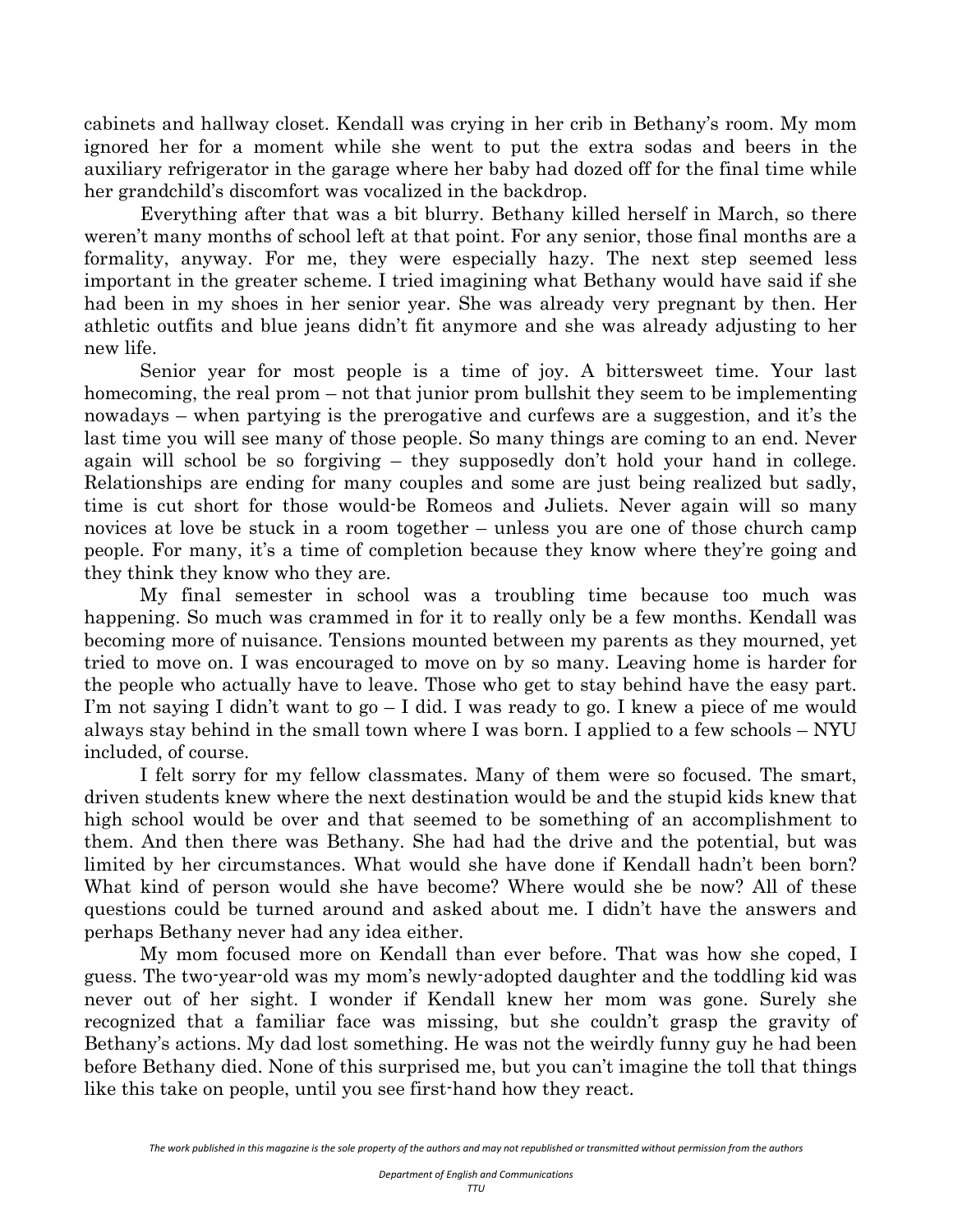I was adjusting to my new life, too. But mine came with less baggage. Knowing I had very little to carry with me – realistically or philosophically – made everything easier, I think. I didn't own anything, I hadn't worked for anything, there was very little that I had taken part in so there was not much to carry with me. Mentally, I was a blank slate. I didn't have any real ideals, I wasn't religious, and I didn't have a destiny – at least, not one that I could foresee. I had less to stabilize myself and therefore, I could be a bit more accepting of the fluid feeling that life was taking on.

 I knew I couldn't follow the regular patterns. I couldn't follow the rituals others were going through. So I didn't. I became even more consumed in my own fantasies. The only thing I could consider was a next step that wouldn't end with me back at home again. So it was that I discovered the flatlands west of Memphis.

 A great writer, that is to say, a great story always delivers what the audience wants at the end, in some way or another. It may not be exactly what people thought they wanted but it just seems to fit, if you think about it. Rhett Butler has to walk out that door, E.T. can't stay with Elliot, and Darth Vader has to die. Sure, we all fantasize about the way things could have gone, but it just wouldn't be what was supposed to happen.

 I guess that's where I was. Struggling because I knew I had to deliver what others expected from me. My difficulty was I didn't know what I wanted yet. I didn't know what was supposed to happen for me, but I felt I would take a cue from some of the movies I liked. I decided to take a leave of absence.

 I didn't know what the west would hold – or if it held anything for me at all. I took my sister's Honda. It hadn't been driven since she used it to kill herself. The coroner did a good job removing all traces of her. Someone even cleaned out the cigarette butts from the ashtray – the car was cleaner than it had been since we had bought it. It still kind of smelled like burnt-out cigarettes though, and that will always remind me of Cary. My dad had moved it out onto the driveway and put a blue plastic tarp over it.

 So I heard that roads on I-40 beyond Memphis become desolate, leaving behind the mountainous terrain of Appalachia and the greenery of the plateau. Beyond Memphis lies a flat wasteland of dry cotton fields, and that feel pervades into the plains. It isn't until you get beyond that and the desert, when you get to the Rockies, that your perspective changes – your attitude changes.

 It took a change of attitude for me to see once and for all. Nothing like a trip (in whatever way you like to take it) to make you reminisce and fully experience your own regrets. Luckily, the young have time for regrets. It isn't until you get past the cotton fields of Memphis that you are able to see what went wrong before. So many things, I feel bad about. And I have had a short life, comparatively. What will I feel regret about ten or twenty years from now? Probably most of the same stuff. But hopefully, I'll be more adjusted to it all by then.

 I thought a lot about Cary right before I left home. I was still confused about our falling out. After considering her behavior on our one infamous night, I realized that Cary was one of those people who always gets what she wants. She wanted sex – it might not have even mattered with whom – and she was side-struck when I denied her. Sex, in high school, is a tradable commodity in war-time: you stock up when you can, because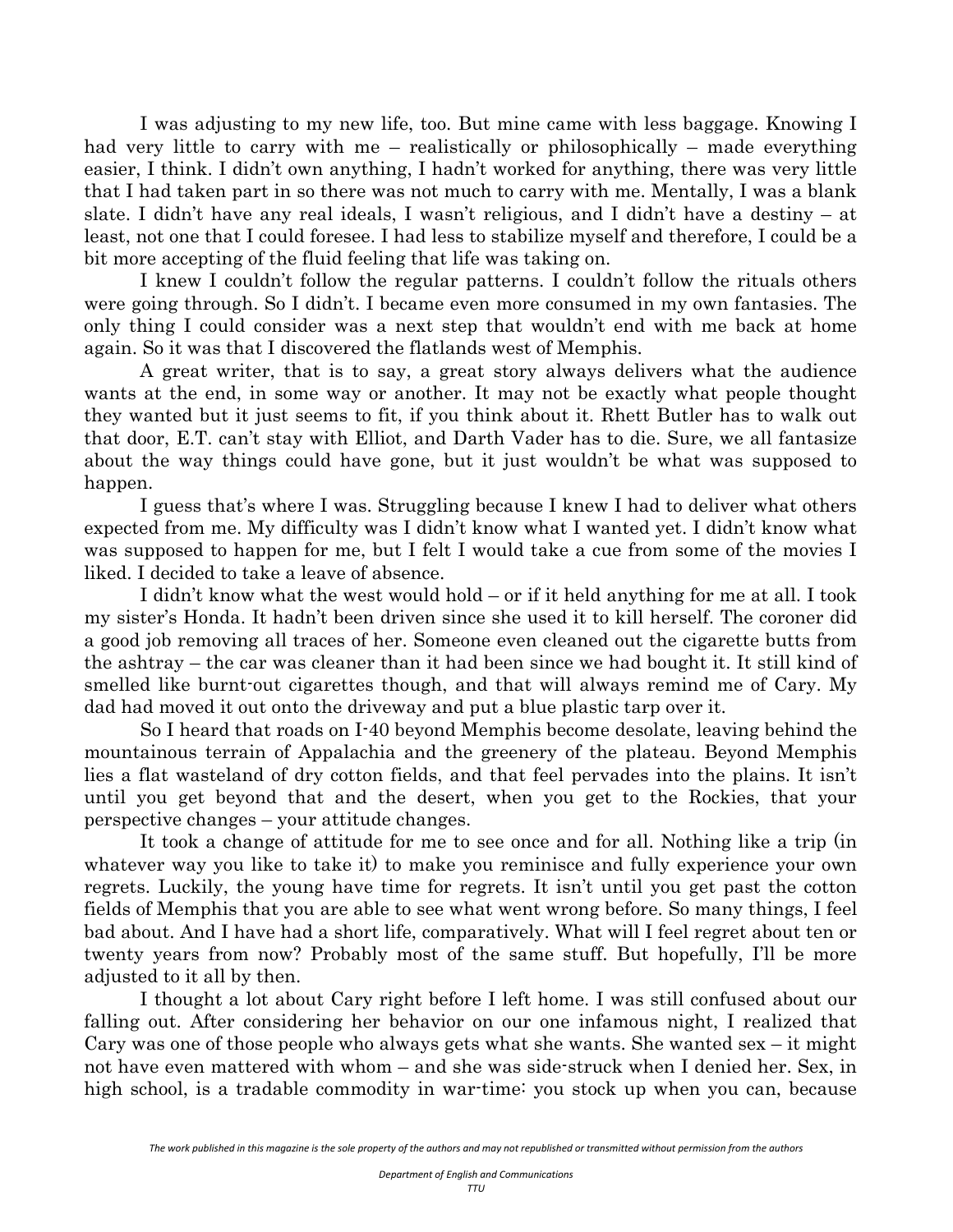you know there will inevitably be a shortage any day. Cary was just trying to stock up with me, but it's still strange that was the nail in the coffin of that relationship. Of all the stupid things I did and said in my inept, inexperienced relationships, it was a very adult, responsible consideration of accountability that caused the greatest pitfall with Cary Wellington. That was just who she was.

 I thought about the other students, too, but in a more fleeting way. They were all kind of lumped together. Some stood out. But in the end, my graduating class was just a group of people who happened to be stuck together for twelve years of school. If real bonds were there, it was too easy for all of us to move on after graduation day. I wish I had made more friends. But, I guess that would just lead to more heartache when everyone scattered. The popular kids must have had more heartache than the losers, by that logic.

 I thought about my parents and Kendall a lot. My folks were middle-aged. As I prepared to go off to college, before Bethany had Kendall and killed herself, they were looking forward to having an empty house. Now they were stuck with another child for sixteen years. I hope they didn't think of me as inconsiderate or ungrateful because of the way I left them to pick up the pieces. I really do care about them, but I couldn't stay there anymore.

 I imagine Bethany would have taken another exit if she had had the chance. There was no money to scrounge so she couldn't just buy a ticket to some other place. I guess she thought her options were limited. My big sister occupied most of my thoughts, as I plodded into the dusty air beyond the Mississippi. I tried to imagine her the way she had been. She used to smile more, before the baby came. She looked older after Kendall was born, more run-down and sad. I didn't like her looking old. I mean, she was older than me, but not by much. But if she started looking older, did that mean that I looked older, too?

 I checked the reflection of my eyes in the rearview mirror of the old Honda. I don't think I'm looking too old. I'm old enough. I am old enough to see what this new world has to offer and old enough to give myself a break from what that old world offered me – nothing, really.

 But all of the afterthoughts, cogitations, and regrets are in the miles left behind. They're in the pages I have already written. I am trying not to look back too much. Back there where I was dead. No better off than Bethany. We all settle into our lives in some way or another. Sometimes these are lives we never thought would become our identities. This is my way of moving past it.

 Ahead is only opportunity and people who don't only live in small towns. Ahead is NYU – figuratively. Technically, it's back the other way. But I'm sure I'll make it there someday. Ahead is only new love and new life and new fights to be won. I hope to get a chance at the love part again before I get into another brawl. But that is yet to be known. And that is the spirit that made the west, after all. And I intend to chip off a piece for myself. I better do it now while I'm old enough, but not so old that I lose my spirit of adventure and my intentions to find and expose my real self.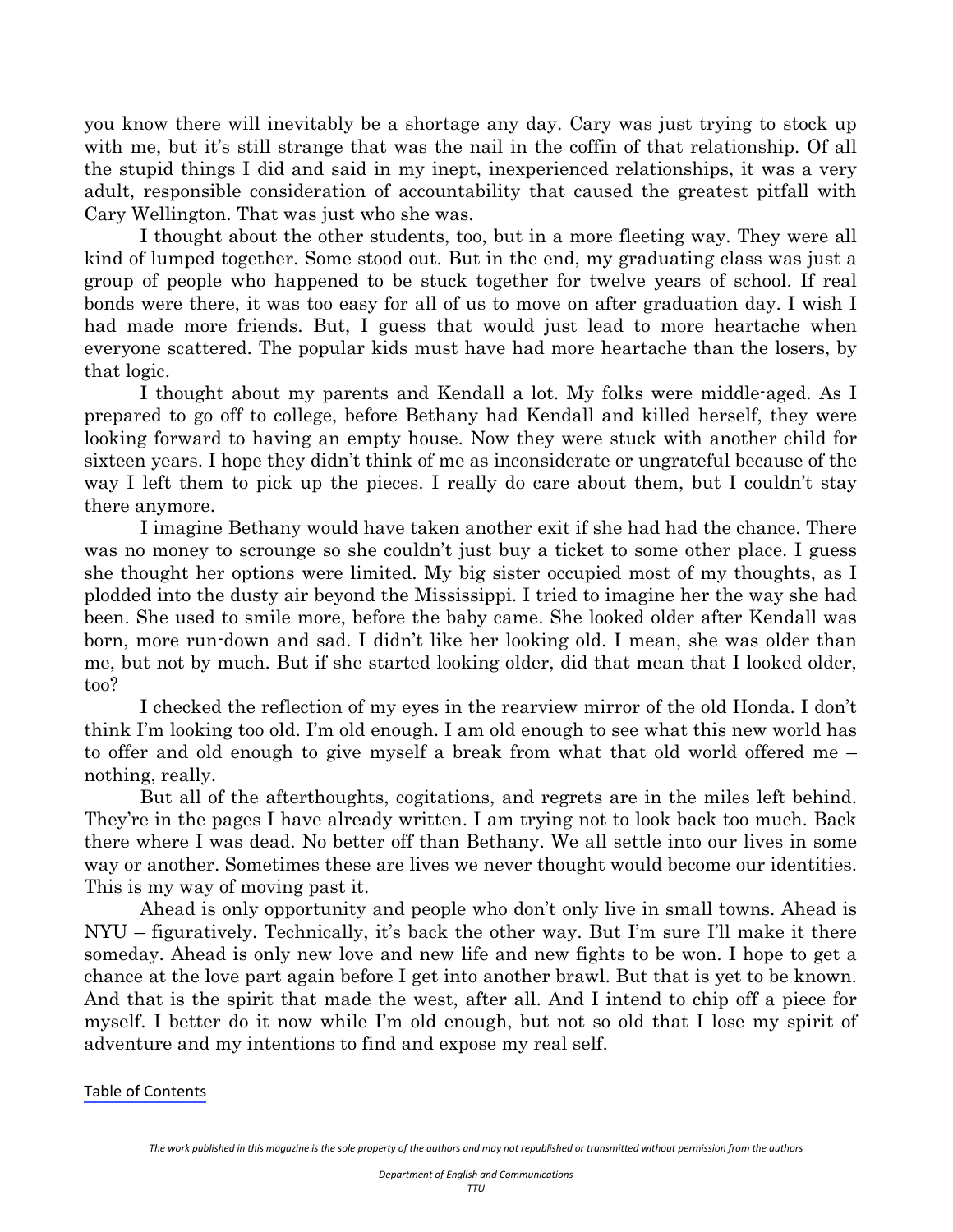# <span id="page-18-0"></span>**Easter Anna Gilbert**

It was the Easter before the storm. The eggs, found. The ham, eaten. The dinner, done. The 6 a.m. joy of the bunny, the grass, the treasures buried, the budding yard of connected trees, the glorious giddy of the laughing kids, the raucousness of teenaged tournaments and searching races, the flinging "hi" of sneaky sons and Boggle played beneath the sun. The sister with roses at her belly and the mom with afternoon already upon her brow. The candy of youth, the weather of warm looking.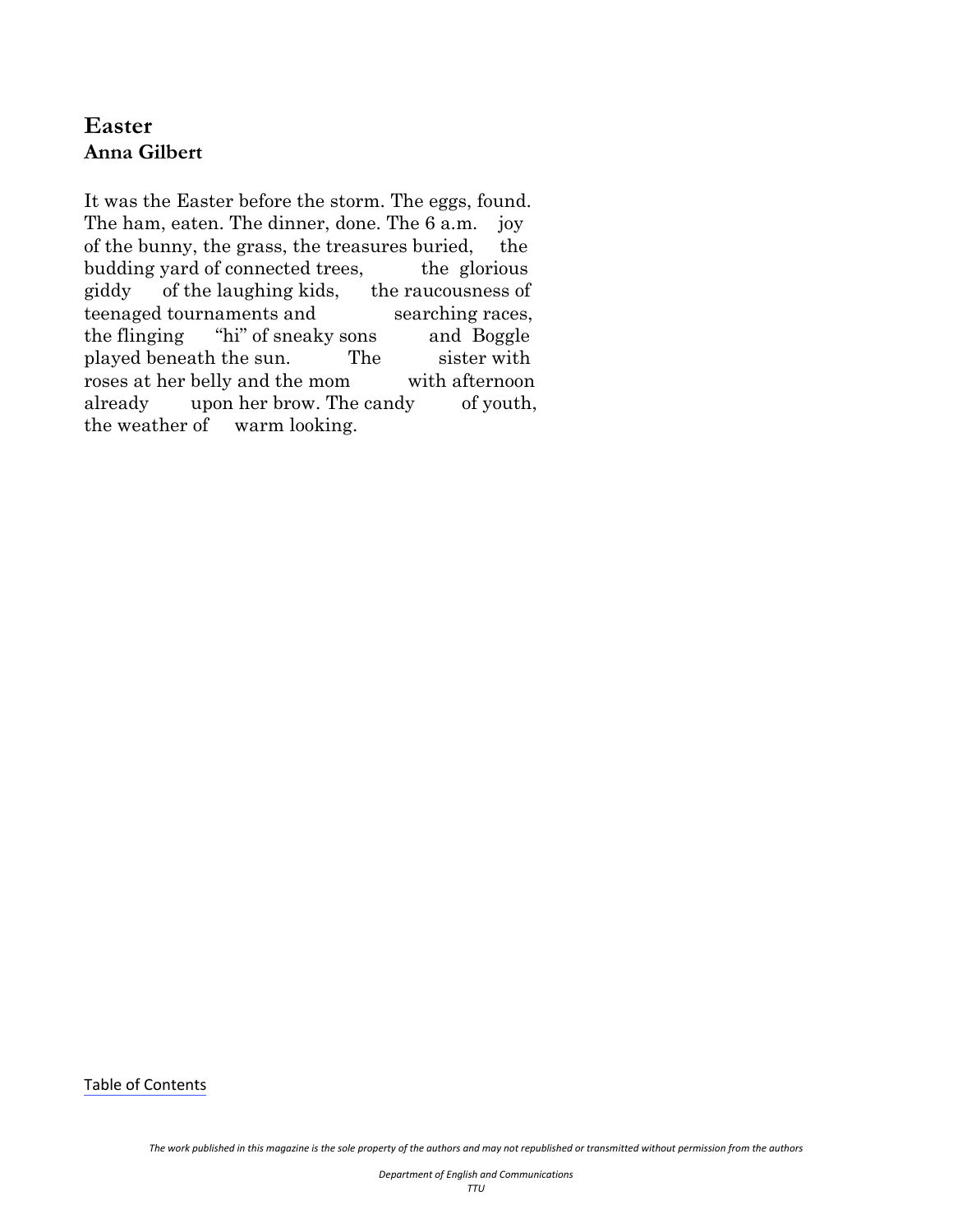# <span id="page-19-0"></span>**Joel 2:12 Katie Reasonover**

There in the moonlight looking down at a bridge I saw there below it my heart, who had been lying on the ground, gently rose, left my body, turned to the world, and there they made conversation.

"Were there rings on your fingers?" "No, only under my eyes," my heart's reply.

"Did you love this religion?" "Sure. Look what it has caused me."

"But the sun has always risen, has it not?" "You of all should know, it is the world that turns."

The two continued and as I rose higher, to the left I saw the angels, the devils, shooting dice for my soul.

To the right there were onlookers softly rocking my body. With this movement my heart felt compelled to return to its cage.

Table of [Contents](#page-1-0)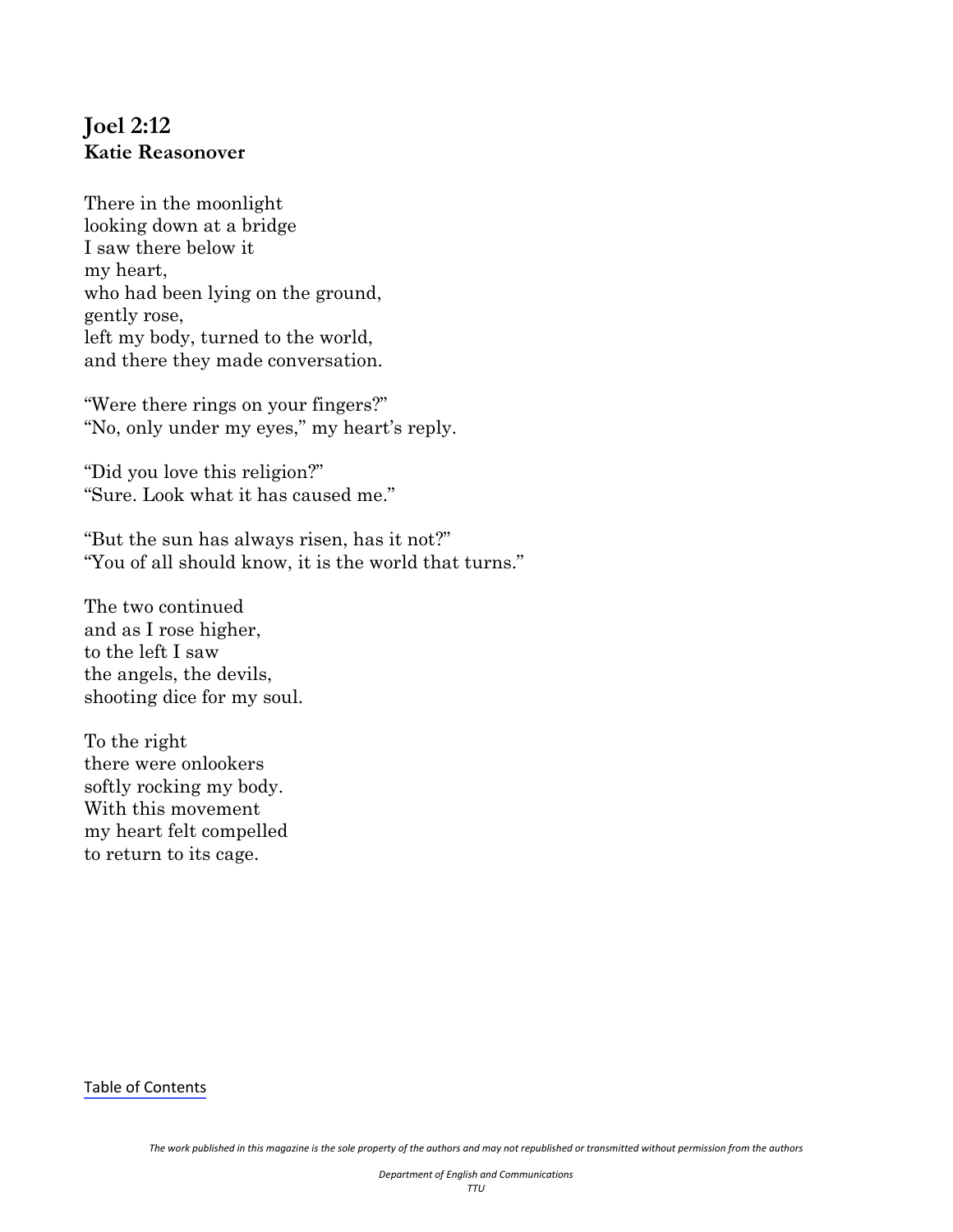#### <span id="page-20-0"></span>**The Guardian and the Shade Steven Stratz**

Through the rain I saw you Gently kneeling in the mud. In your eyes flashed the wicked grin Of a demon lathed in blood.

In its fist was an ashen blade Of lucrid hammered lead, A weapon of great deadly force was crashing toward your stead.

Through the rain I saw it, Bound to strike the fatal blow. You seemed so beaten, terrified, Yet hatred did not show.

But as the blade was tearing down, A glorious light appeared, A figure bathed in shining love Emerged in high revere.

Through the rain I saw him Softly walking to your side; An armored chain-mail suit of gold Surrounded swords of pride.

The demon shrieked a deadly hiss As the angel drew his blade. What ensued was the perilous fight Of the Guardian and the Shade.

The clash of good and evil Could be heard in all the land; The angel shone with mercy, While the demon took command.

The monster swiftly threw a blow to the angel's armored chest. Sparks of mercy, love, and sin Blew toward the settling west.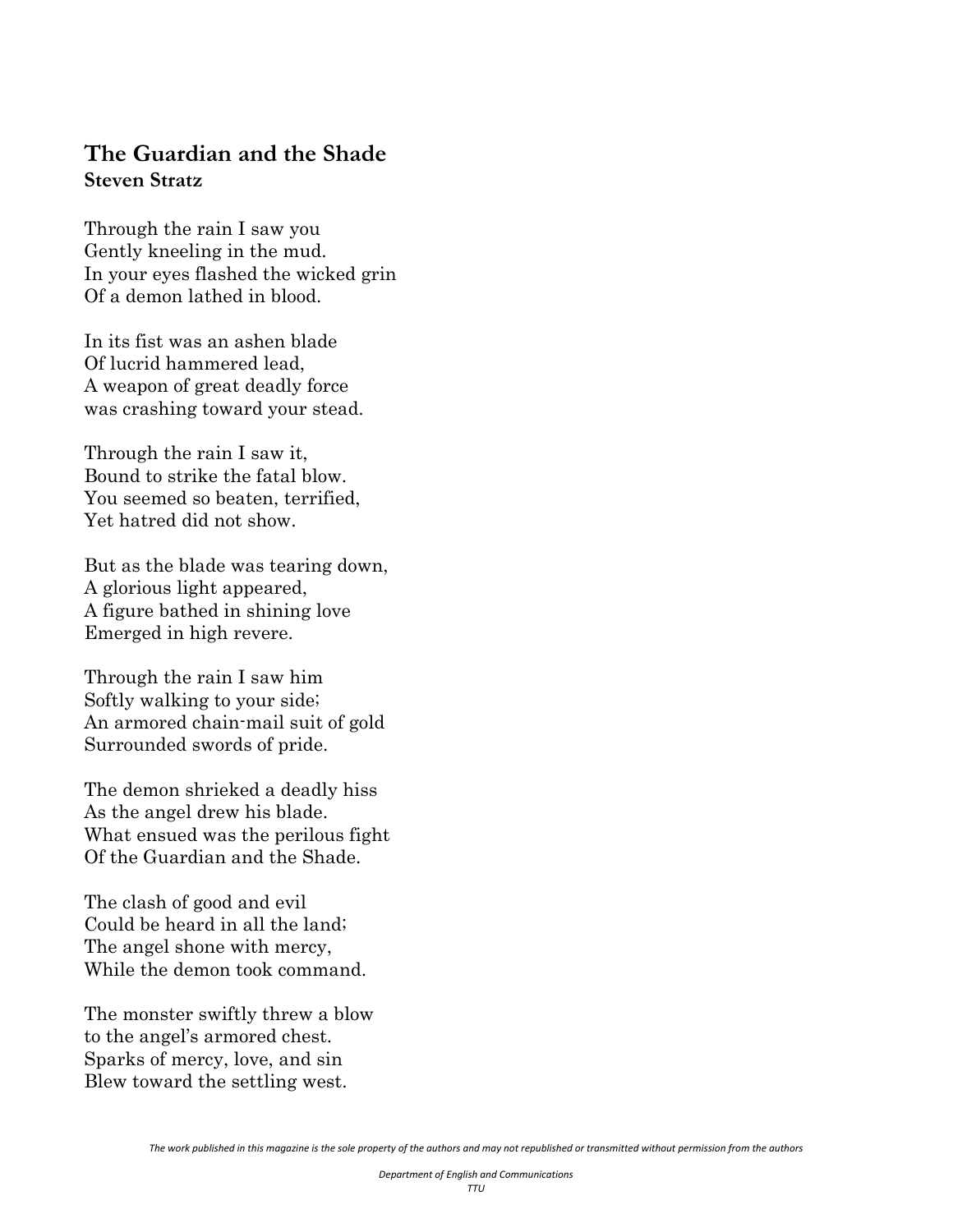But the angel, filled with guardian love,

Cast forth a ray of might, So powerful, so paramount, The demon died that night.

Through the rain I saw you. Bathed, Gloried, Hailed. Shining in salvation, You, mankind, prevailed.

Table of [Contents](#page-1-0)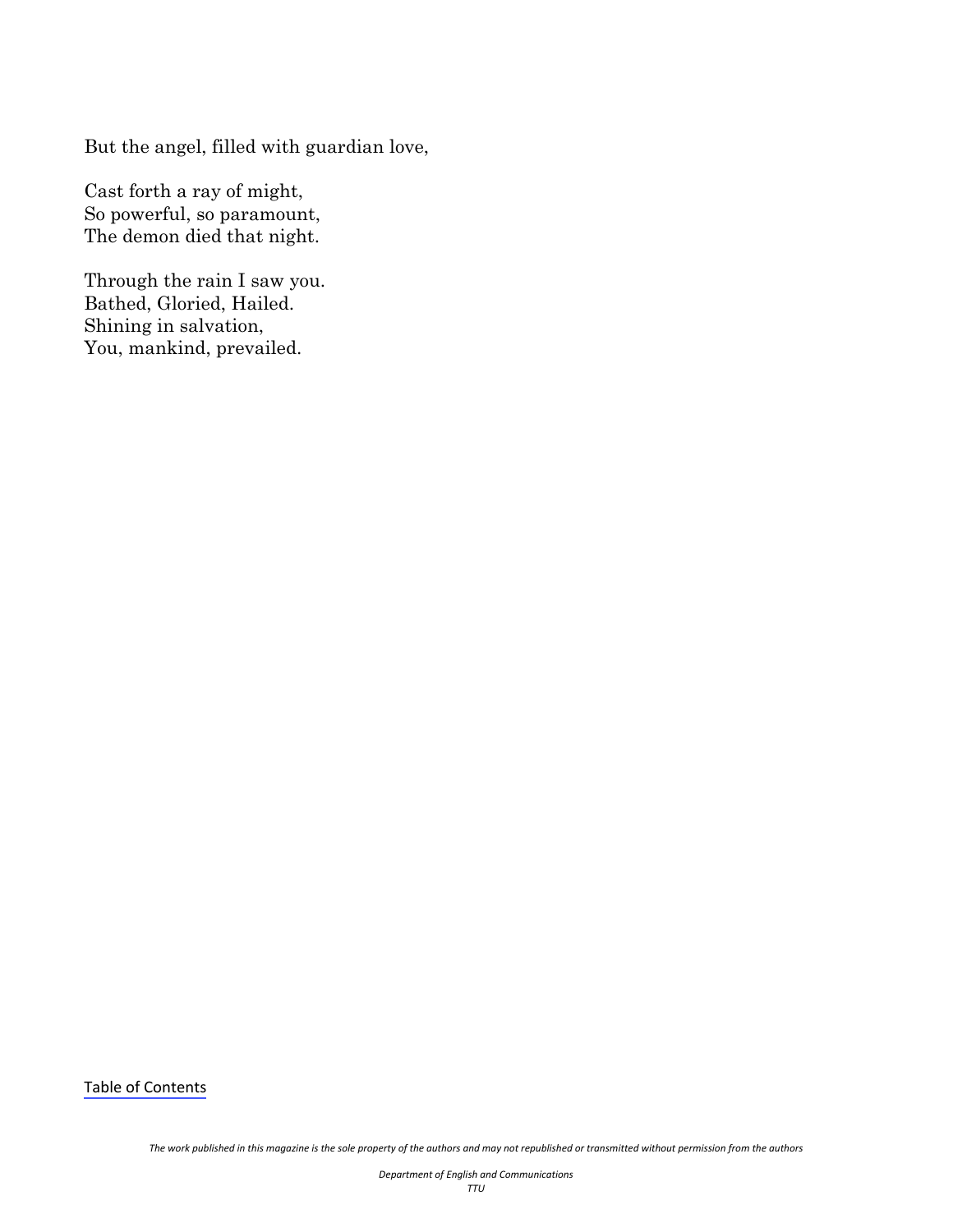# <span id="page-22-0"></span>**Faith Is Richard Cooper**

Faith is more than a building of stones and the veneration of old dead bones.

Faith is beyond the human even with the utmost acumen.

Faith is the words that GOD spoke to impart what to hold in the depths of the heart. Faith is the knowledge of what is right, more than knowing, a second sight.

Faith is the faith of a child, knowing GOD'S love and being beguiled.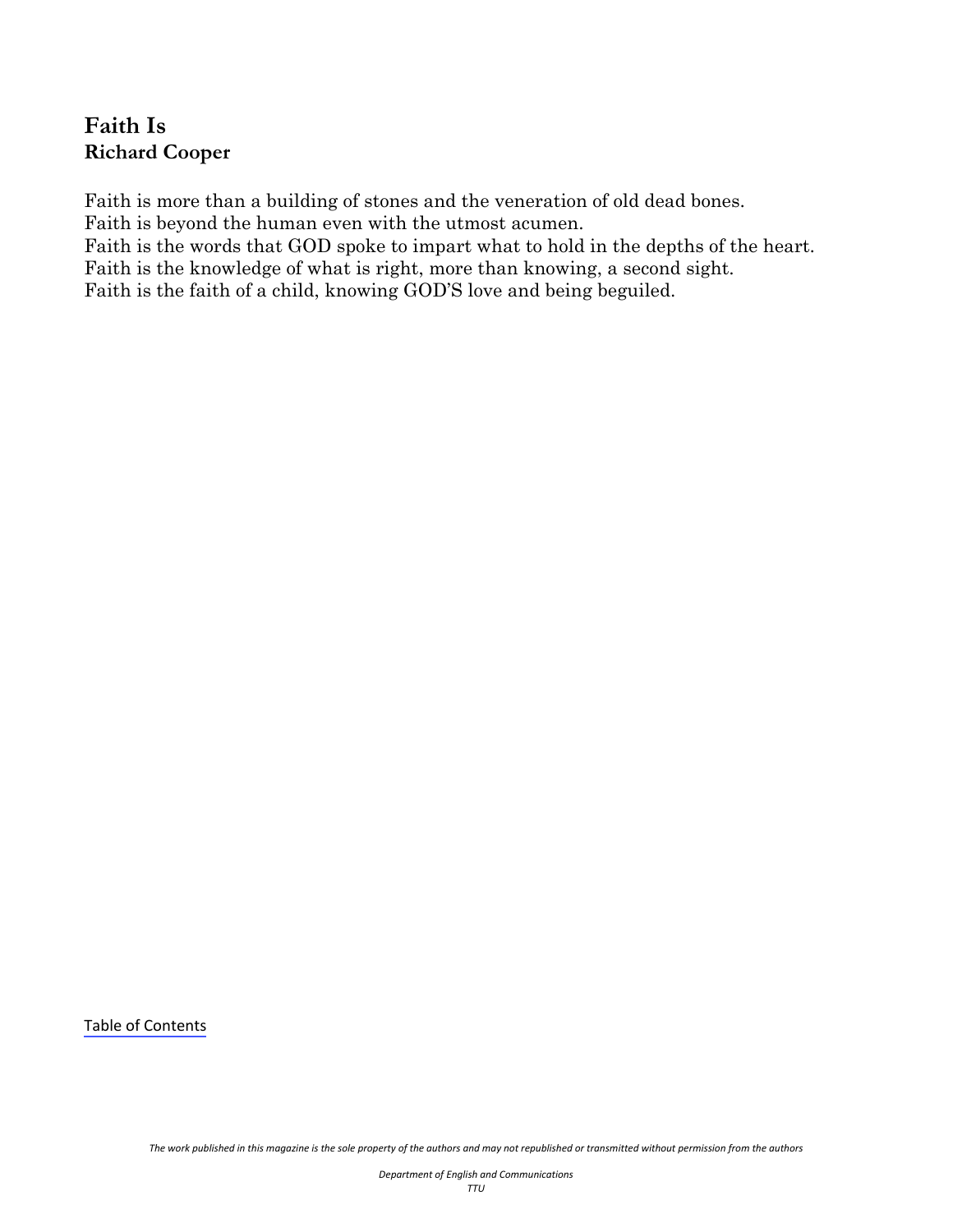# <span id="page-23-0"></span>**Ends of the Earth Alyx Wright**

I've been to heaven and hell and everywhere in between I follow the footprints of the saints The ends of the earth are a rather dull place to be No life, no love, no joy. No animals or people. Just wind But in the wind are the sounds seldom heard. The lovers whisper into the night The words that would have made everything better, had they been said The screams of the many silenced by the few. The sermons untold that never changed a life The words and rhymes and thoughts that go unheard. The actions of those that died before their time… And the consequences that would have gone with.

Those words you never told him Those thoughts you never shared with her Those feelings you never let see the light of day That life you always wished for and dreamed of They reside at the ends of the earth.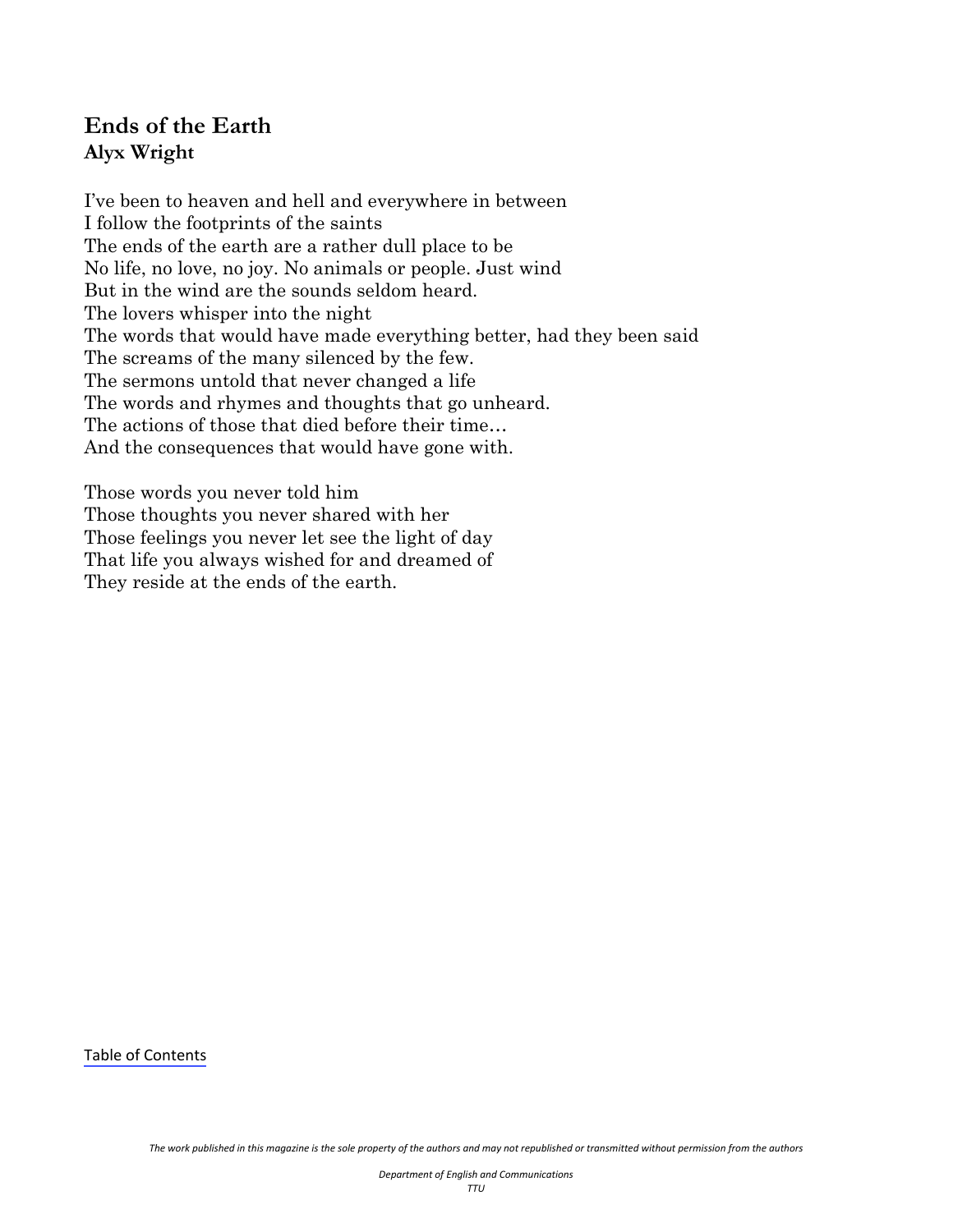#### <span id="page-24-0"></span>**At a Halfway House Bruce Majors**

Sign says Salvation Army could be alley of the lost smoke-gray faces stare from every darkness

Homeless sit ragged possessions in every doorway or alcove suspicious eyes watch for signs of weakness

I get tough yelling out questions Is this the place? Who do we see to get in? I got family here!

Lock the car bravado impresses no one they've seen this more than once

Make my way through a crowd gathered around the door to a wire cage with a desk ask if I might see my son tough guy façade completely gone nothing more than a gentle dog tangled up in wolves

Inside the iron door hard faces with hard eyes a dark hallway I could be stabbed no one smiles

A thin shadow emerges from gray walls …cries…embraces – eager wet eyes not hardened not yet

Table of [Contents](#page-1-0)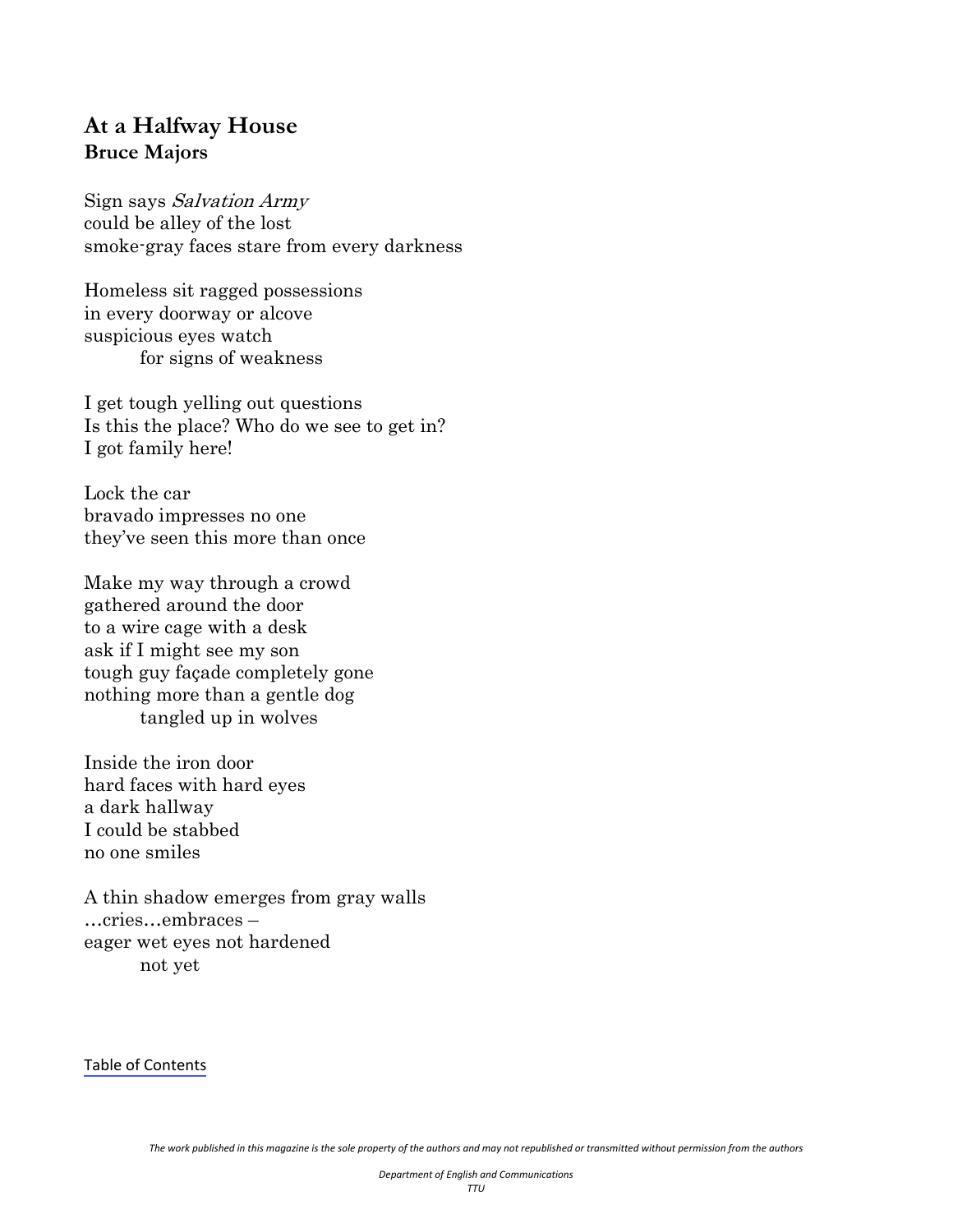## <span id="page-25-0"></span>**To Be or Not To Be Dave Phifer**

They say the grass is greener On the other side So we, like cattle, Live with our heads jammed

Through a fence Only one foot in reality All the while calculating

Existence and reason One massive line Stolen from the ghost Of Shakespeare's tongue

To be or not to be With something to look forward to After we expire

To be with Is to simplify To be without Is to exacerbate

Call it pragmatism, atheism, Or even bruxism But I see this greener grass

As an anachronism Like Samson I'll bite my thumb Grind my teeth Until there is nothing left

But gums to clap together The consonants of Clever cash cow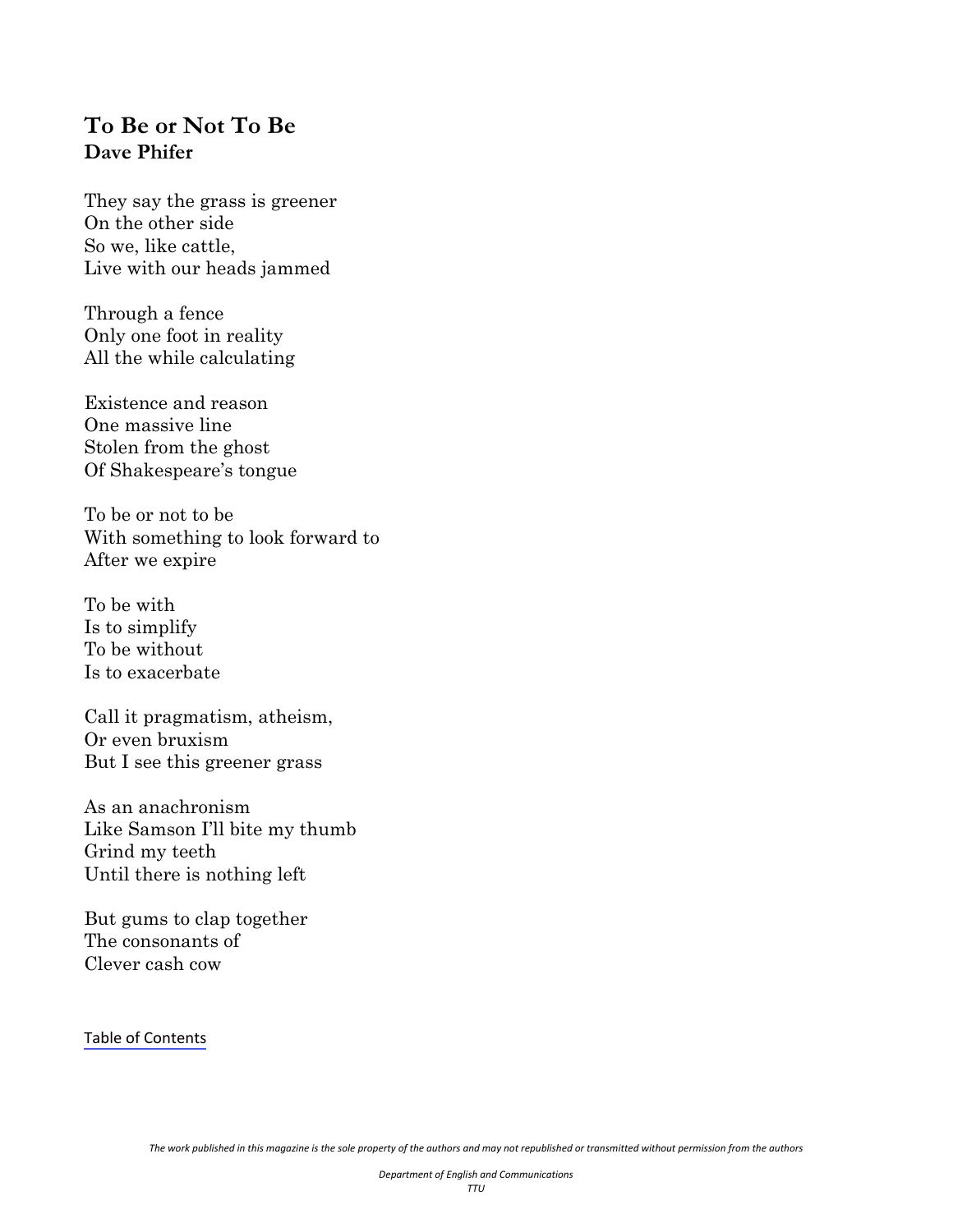#### **Crimson Mask Mark Conner**

<span id="page-26-0"></span>It felt like I had a runny nose, except an intense burning sensation came with it. As I looked down, I noticed a drop of blood dribble onto the floor in a perfect circular pattern. One drip led to a few more, and before I knew it, the dripping became a steady stream, making the floor so slick that footing was difficult to maintain. Shocked at the sight of my own blood, I blurted to Cody, "Ah, fuck. You busted me open." Cody continued clubbing me over the back with heavy forearm shots, never responding. The show had to go on. To begin our match that night, in somewhat of an unorthodox fashion, we started brawling outside of the ring, pretending to thrash one another just feet away from the fans in attendance. Cody had slammed my head into the unforgiving steel ringpost, too careless or forgetful to hold back a bit and let me get my hands up at the last second to protect myself. I paid for his mistake in blood. This wasn't supposed to be part of the show.

 Cody and I go way back – friends since kindergarten, actually. Shortly after I began wrestling around areas of Tennessee and Kentucky in independent promotions (the minor leagues of professional wrestling, I suppose), I felt it was only natural to get him involved as well, seeing how, as kids, we both shared a love for the sport that most people wouldn't even consider a bona fide sport – the "fake" stuff on television. I'm not quite sure that I've regarded it as a genuine sport at any point in my life, either. As evidenced by my bloodshed, though, professional wrestling is, at times, far from fake. Predetermined would be a much better word to use.

 The blood on my face didn't worry me. My nose wasn't broken; it was only a nosebleed, although a severe one. What weighed on my mind for the next minute or two while the match continued out on the floor was how the fans would react to the sight of my blood. Our scuffle was taking place, along with my profuse bleeding, directly in front of our announcer's table and the camera recording the action, so with my back turned to most of the fans, not many of them had even detected my nosebleed yet. My concern was that some of the paying spectators, consisting mostly of parents who brought their children along to watch the matches, would be appalled after they finally noticed. Another thought then circulated through my brain, as Cody and I took turns hammering away on each other's left temples with right fists, opening them up slightly just before making contact so as not to hurt each other; it troubled me to think about what stance the people in charge of the small community center in Byrdstown, Tennessee (the building the show was being held in that night) would take once they heard about the bloody incident. If they were to become offended and feel that the building had been abused, they, in all probability, would never permit another wrestling event to be held there again and the promotion would have been dealt a crushing blow.

Once Cody and I were back in the ring, all the fans began to notice what they felt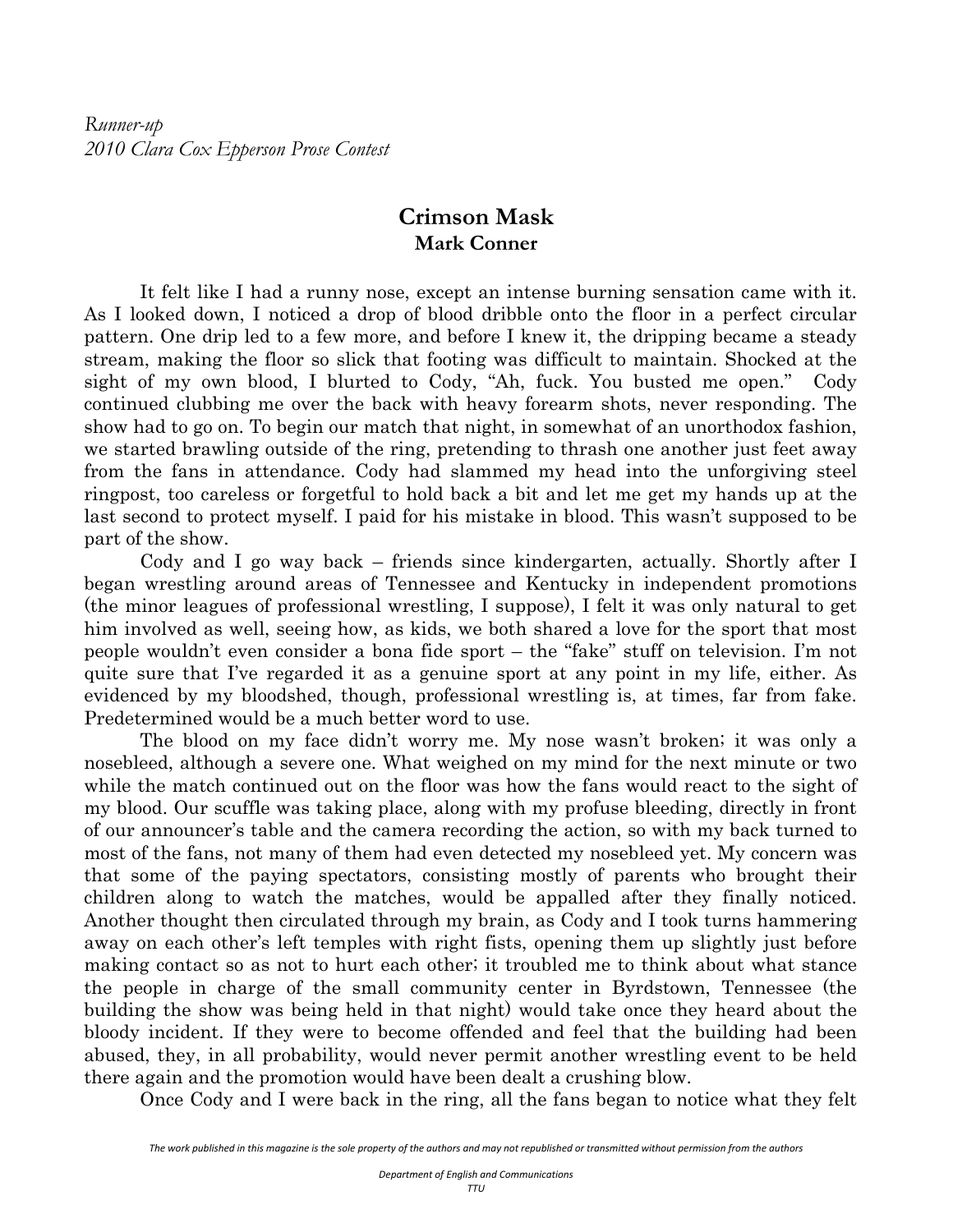were the gory effects my opponent's onslaught had on me, but they were none the wiser as to the blunder that had actually caused it. I did my best to stop the bleeding by wiping my nose defiantly on my forearms and the back of my hands, which were heavily wrapped with tape that many athletes apply to their wrists and ankles to prevent sprains or breaks. My nose still bled like a geyser, and the more I wiped, the messier I became. To my surprise, their reaction indicated that they weren't bothered at all by my bleeding all over the place; it only added to their excitement. That's when I allowed myself to soak it all in; it dawned on me just how exhilarating it was to have my own hot, pasty blood flowing down my face.

 The blood, I realized, was a service to the match itself. It allowed Cody and me to have one of the easiest contests I had ever participated in, because all the fans just wanted to see the two of us duke it out, no longer caring about high-flying maneuvers or scientific mat wrestling with complicated holds being applied and countered. In my opinion, the match was a moment for the wrestling fans or reluctant spectators (whatever the case may be) to question their disbelief about what was taking place before them, a rarity in this age, considering the stigma and overall perception of professional wrestling. I could tell by the expression on their faces, as I walked back to the dressing room after the match had come to a close, stained with blood and a swagger in my step, that the people watching weren't so sure anymore if what they had witnessed was all just an illusion to take in on a Saturday night. I took this as one of the greatest compliments a wrestler, or worker, as wrestlers often call themselves, could receive.

 Behind the curtain, I rejoined my brotherhood who pretended to beat one another up in front of crowds on weekends, and I was greeted with countless questions in regard to my well-being. It occurred to me what a paradox this thoughtfulness was, considering the nature of what professional wrestling portrays. I downplayed the mishap to everyone and went directly to the restroom to wash the blood from my face. Two blows of my right nostril left the sink in scarlet disarray, which I purposefully neglected to clean up in hopes that the next wrestler in line to relieve themselves would make a grisly discovery. Meanwhile, before the next match was underway, a member of the ring crew used a pushbroom to wipe up the floor around the outside of the ring, where, due to the blood spatter, a gruesome stabbing appeared to have taken place. With a little use of the imagination, it would've been easy to picture the area outside the ring as a darkened alleyway. All that was missing was yellow caution tape and a chalk outline of a body.

 The referee for the night rejoined our huddle of pretend-to-be tough guys in the locker room, in order to be instructed of his duties for the next match, and he commented to me that I'd done a fantastic job making the fake blood look realistic.

"That was real," I replied, a confused, somewhat agitated expression on my face. The referee just stared blankly at me for a second, wiped the sweat from his forehead, and turned to walk back out to the ring, not sure of what to make of my revelation.

As Cody approached me upon his return to the dressing room, visibly embarrassed by the accident during the match, we bumped fists and I promised him I was fine. "Let up a little bit on those pole shots from now on," I leaned in and whispered to him, laughter in my voice. Thrilled at the crowd's reaction to our match, the two of us then reminisced about the first time when, during a training session, Cody had inadvertently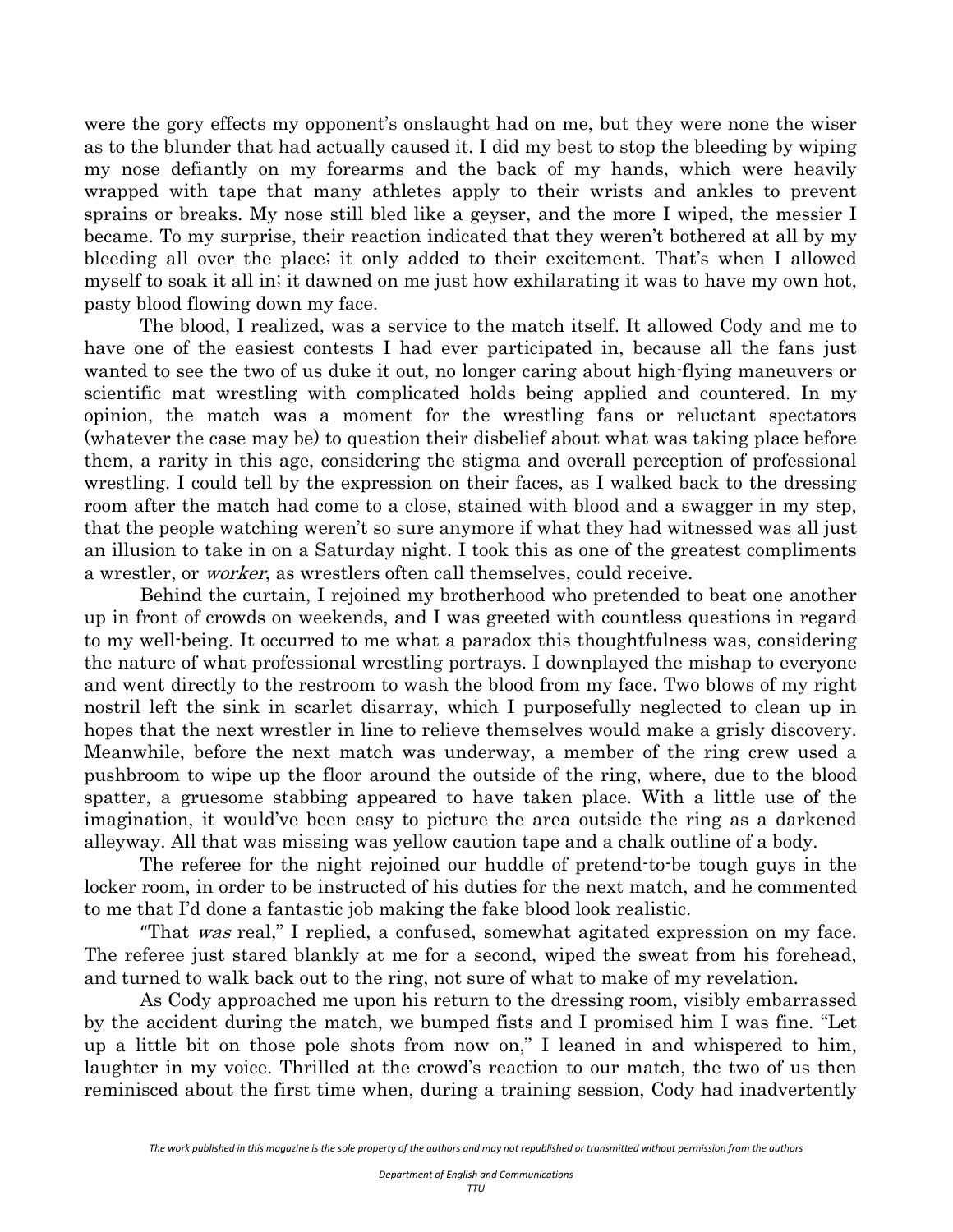caused my bloodshed. It had been Cody's initial experience inside a wrestling ring and I was teaching him how to fall (also known as *bump* in wrestling patois) for a maneuver in which I stood behind him, clutching both his wrists, and simply pulled him backward, appearing as though the back of his head was being driven into the mat. As I fell to a sitting position and Cody crashed downward in unison, his wrist broke free of my grip and, because of his wedding band, his flailing hand glanced across my face, slicing open my right eyelid. Stitches probably wouldn't have been a bad idea. But I never got them.

\*\*\*

 Most people are under the impression that anytime they spot blood on a wrestler's face, it's "gimmick" blood, created by blood capsules or some red gunk in a squeezable container. It's not. Nearly all the blood one can see while watching any given wrestling program is authentic. The only rare exceptions created with blood capsules occur when wrestlers begin spitting up blood, which announcers will then certainly exclaim is a direct result of some "internal injury."

 Blood has been a servant of professional wrestling for as long as it has existed, although it's utilized much less than it used to be, due in large part to the outspread of HIV. Typically, a wrestler bleeding, also referred to as *getting color* or *juicing*, is done as a way to elevate the intensity and realism of a match so as to maximize the excitement of the crowd. Before the modern method of bloodletting in the squared circle came about, wrestlers of yesteryear would simply strike one another in the face, usually the nose or the fleshy area along the eyebrow, hard enough until the red stuff gushed out for the audience's amazement. The blood resulting from this intentionally harsh method is often referred to as *hard way juice*, hence the recipient bleeding from being punched, elbowed, or, in my case, rammed into a ringpost – hard.

 Nowadays, heads of wrestlers are normally split open by way of self-mutilation. The performers make themselves bleed with the use of, in most cases, a razorblade. Such an act is known in the wrestling business as *blading* or executing a *blade job*. An up close example can be found in one of the opening scenes from the critically acclaimed film The Wrestler. The camera pans in on Mickey Rourke – who depicts a broken down, washed up casualty of the wrestling business leftover from the 1980s, yet still performing on a much smaller scale in the independent circuit – as he deliberately creates a gash across his forehead during a match without the use of special effects.

 Ahead of time, wrestlers intent on bleeding will cut a razorblade in half, tape up all but one corner, and conceal it on their person somehow, normally by taping it to their wrist with the rest of the athletic tape they have applied to themselves. When the time is right, wrestlers, commonly lying face down, peel away the tape to retrieve the razor, also called a gig, and then cut themselves, usually across the forehead. Another area of the body where some wrestlers hide a blade is unthinkable; it is either taped to the tongue or to the roof of the mouth and then coughed up when it's time to be used. Personally, I can never fathom attempting this under any circumstances, because the risks of swallowing the razor or having it lacerate the inside of the mouth are too great.

 Regardless of where the razor is hidden, the most challenging part of the entire blading process is pulling it off without the crowd, particularly in seats closest to ringside, becoming aware of what's happening, which is why wrestlers with longer hair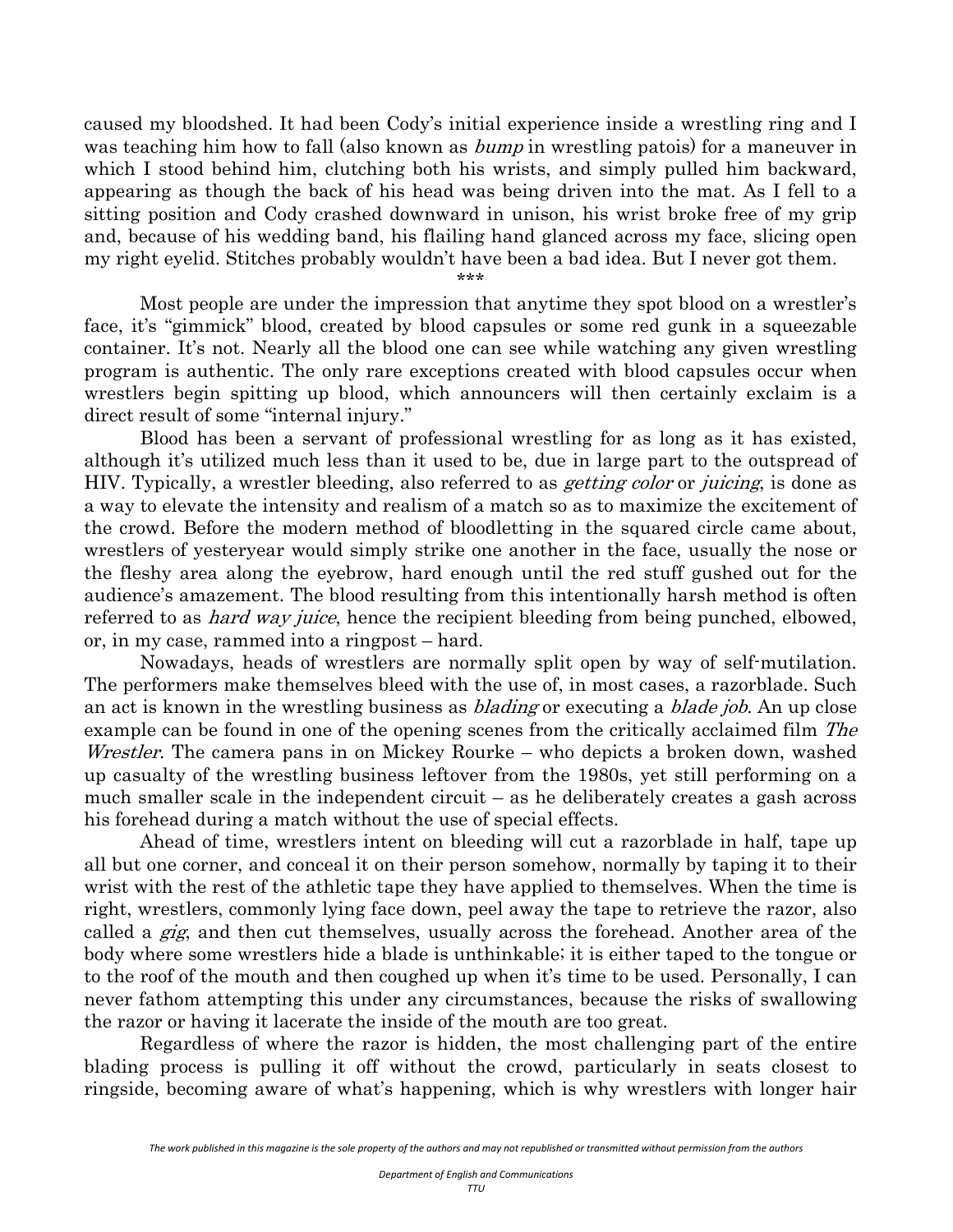have an advantage; they can cover their hands and face with their hair so that the viewers are unable to see them swiping at their forehead with the blade. Then, ever so subtly, the referee will move in and collect it from either the wrestler's hand or off the mat and stow it away inside his pocket. Professional wrestling is just an elaborate magic trick, hiding illusive methods with simple gestures.

\*\*\*

 The next time I bled during a wrestling match, it was months later in December of 2008, and this time intentionally. I was set to defend the promotion's championship belt in the final match (*blowoff match* in wrestling jargon) with my arch nemesis in what was basic good versus evil storytelling, with me playing the fan favorite and my opponent playing the *heel*, wrestling lingo for bad guy. For this match, I wanted to do something extra special. I needed some way to illustrate to the people in attendance that the savagery in my match was taken to an extreme. Weeks before the event took place, I decided that there should definitely be blood for this grudge match, to leave a lasting impression on the fans. My hope was that my sacrifice would spike the interest of the fans and keep the promotion running as strong as possible.

 Film study of my matches filled my days before the event. I mapped out in my mind supposed punishment that my opponent and I could inflict upon each other to please the crowd. Bleeding wasn't bothersome to me; what I was nervous about was cutting myself without the crowd noticing what I was doing. If I got caught, it would surely destroy the credibility of the contest, as well as the entire show, so I devised a plan to execute the blade job outside of the ring, far away from watchful eyes, and instead of having the burden of fumbling for a razorblade taped to my wrist, I decided I'd be more comfortable letting the referee hang on to it for me until I intended to use it.

 A few days before the match, I remembered a wrestler I had met in Somerset, Kentucky a year prior. Standing about 6'4" and weighing probably every bit of three hundred and fifty pounds, he was a mountain of a man, covered with prison yard tattoos and known as The Regulator. Although I didn't know him very well, he was always an agreeable guy, routinely extending his hand for me to shake after watching my matches through the curtain. One night, he lumbered over to where I sat in the dressing room and leaned down to inspect my forehead, gliding his fingers slowly across my skin close to the hairline. I wasn't sure what to do or say, so I just held still until he stood upright again. As he walked away, he said, "Okay. Just wanted to check."

 Perplexed, I laughed and asked him what he had been doing. His face twisted into a not so toothy grin (four or five at the most, from what I could tell) and he told me he was looking for scars on my forehead. At the time, I had never bladed before and he seemed pleased to hear this confession. "That's good," he told me. "You're too pretty to do that shit. Don't waste your looks by giggin' yourself. It's not worth it, brother. You're too talented for that."

 "Uh, thanks," I managed to choke out, wondering for the first time since I'd started wrestling just what the hell I was doing surrounded by unfamiliar people in a town I'd never been in to wrestle in front of a dismal crowd. I was so taken aback by what he had said that I grabbed my bottle of water, unscrewed the lid, and guzzled every drop of it, attempting to overcome the awkward situation by putting it out of my mind.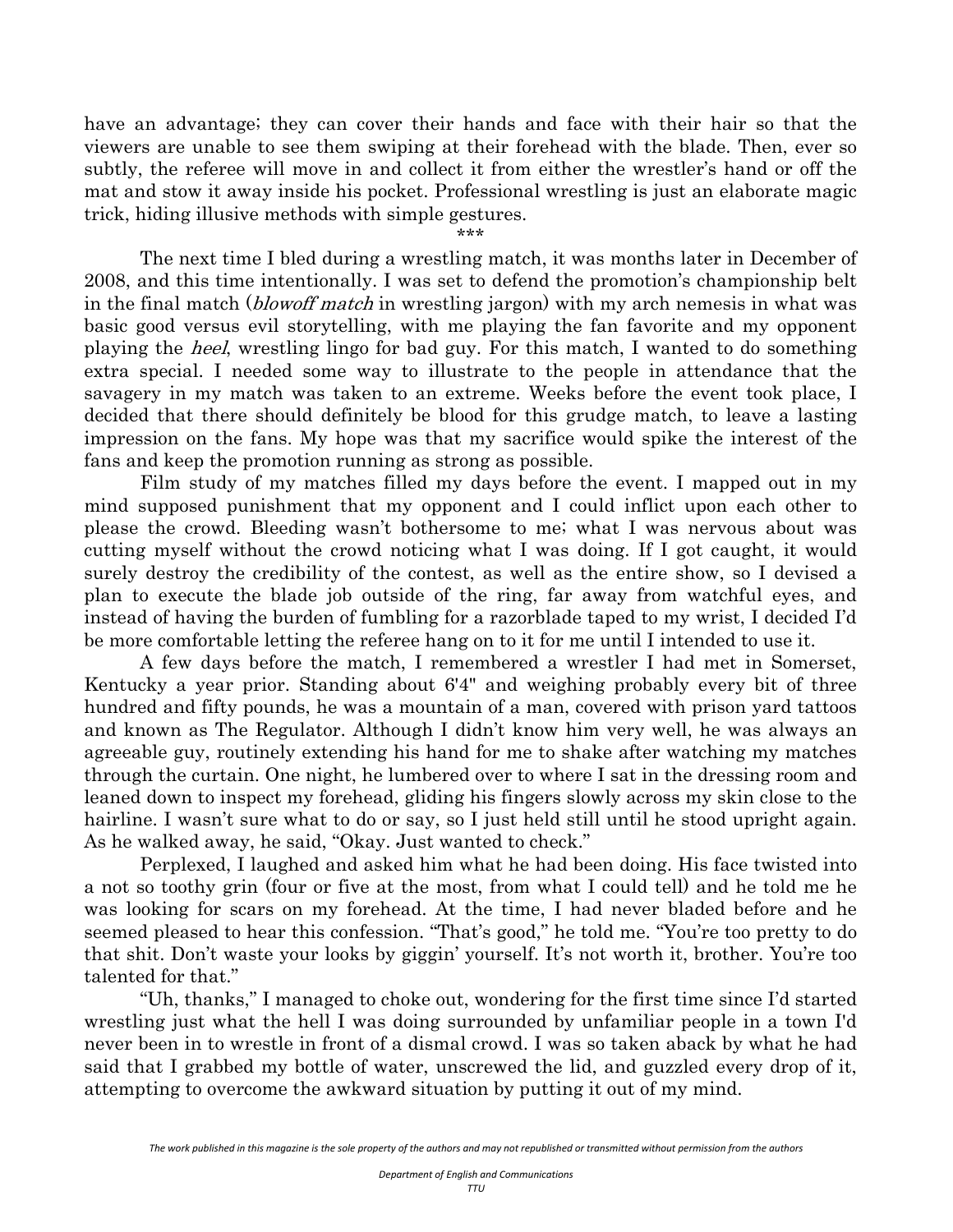"If you ever do it," The Regulator added, turning his attention back toward me, "take the gig and cut close to the hairline, so if it scars, it'll be less noticeable. And don't cut too deep. But I don't think you should ever do it."

 I was relieved. I had obviously misinterpreted his intentions. This was merely friendly and professional counsel from someone who had been wrestling almost longer than I had been alive, not an unwanted flirtation. It was a sign of respect and an act of kindness toward me for this veteran to go out of his way to pass along his knowledge, no matter how bizarre that knowledge was. "I'll keep that in mind," I assured him.

 Perhaps when I got the idea to willingly bleed for my match in December of 2008 I wasn't listening to The Regulator's discouragement of blade jobs, but I was definitely going to heed his advice about how and where to cut. Scars weren't appealing to me, and I intended to make only a small incision to preserve my appearance. In order to get blood flow, a gash from coast to coast across the forehead isn't necessary, since the mixture of blood and sweat makes it appear as though there is much more coming from the slit than there truly is. I didn't (and still don't) want to end up looking like some of the most notable bleeders in wrestling history, with hideous slash marks across their foreheads to show for a life of sacrifice within the business. One wrestler in particular who comes to mind is Abdullah the Butcher. It's said that the scars on his forehead are so deep that he's able to place gambling coins in them.

 When I arrived at the venue a few hours before bell time, I immediately sought out John, my opponent who would be wrestling under the disguise of a mask that night, to go over the specifics of our match. John and I were the same height, but he had a fifty pound advantage. Despite this, John and I always put on spectacular matches, and he was one of my favorites to lock up with. As usual, I found him sitting with an assortment of bottles around his chair where he sat; several with water in them, one with Gatorade, and another he spat chunks of tobacco into. When I mentioned that I'd be bleeding for the match, he looked at me hesitantly. "I don't think you should," he said.

 "I won't cut too deep – just enough to get some color and that'll be it. It'll be fine," I told him.

 John let out a long sigh. "Ah, I don't think you ought to," he responded. John's main concern was upsetting the people in charge of the building, which I sympathized with, seeing as though I'd once felt the same reluctance toward bleeding. It took a few minutes before he ever came around.

 I'm usually quite talkative in the dressing room before matches, but I was totally focused that night, multitasking by lacing up my boots and explaining to John in detail what we'd be doing at the same time. I delicately handled the razorblade I'd brought along as I wrapped it in tape, lightly pressing down on its tip to feel its sharpness. When a few other wrestlers saw what I was doing, they were all surprised, asking for me to spoil what would take place in the main event. "You'll just have to watch and find out," I told them. "Just know this – I'll be wearing the crimson mask."

 After I finished preparing the blade, I pulled the referee aside and explained what was going to happen and what role he'd play to ensure everything went according to plan. I produced the blade and watched him blink nervously. For an act that would subject no one but myself to physical pain, everyone was sure uptight about it, I thought.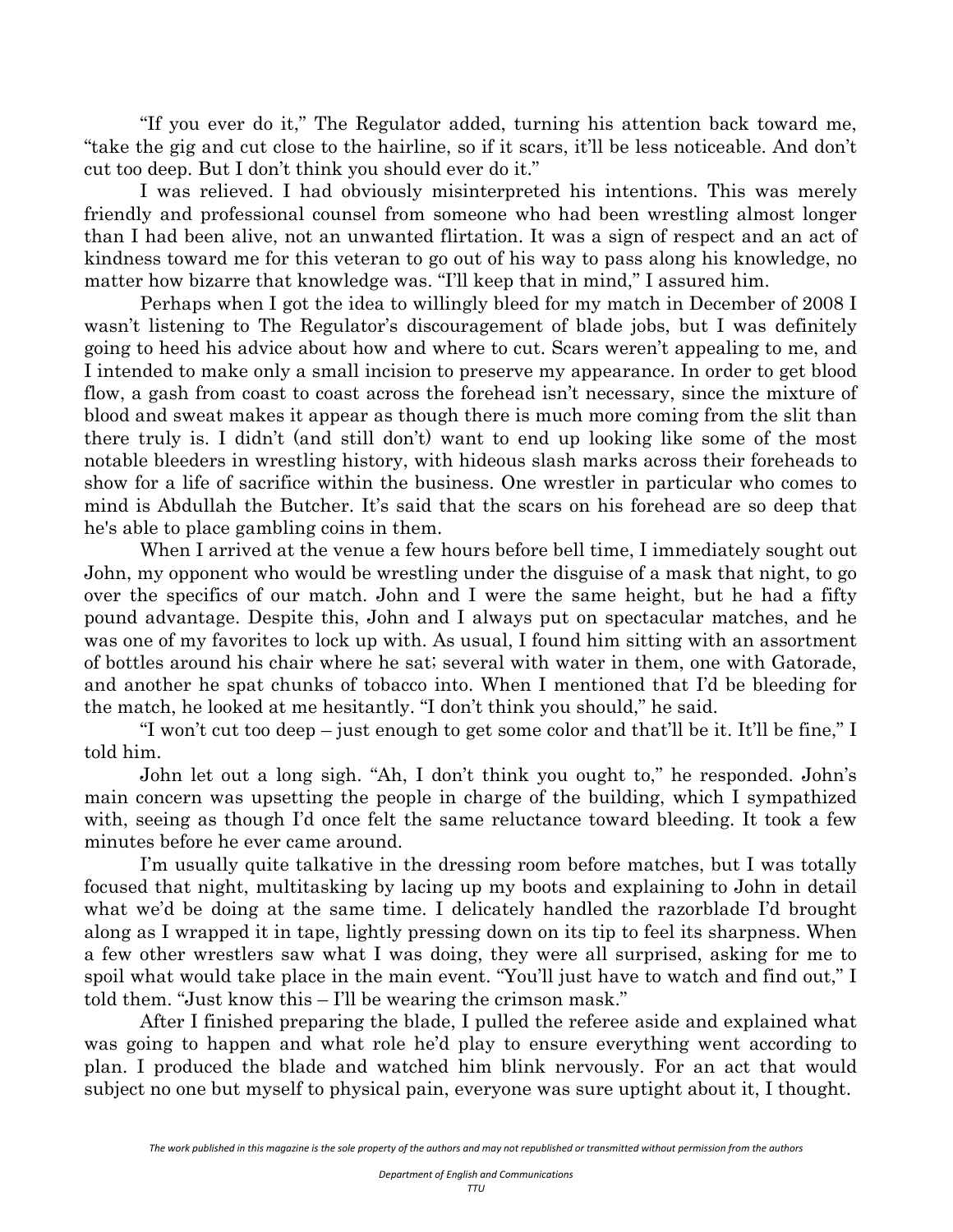"Just put it in your back pocket. When John tosses me into the wall near the exit sign, run over and act like you're checking on me. But have it ready," I stressed to him. "When we go outside the ring past all the fans, you need to have it ready to slip to me when I'm down. Don't let anyone see you, though. And when I'm done with it, I'll leave it on the floor. Pick it up and put it back in your pocket. Don't worry – it'll be simple." With that, the referee nodded and stuck the object in his back pocket. "And don't lose it," I joked as he walked away.

 Just before I made my entrance to the ring, I did my routine stretches and thought I was too much at ease with the notion of harming myself than I should have been. My only butterflies were due to the actual work John and I would have to do inside the ring, because, despite all the attention toward readying the blade, this was still supposed to be a wrestling match. Knowing full well what direction this contest was headed in, over the loudspeakers I heard the promotion's ring announcer state before the bell sounded: "Folks, this thing could get ugly quick."

 Three minutes into the match, John had a reverse chinlock on me. Apparently, John overheard a fan heckling him and he panted in my ear, "You hear that son of a bitch? I'll kill 'im."

 "Ignore it. Just ignore it. Let's keep going," I whispered. I fought my way to a standing position and warned John of the next maneuver I was going to pull off. "Jawbreaker," I said in a low voice, using his arm to shield the fans from seeing me speak. With John standing behind me, gripping me around the neck, I reached up with both hands and pulled John's chin to the back of my skull, abruptly falling down to the seat of my pants to simulate his jaw crashing into my head.

 We kept working hard, even though the temperature was stifling by that point. I mentally prepared myself to have all the air escape my lungs as John hoisted me above his head for a gorilla press slam. After a pin attempt by John and my subsequent kickout, I gasped, "It's time. Throw me outside." My body thumped the concrete floor before I even had a chance to catch my breath. John slowly made his way out to the floor, as if he were stalking his prey. I felt his hand tighten on the back of my neck as he directed me past the fans and toward the brick wall. Just as he launched me toward it, I leapt slightly, for added effect. I heard the people's disapproval for the beating I was taking as my body again made a sickening thud upon impact, and I slid down the wall to the floor, where I lay in a maimed heap. When I opened my eyes, the referee was crouching over me, handing off the blade. Quickly, I raked it across my forehead, the referee groaning as he looked on. I knew he didn't want to watch, but somehow he couldn't bring himself to look away, either.

 Blood spurted from my forehead as John and I made our way back to the ring. I winced and kept wiping the blood away, a trick I hoped would escalate the blood loss. For good measure, John pretended to gouge the wound on my head, his skill as a great worker apparent at that moment in particular, because I never felt a thing, though I grimaced and writhed in agony as if he had nearly killed me. As John and I fought back and forth, the crowd seemed stunned and fairly surprised at what they were witnessing; they didn't want to believe evil was prevailing over good. The loudest reaction of the night from the fans came when I fought back just enough after taking an immense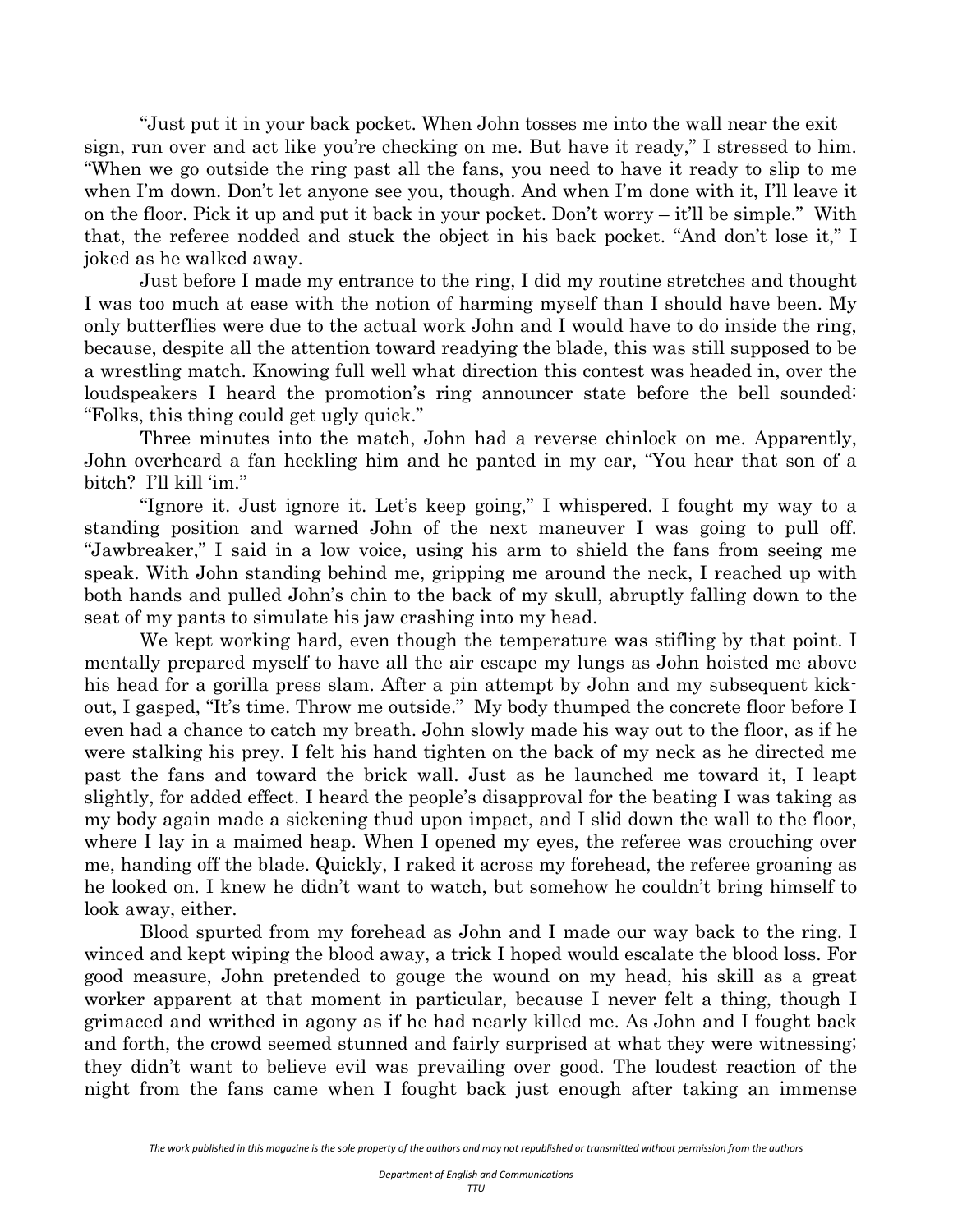amount of abuse to dive off the top turnbuckle and crash into John with a perfectly placed clothesline, but the air was sucked out of the building when he kicked out of the pin attempt after only a two count.

 John took back over from there and blasted me with all of his most powerful maneuvers, which I sold the believability of very well. By this time, my entire face was a blood-soaked mess. After each slam, the crowd was more and more on my side, hoping I'd make a comeback and somehow pull out a victory. When I bounced off the ropes and was guided downward by a modified slam that John dubbed the Death Rattle, a maneuver, by the way, that had such force behind it that it had legitimately given me a concussion the month prior, I paid extra attention to tucking my chin on the way down, so as not to have the back of my head bounce off the mat again.

 When I kicked out after another near fall, I began slapping the mat rhythmically to get the crowd on my side. They joined in, clapping their hands and stomping the floor as John brought me back up to a vertical base. In an act of desperation or a clever possum-playing enactment – no one will ever know for sure – I caught him off guard, giving with a quick boot to his abdomen and following up with a maneuver I use to finish off my opponents, the DDT, which is performed by tucking an opponent's head under the arm and kicking one's feet out from under oneself to fall backward in a sudden, vicious motion that drives the victim's cranium straight down to the canvas, a dangerous move if done improperly. The crowd erupted as the referee counted to three and I was declared the victor. John rolled out of the ring, retreating to the dressing room, and I was presented with the championship belt, having successfully defended it. I was saturated in blood and sweat, and it was one of the most rewarding moments I've ever experienced.

 Back in the dressing room, I found John sprawled out on the floor, wheezing heavily. Had I not witnessed this dozens of times before, I might have been alarmed. We caught our breath and thanked one another for what had been a spellbinding, suspenseful contest. Only in professional wrestling would two individuals express gratitude for pummeling one another. I had bumped all over the ring, and even outside of it on the concrete floor, to make the match look as realistic as possible; my entire body, it seemed, was already airing its grievance about all I had just put it through. Applying pressure with the towel in order to stop the bleeding from my head, I looked at myself in the mirror. All this for people's entertainment, I thought to myself, realizing at that moment I'd willingly slash my forehead again, if the match and promotion could benefit from it. A morbid sense of accomplishment washed over me with every scoop of cold water I shoveled on my face, leaving yet another sink in bloody disarray.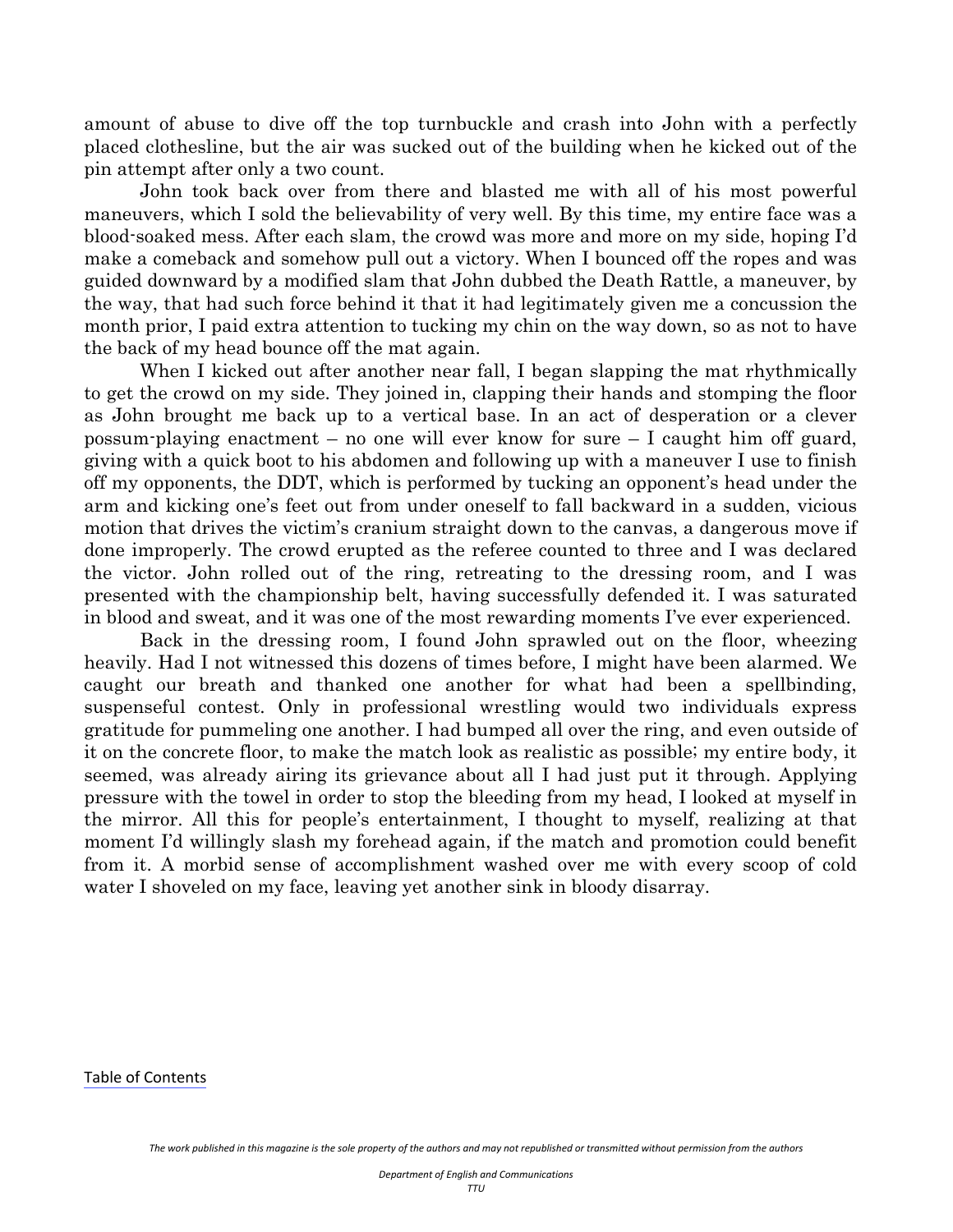<span id="page-33-0"></span>*Runner-Up 2011 Lora A. Printz Memorial Poetry Prize* 

#### **When in Rome… Caroline Sapp**

do as the Romans do? do indeed, invest the time in debauchery! decadence shall reign with overflowing excess, indeed –

incoherence? Yes! Yes please! indeed! with glittergold nipples on top spraying seeds of grape through the gold god stuck in –

limbo. between good and better! eat the meat! tear into the hare! suck the duck down to its last –

fuck the girl, the boy! Or both! Or twice! Or the man with the slithering tongue with scratches down –

the slender curve, sliding into the worship room, worship the party thrower, gayest gal, the beatific bombshell, the frisky frolicsome Ram of Rome –

Surely, this makes one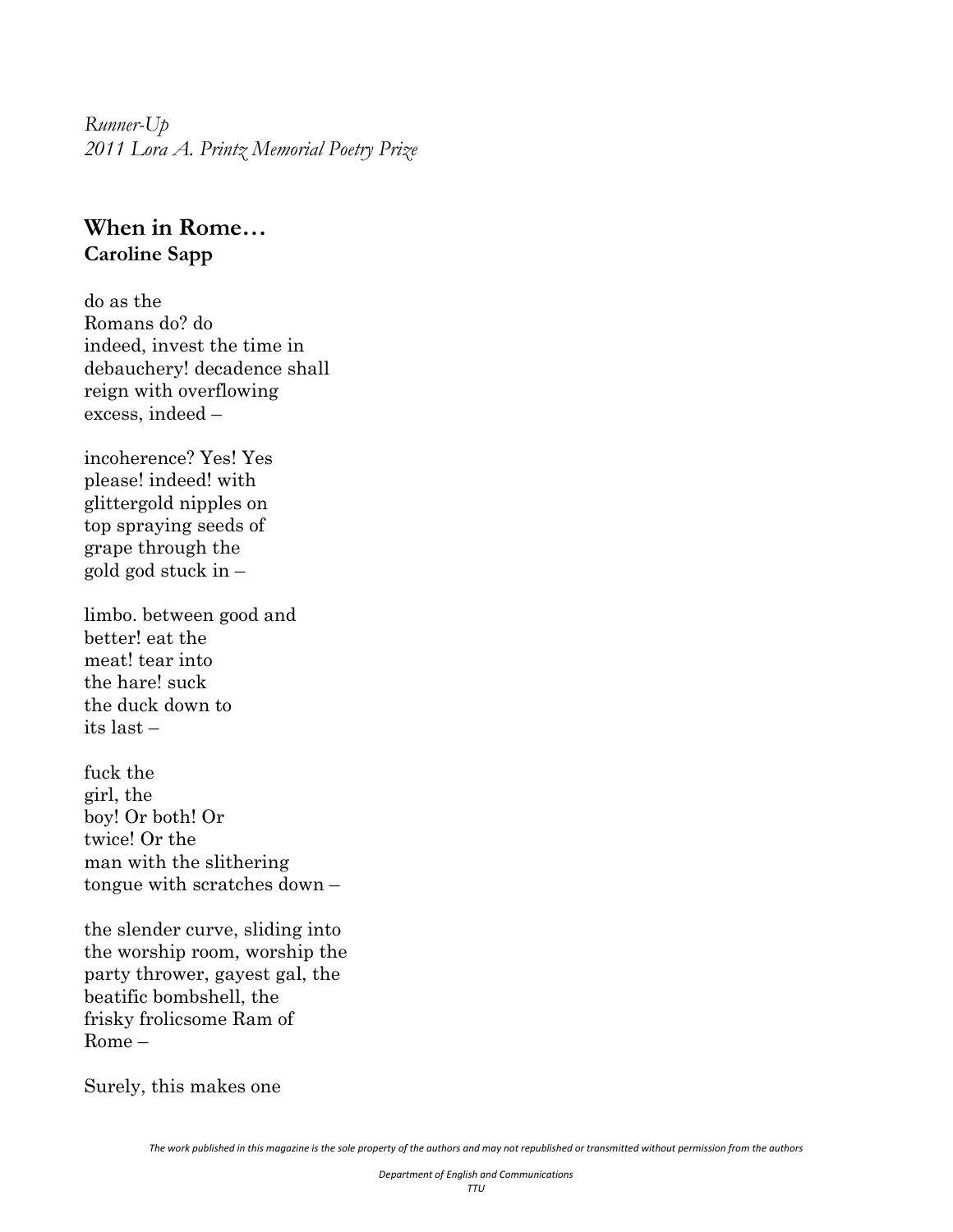happy? Yes! Yes! Yes? indeed! razor-sliced emotions, forgotten eves, plump with pestilence, rotten to the inner core with bubbling blisters –

but do, do as the Romans do. Enjoy! Enjoy the vibrancy, the views, the harpy happy melodies! the harmonies, the arts, the affluence, the architecture –

pose! model-like for Michelangelo – be a Pope popper! slip swan-like in the Sistine! feast with the fatties –

race with the robust Stallions! be intrigued! relish the atmosphere! passion in the air! party play with the thespian, the musician, the persona –

of the Roman. So do, do as the Romans do! who cares if coherency never knocks – open the  $gate - jump into -$ 

the Tiber! squirting, sporting, and sprouting Roman horns! splash in the sea! the sea swarming with silly sinners who gobble the guts! prance – periodically past the Coliseum, the Vatican! guzzle each gulp of the goblet's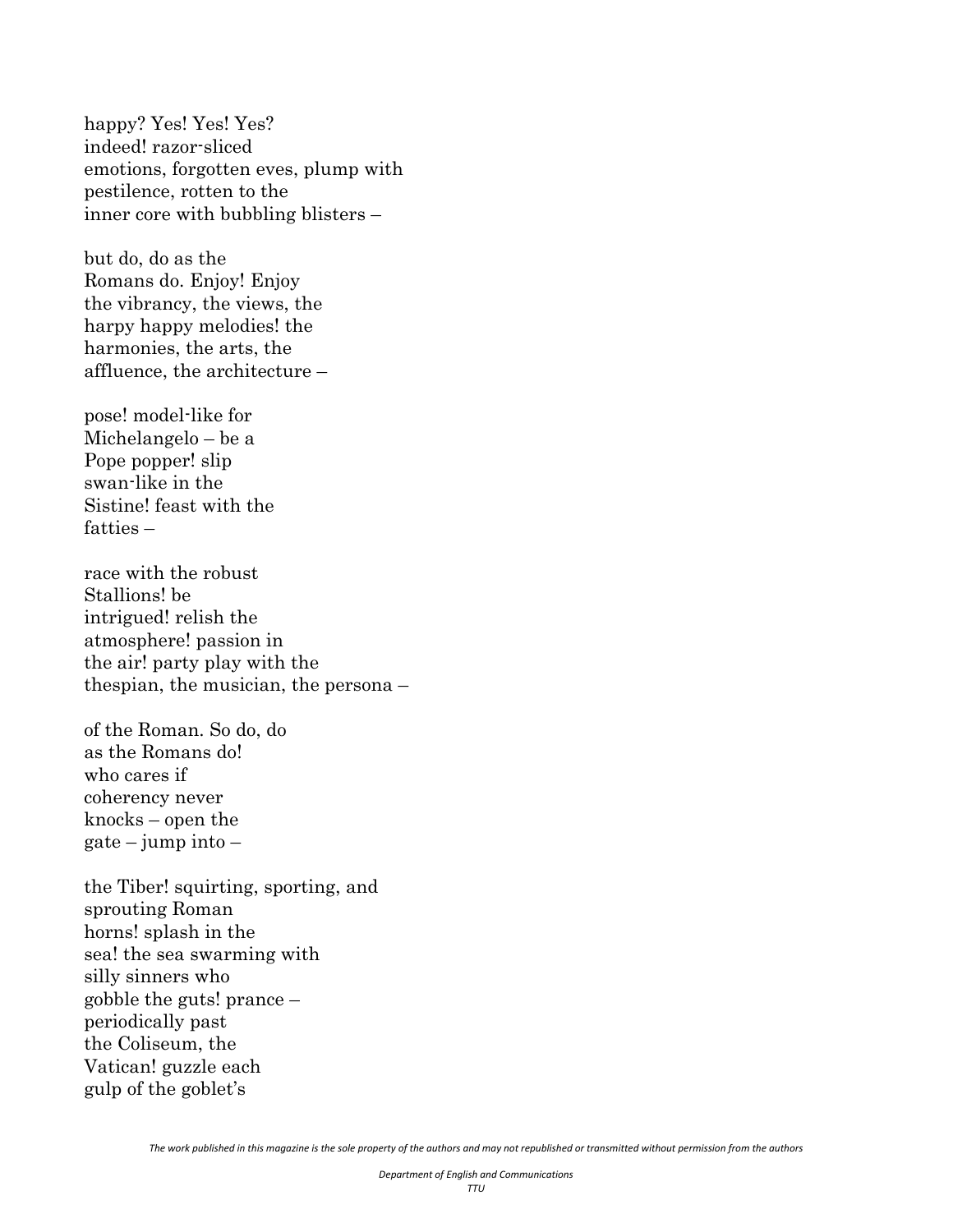last drop until you – yes you – do as the Romans do!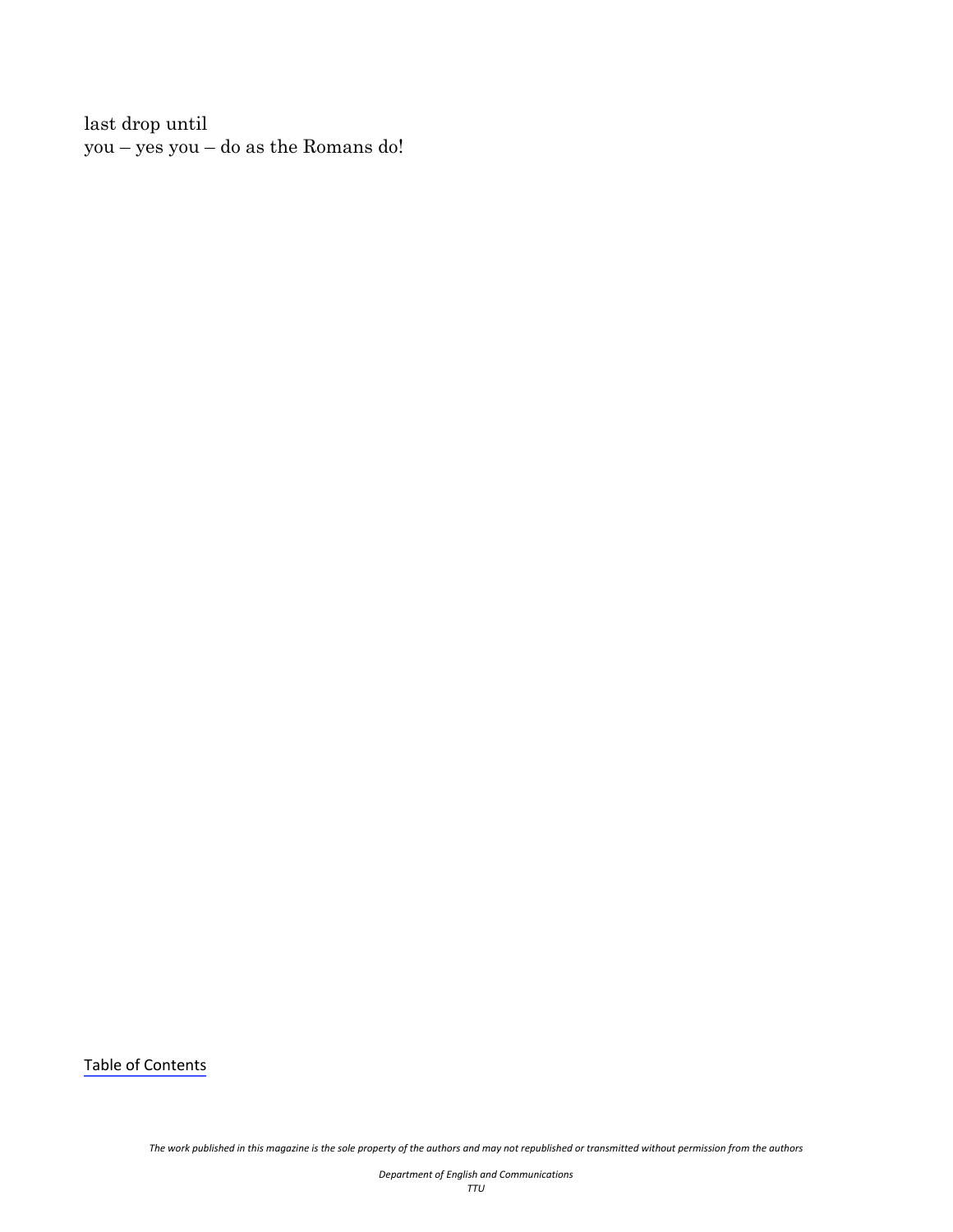# <span id="page-36-0"></span>**Light Jerrel Sanders**

Laughter is the dawn That dries the floods of yesterday's sorrows And beckons the seed of spirit.

Inspiration is not what the water is, But how it flows eternally from earth's springs and Supports life's fleeting breath.

Growth from the inside out Bears fruits of our existence That becomes tomorrow's beginning.

Healing the shattered fragments Of what mirrored our past can piece together A mosaic for the future.

Transform our thoughts Into a liberated symphony that conducts A fantasia of light.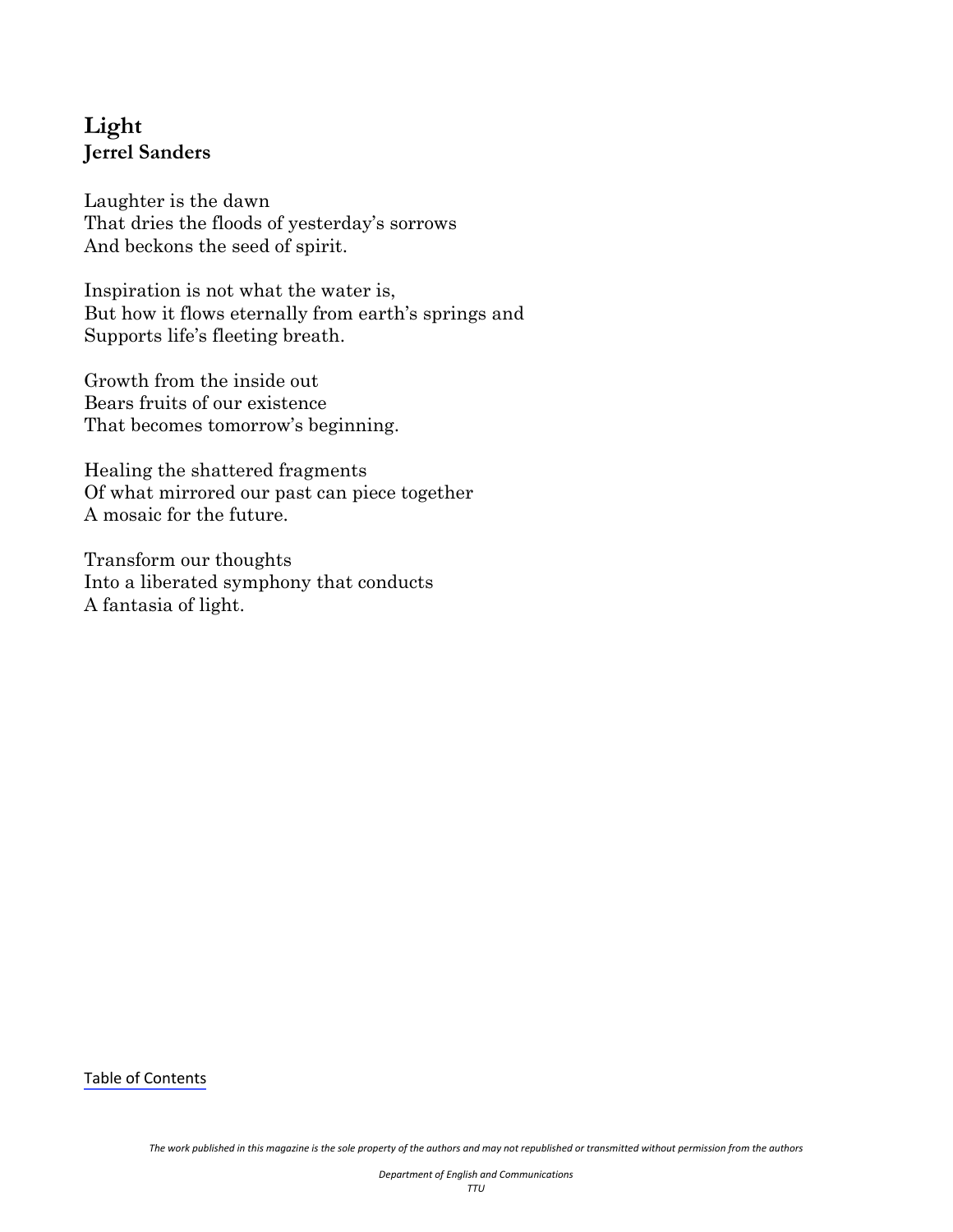<span id="page-37-0"></span>*First Place 2011 Lora A Printz Memorial Poetry Prize*

#### **Wrathful and Wrinkled Dave Phifer**

I can't conceive Quarreling with  $my -$ Self. Excluding When we dance Dazed, drunk.

I'll slip up And slide Through the kitchen Crashing crudely.

Hands on the counter. Hands on your mouth. Hands deconstructing

Your entire frame Curve wildly, Speak quietly. Distaste for One moment.

Again I stagger, Stupor, Baby Giraffe's Gait Overtaken by gravity.

Then we'll wonder, When did we Wallow into this

Reality: It's real, But we hide From ourselves. Out in the yard We make out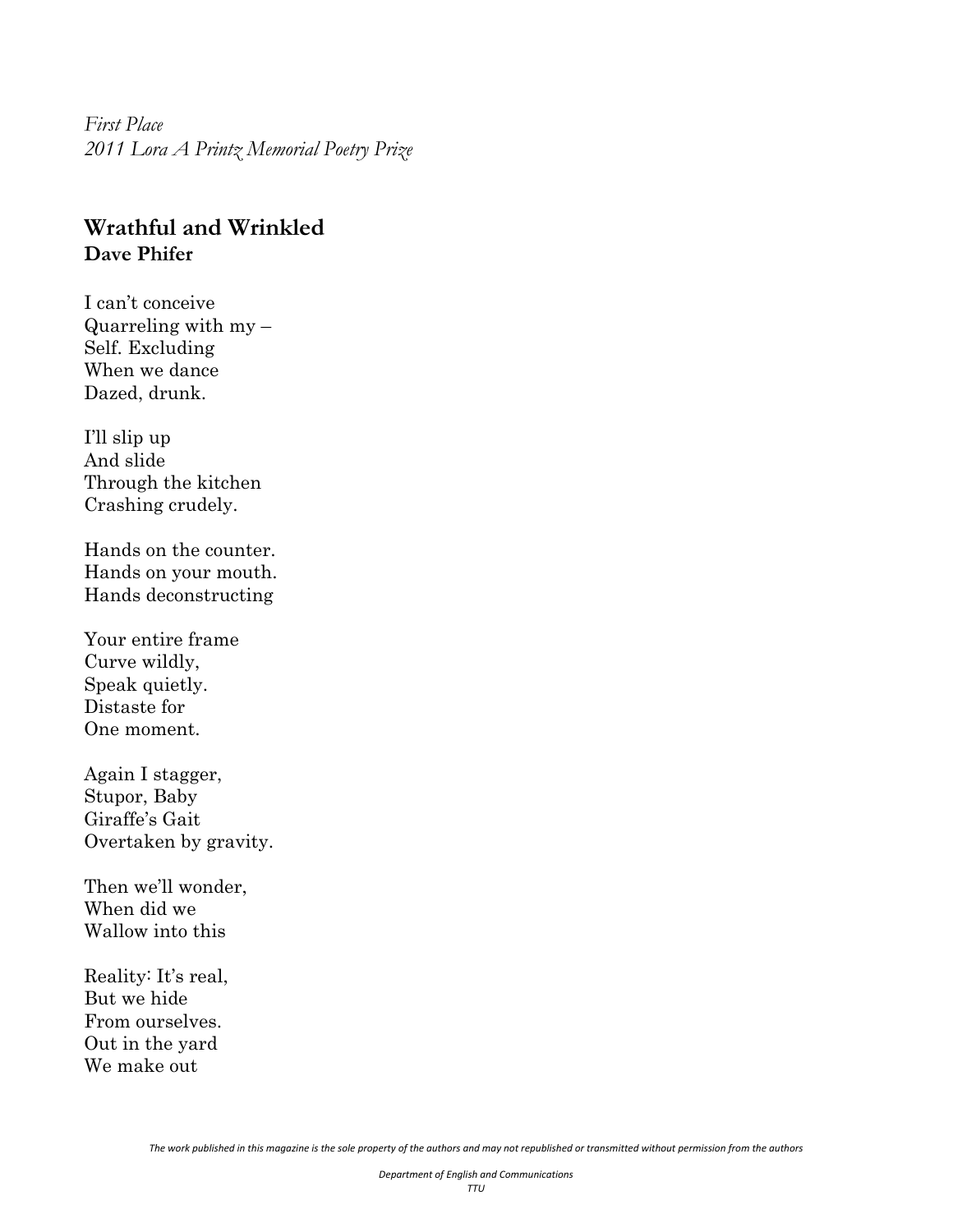The figures of Our perception of old trees. Our need for recitation Recycling words.

Then we'll sober And wallow Back into the house

And we'll wake With only ourselves to blame. Pretend we're fine Promises in lines Practically consoling

Each other for Nothing. Is this reality What we want? Wishing and wasting

Everything for The sake of comfort. Nothing

For neither of us To be had, Until we wake, Wrathful and wrinkled, For our own procession.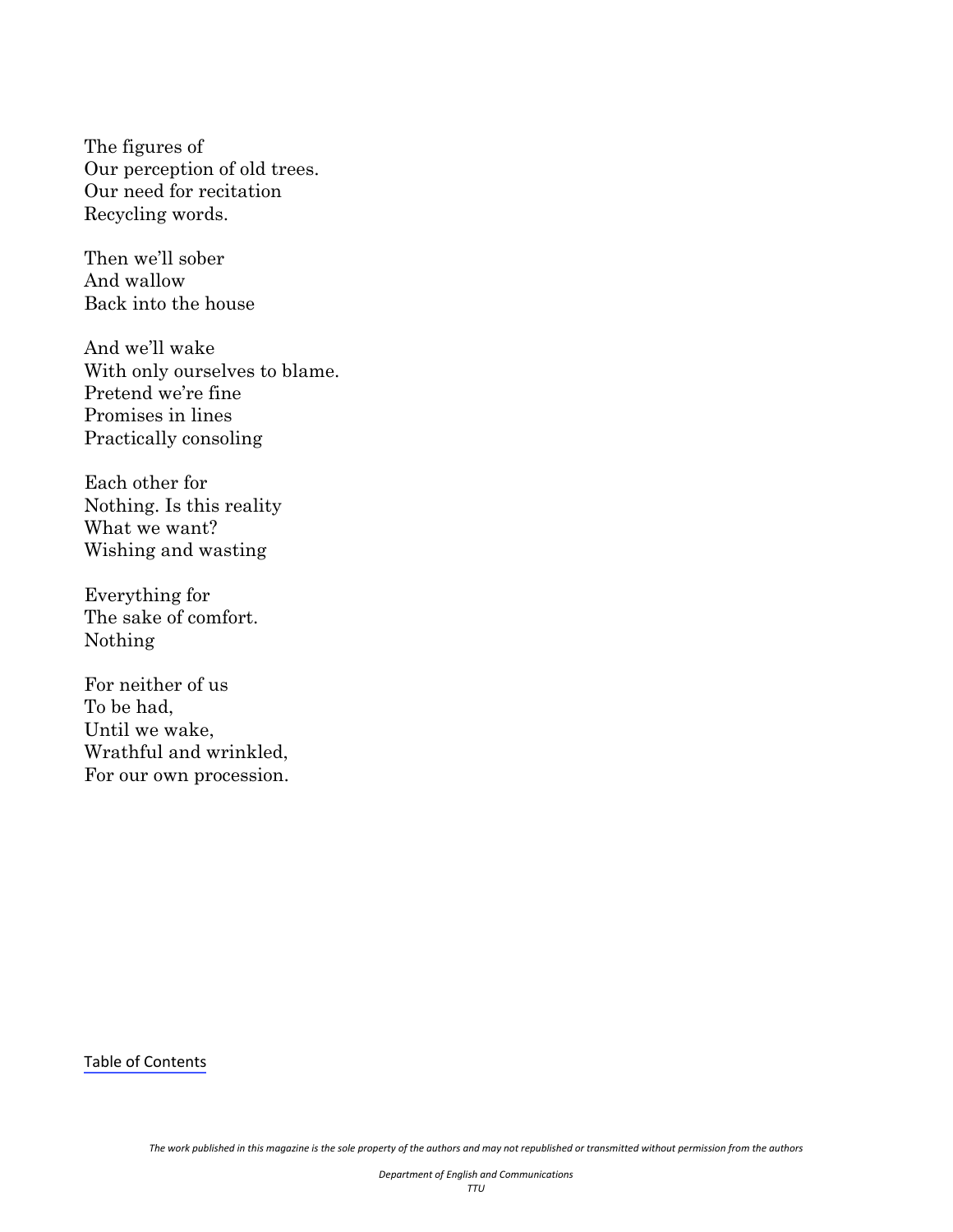<span id="page-39-0"></span>*First Place 2010 Lora A. Printz Memorial Poetry Prize* 

## **Ash Callie Milburn**

Quicksand remedies suffocate twist-tie solutions that dissolve resolve and build you up to compost shred Taste the perspiration of debris aspirations that clutter to-do lists you always manage to leave undone Gulp the sweat of your brow that feeds your fragile ego until you crashandburn and choke on ash that composes your decomposed pisspoor excuse for composure Postulate miniscule steps to nowhere that pave the gutters of your unbeautiful mind And don't mind the obvious obscenities that you fail to observe because those babyblues are sewed shut with concrete thread that knots the know-it-all you have become And still you know nothing nothing and no one exists to convince you otherwise And wisdom itself underestimates you because sagacity alludes you and subdues your overdue rerun of wakesleepwalk And you walk under magnified shadows while pools of turpentine thin the rush of thriving to dripdrop pitiful while all vitality and thirst trickle away Dehydrated you cannot whistle for parched the blank pages of your song won't hold a candle to the books you've burned, the ash you are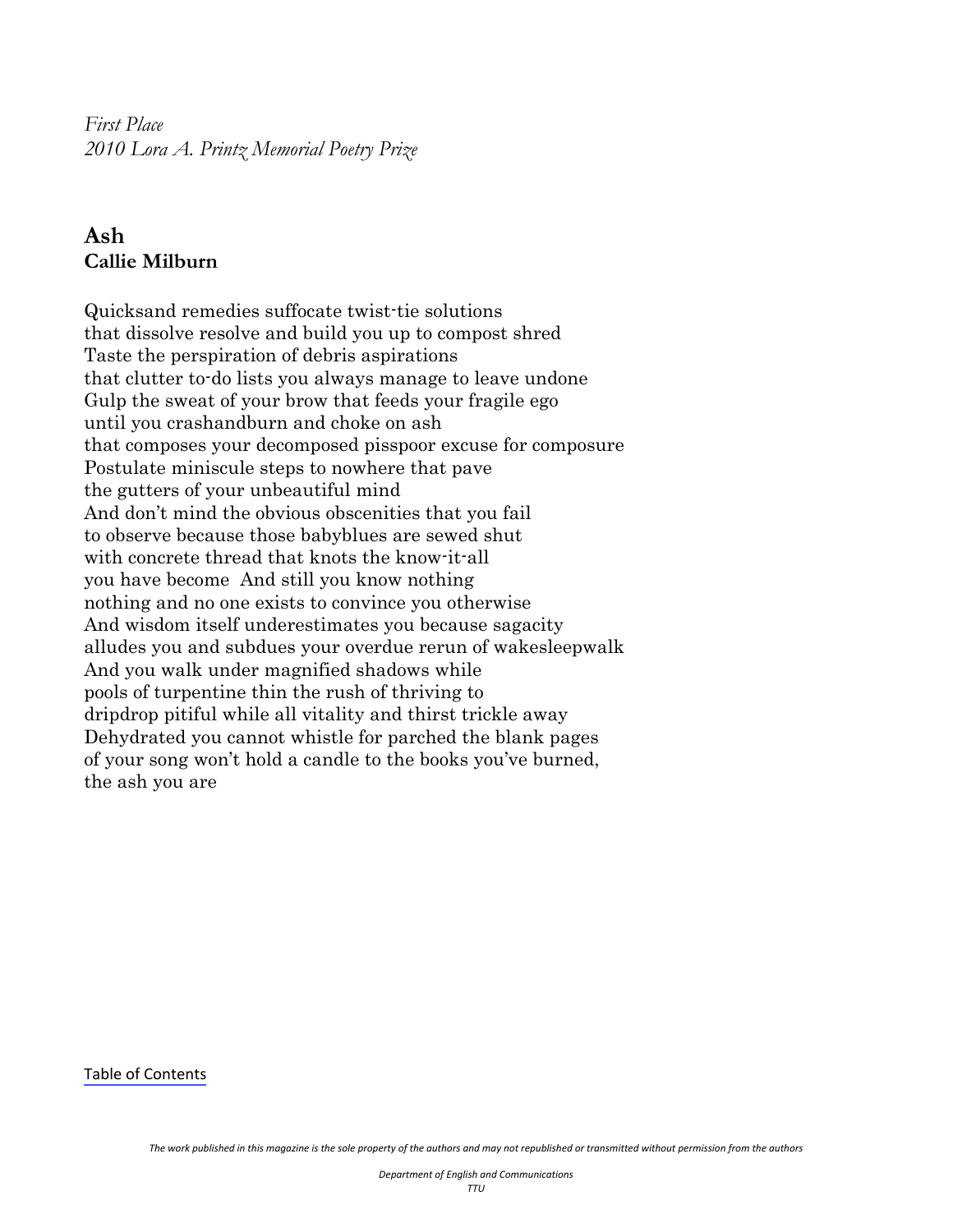<span id="page-40-0"></span>*First Place 2010 Clara Cox Epperson Prose Contest*

#### **This Road Not Yellow Joshua D. Martin**

I blame Judy Garland for the first cliché that I ever learned. In the film adaptation of The Wizard of Oz, the character Dorothy wants nothing more than a prompt return to Kansas. "There's no place like home; there's no place like home," she recites, hoping that repeating a universal truth could magic her out of Oz and into the colorless reality of her simple Kansas farm. Dorothy is an object of much contrast, establishing a pretty skewed relationship toward both her family and her native state. Her attitude toward home changes eventually, with Oz as the catalyst for her about-face. The film ends happily, and Dorothy wraps herself in the comfort of her family. The tornado that opened the film had long vanished into the sky, the Wicked Witch of Oz was really just a fictitious evil, and the Kansas cows moo themselves back into normalcy. Dorothy resumes the life she had momentarily left through a dream. There's no place like home.

 But Judy Garland died of a drug overdose, and Dorothy never needed a heart transplant.

When I was six, I decided that Dorothy was probably too optimistic in the end to know what she was talking about and that the sudden upheaval into a fictional fantasy land would make anyone want to return to a life devoid of green Wicked Witches and flying monkeys. I decided that "There's no place like home" was a simple line and nothing more. Its factuality was irrelevant to the overall hunky-dory effect of the film. I think I grew way too pessimistic because my own concept of home became blurred and confused. Because when I think of home, I think of a person.

 My grandfather has lived in the same small town his entire life. It is a community populated by more cows, I think, than people. Tractors outnumber cars. Churches line the sides of the road. Old barns act as sacred, untouched monuments to people from years past – daunting and disfigured ghosts – and the people who currently live here know each other like they know the land out of which they raise their food. But the town's possibilities are as minimal as its beauty and simplicity are abundant.

 The only way to enter is by following a curvy, snake-like road. If you survive its seemingly unending twists and turns and its rollercoaster-like ups and downs, your reward is entrance into the community. My grandfather grew up here. Besides various jobs, and occasional travel demanded by those jobs, he hardly ever left the area. This is what he knew. This is where he stayed.

 Abraham Carter grew up living and loving a life that I only came to know through fading photographs. The setting looks strange and primal. Gardens explode with vegetation and slanted, unstable barns tower above the people who rely on them as much as do the animals which occasionally lie and rest and sleep inside. The people imprinted on the plastic live without smiles, or at least hide their happiness well. The pathetic road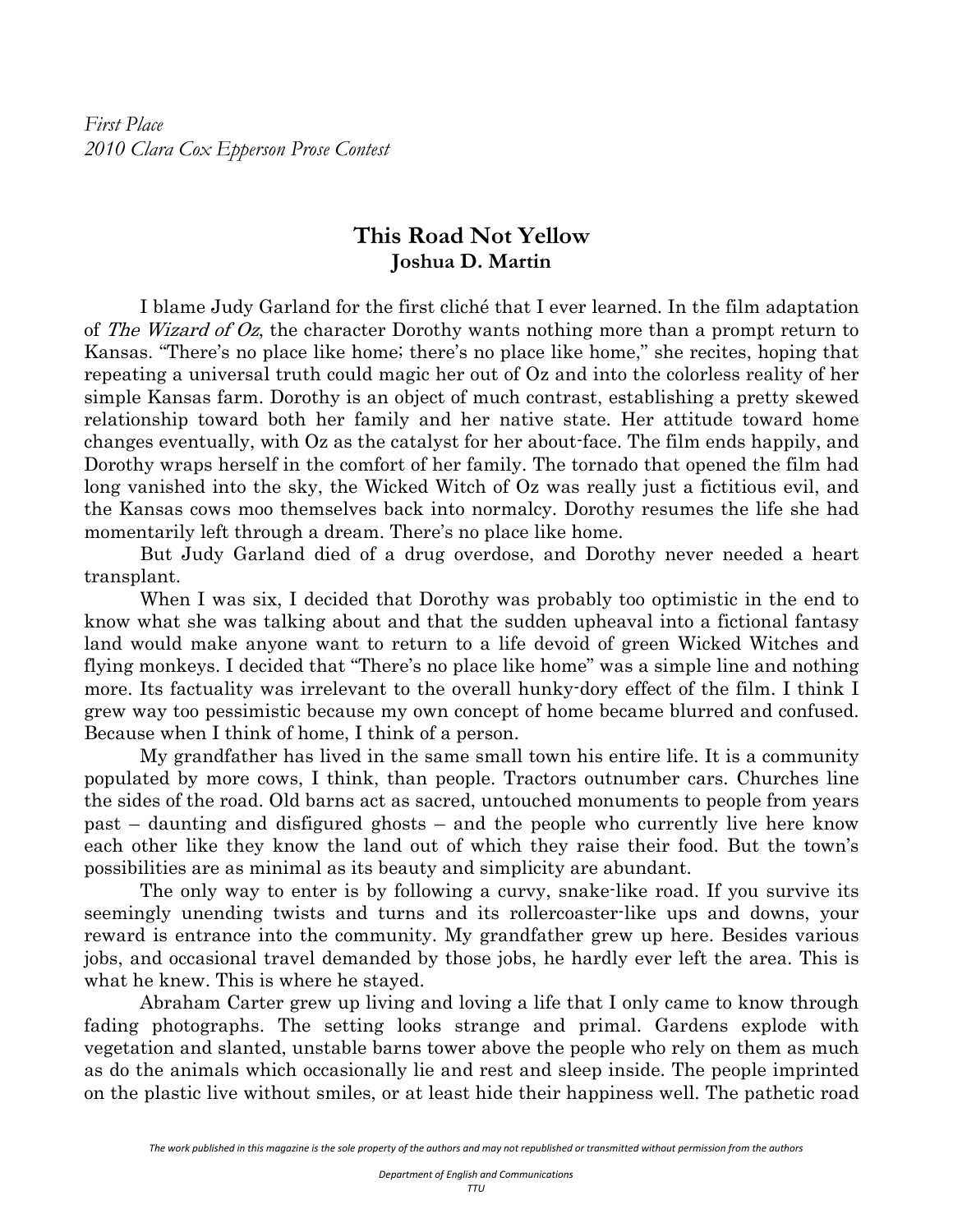twisting its way in the background is small and beaten and unpaved. The house is equally grim – small and ill-built, both beautiful and terrible. Wild and savage trees linger and litter the photographs, enshrouding the living within an ambience dictated by green and unbothered things. Everything is frozen; the few colored pictures are fading, becoming as brittle and as stale as the hard reality of change, which creeps into the community now obsolete like a foreign drug injected by a cold and impersonal physician, so detached from his patient lying there upon his table. Those living now contrast with the tight and impersonal faces and bodies of their youth. They dilute what was and smile and think that hardships since endured have made them stronger and smarter, wise and great. They live quietly and remember the past with a fondness and frightfulness unshakeable because that's what makes sense, and that's what erases what was. They treat time as if it were an omnipotent intruder who doesn't leave and doesn't give and can't be stopped with their stories and pleas. They sit on their porches and laugh. Because that's what makes sense. And that at least, the laughter anyway, is an idea made concrete, while the twisted dirt road has since been tamed with a paved aggregation of different concretes.

 I look at them now, these photographs turned brittle, and see a generation gap hidden somewhere in the background, in the lines of faces and in the woods expansive. Maybe that's why I listened to my grandpa's stories hungrily, finding it difficult to picture what he was telling, thinking that's what it was like then  $\ldots$  so different. So strange.

\*\*\*

He wore Western shirts and discolored blue jeans, faded by heavy use, and for many years he could usually be found with a cigarette in hand, smoke gently rising out of its red, burning tip. And he also loved to laugh; in fact it may have been his favorite thing to do. Visiting my grandfather was like entering an amusement park save the rollercoasters and cheap thrills. That's the best simile I could make as a kid. It's the best I can make as an adult. My cousins and I would usually play on the school buses he owned, one of us acting as the callused driver while the rest of us screamed stupidly and ran up and down the aisles. We rode his horses rarely, though the times we did were always pretty memorable, especially the time one of them kicked me. It has been, so much as I can remember, the only animal on which I have wished a slow and painful death, hoping all the while that karma circulated in the animal world.

 One of my favorite stories about my grandfather is the one in which he tried to shoot a dog.

 "I'll show him," he said, laughing while loading his rifle. He pressed his weathered face close to the trigger, aiming meticulously for a clean kill, a successful shot. His eyelids closed closer together, preparing for the bullet's loud exit. And then nothing. Damn safety switch, he thought. Fully pissed off, he fumbled the gun in his disgust, dislodged the safety lock, and then, quite suddenly, shot off his index finger. Successful shot. Completely gone.

 I'm not really sure if the dog left after that. Knowing my grandfather, he probably kicked the animal before running into his house to phone for help. He always called his finger "the stub." And when I was younger, I wasn't exactly sure how to approach that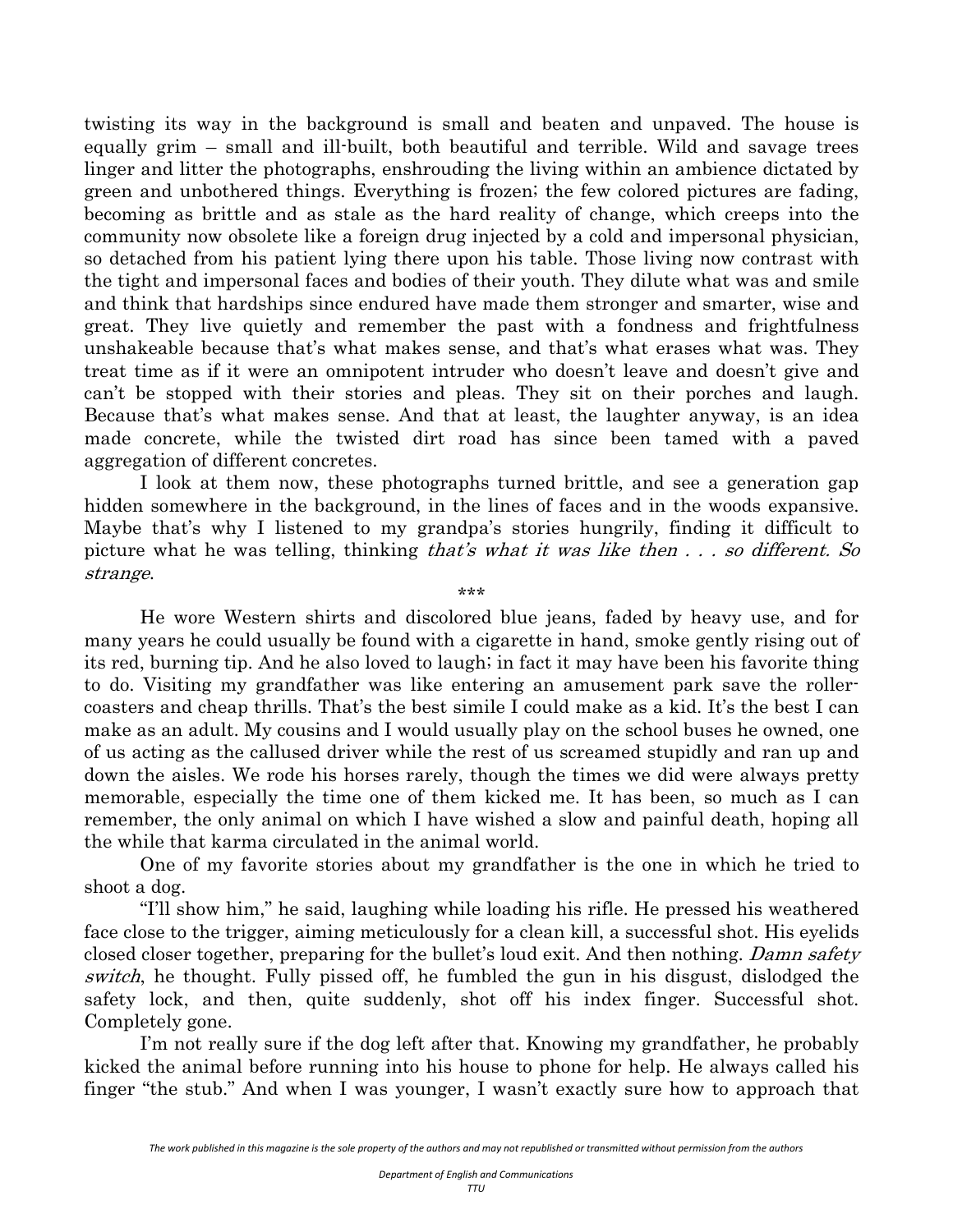idea, so I was more than reluctant to let "the stub" get near me – the midget digit of the scary grandpa. When my mom and dad married, right before the family group picture was taken, my grandfather raised his hand and waved his miniature finger, smiling and creating a laughter that filled the simple country church hidden in the enclaves of that all-too untamed nature. It's one of my favorite pictures that I have of my family – my grandpa, dressed in an uncomfortable, decorous tuxedo, and his decapitated digit, held high like an Olympic torch. Yes, he was godlike. Zeus.

\*\*\*

 My own family started its story in the same community, but when I was one, we moved away. Not far – just enough to ensure that neither of us fell into the trap of the community's simplicity and comfort. For my mom, I think, it was a way to branch out. For my dad, it was simply the next step. I was one, so I neither understood nor cared.

 My mom and I kept driving back through the road to visit my grandparents, both of whom were divorced and consequently single. My grandmother, who at having become a grandmother only increased in her altruism, was always an easy person to approach. She was rarely strict, and like most grandmothers I know, she let optimism rule her judgment. Without my grandfather, her house lacked a brisk, harsh, authoritative voice. So when we visited my grandfather, I did my best to be as stiff and as mute as possible. He was the first person, I think, of whom I was genuinely afraid. He was strict, unwavering in his judgment, and loud. Maybe that's why I also liked him as much as I feared him. So when I was on his good side, and I usually was because I tried my hardest to not screw up, we were often inseparable.

 So home, the idea, remained just as divided between my own community and that of my grandfather. I liked it, though I didn't understand why my grandparents were divorced and living in separate houses. It was just an accepted, unquestioned truth – something undisguised and ignored, pushed behind the white picket fences of the family we had created, staring blankly back, mute.

And then the trips through Seven Knobs stopped. Suddenly, like a heart attack.

\*\*\*

 My mother's family has always suffered from a genetic line of heart trouble – irregular heart beats, clogged arteries, heart disease, heart attacks. Medical terminology bred itself into our vocabulary much like old recipes handed down from one generation to another. My grandfather and his brothers have had at least one heart attack, some have had more than one; last year, my great-uncle died, unexpectedly, of a massive heart attack. My mother suffers from an irregular heart beat, as do I – kind of like an internal reminder that I have genetic bad luck, that things are never definite.

When I was six, shortly after I cast Dorothy off as a delusional fool, my grandfather moved out of his house and into St. Thomas Hospital in Nashville, Tennessee. Only temporarily, I was told, would he stay there. I don't really remember a lot of specific scenes, just a collage of images and brief memories blurred within a murky fragment of time. I remember IV's jutting from his arms, and I remember waiting for hours in a big maroon waiting room with my cousins. We played with dinosaur toys and colored entire coloring books, filling the pages with a vibrancy the hospital seemed to lack. I remember my family going into a Catholic church at the hospital to pray, even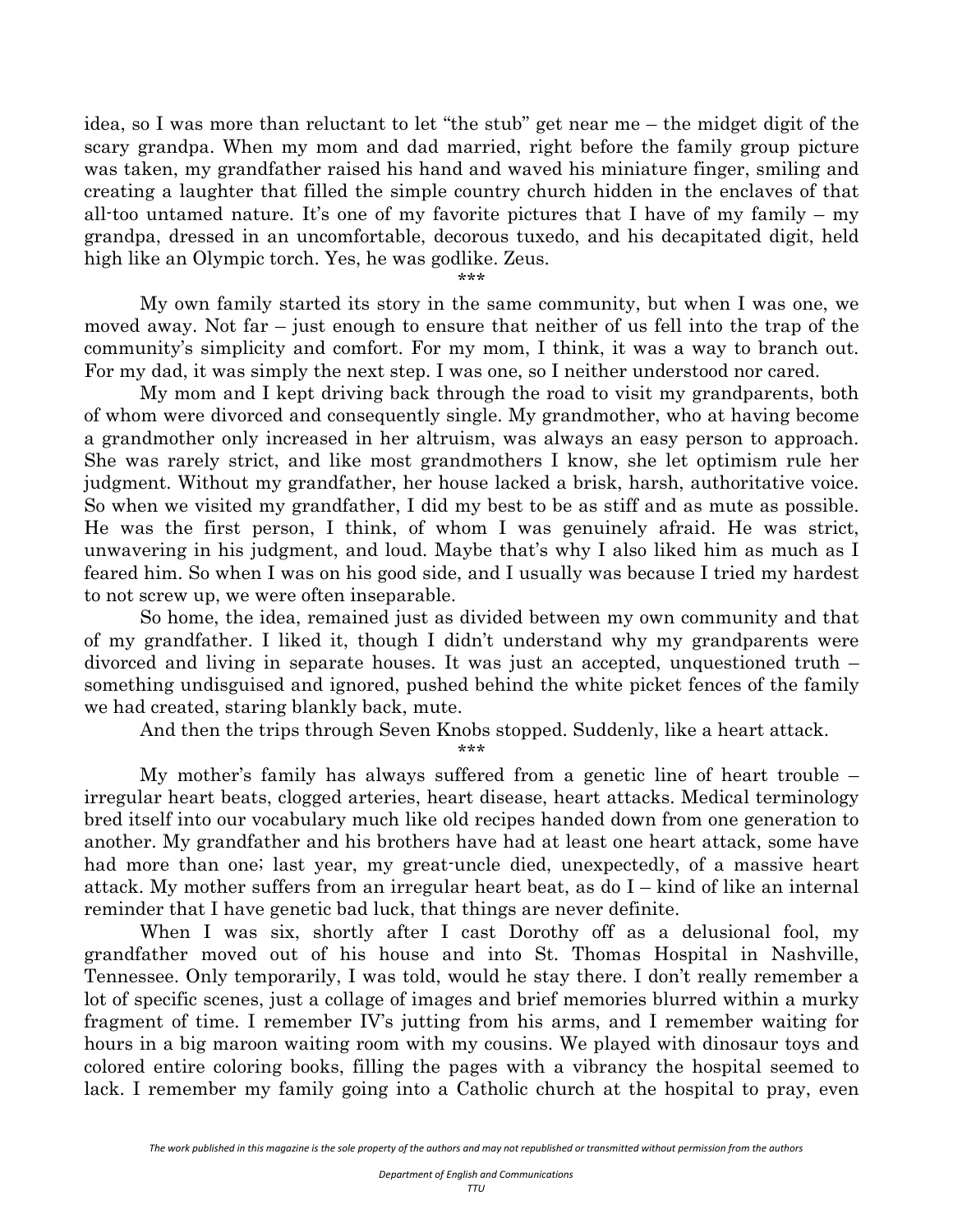though none of us were Catholic. And I also remember riding with my mother on the interstate, the van noisy with a heavy silence, her being brief with answers to my questions.

"What's wrong with Pa?"

"He needs a new heart."

"Why? What's wrong with the one he has now?"

"He just does."

 When many who are in need of a new organ are met with the reality of a waiting list, they grow grim with the possibility of not receiving needed organ in time. Where in one mental image I can see my grandfather in a hospital bed, bitter and restless, in another I can see him in a wheelchair, regaining a sense of balance post-surgery. But the surgery itself is a gray area I can't define. It's almost like a myth, simply because I neither understood the concept of surgery ("They *really* took out his *heart?* And gave him a *new one*?"), nor did I want to admit a flaw in my grandfather – the hardcore, godlike figure who wasn't allowed by mere nature to get sick.

 The heart transplant, more so than anything, made me rethink a lot of things. My grandfather changed a lot, and I think I did too to be so young. I came to view home as a gray something-or-other. Hospitals or houses, I wondered? Interstates or inclined country roads? Where did my grandpa fit in, or belong? The whole thing was just as confusing as the bright, nonsensical monitors that kept him company during his hospitalizations.

 We gave my grandfather's house a make-over before he ever returned to it, adding on to the existing foundation. The hospital bills grew into a massive, neatly-sealed stack of envelopes lying on my grandfather's dining room table. And we ignored them, or at least I did. Papers and papers and pills and papers. What was important was not in black or white or enumerated in extensive bank statements and medical bills. The man – the god – would be here, in his chair. And there I would be too, sitting on the floor. Looking up at God.

When he did come home, he came with a new scar, a new heart, and a personal pharmacy of medication. Some pills fought infection, others were necessary for the health of his new organ. \*\*\*

 When I was older, I remember his appearing suddenly at our house, with another person. They drove into the driveway, and I stood, hid, behind a curtain. My mother walked outside placidly, head parallel to a lawn well-kept, eyes fixed on the man once half insane with loneliness and with emptiness. The encounter was short; his white hair stood disheveled and unkempt, and the stranger beside sat comfortable and unbothered by the news of something whose weight made the small, little insignificant created world or sub-universe of a family shake and stumble and reek with acridity of an unwanted addition.

"I'm tired of being alone," he said.

My mother walked back into the house.

 Sitting idiot-like behind a curtain which didn't shade my confusion, didn't veil the tension, I asked if I should call her grandma. Looking spent and tired, sick and accusatory, my mother didn't respond. I figured out the answer on my own.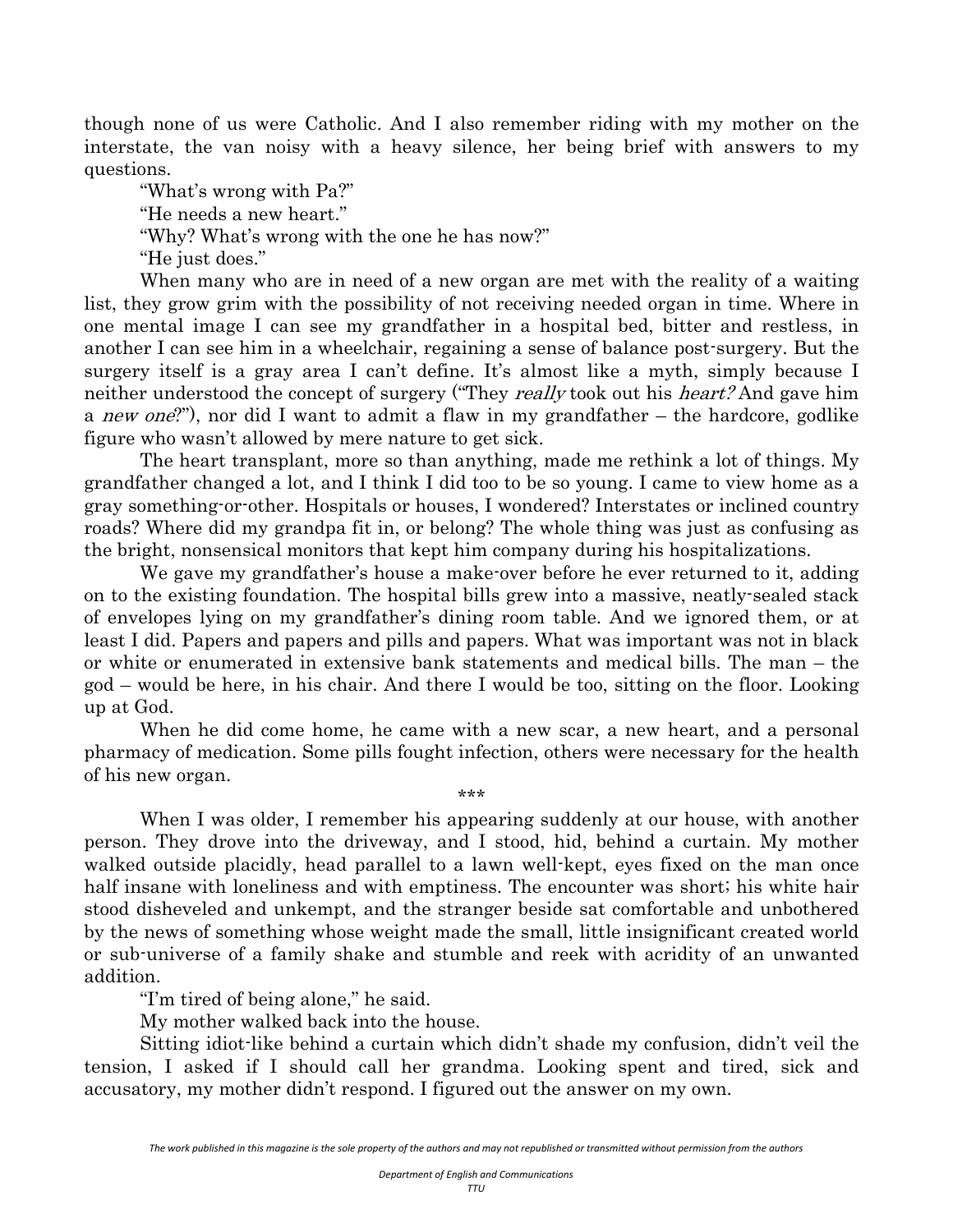Such was the first encounter with his second wife.

\*\*\*

The marriage didn't last long, so I don't remember much. I do remember that she smoked, and that even though my family and I had hung small signs outside my grandpa's home reading, "NO SMOKING ALLOWED; TRANSPLANT RECIPIENT," she continued smoking anyway, creating a hazy, chaotic environment whenever my family and I visited. They eventually divorced. I'm not sure why.

 Maybe it was the effects of her smoking or maybe even the lonely, blunt reality of another failed marriage that made my grandpa worse, but it's common for transplant recipients to be sensitive to anything – the sun, the wind, maybe even their emotions. Transplant recipients rely on numerous drugs; their immune systems have an increased risk of deteriorating, thereby creating more possibilities for other sicknesses to exacerbate an already extensive list of existing complications. Pneumonia, a silent enemy of my claustrophobic grandfather, came and left his house often. But there were other things that took his breath away, too.

\*\*\*

 When I was a teenager, another woman started visiting my grandfather; her name was Dorothy. And I felt as if I were drowning in a pool of irony.

 Dorothy wore no sparkling red slippers. She had her boots. She didn't bring a Toto. She had children who came and went as they pleased, borrowing my grandfather's vehicles and his money without asking and eyeing his medication with suppressed envy. Her yellow brick road wasn't yellow, just curvy and shaded by overlapping trees. And she wanted a marriage license, because that's what people do when they're half sick with possibility and drunk on emotion. That's what makes sense when you're older and wiser and sure that *this* time it will work out, that everything that occurred has merely made you stronger. And when logic is too stale and outside opinion too harsh, that piece of paper looks so delicious in a frame offset by gold, in a house that won't be so lonely, owned by a man who won't be so lonely. And even though both halves of the formula are flawed, and even though one hasn't spent his life savings while the other has no monetary hoard, reality doesn't really matter anymore. Because comisery is never so lonely as misery, or singularity.

Dorothy and my grandfather eventually married, in a private ceremony. I like to think that behind her façade of fake selflessness, was a layer of green skin. It just doesn't show up in pictures.

\*\*\*

 My family and I don't speak about the years that followed what became of my grandfather's third and final failed marriage. But I was old enough to remember everything this time. I see it vividly, with a mixture of betrayal and confusion.

 Our attempts to expose Dorothy's subtle abuse of my grandfather's life savings failed. So did our attempts in telling him that her children were using his vehicles, possibly stealing his medication as well. The years of their marriage became a novella of twisted realities. My grandfather sided with his wife, casting off our pleas as empty and vain – the attempts of a family unwilling to embrace this new idea of home.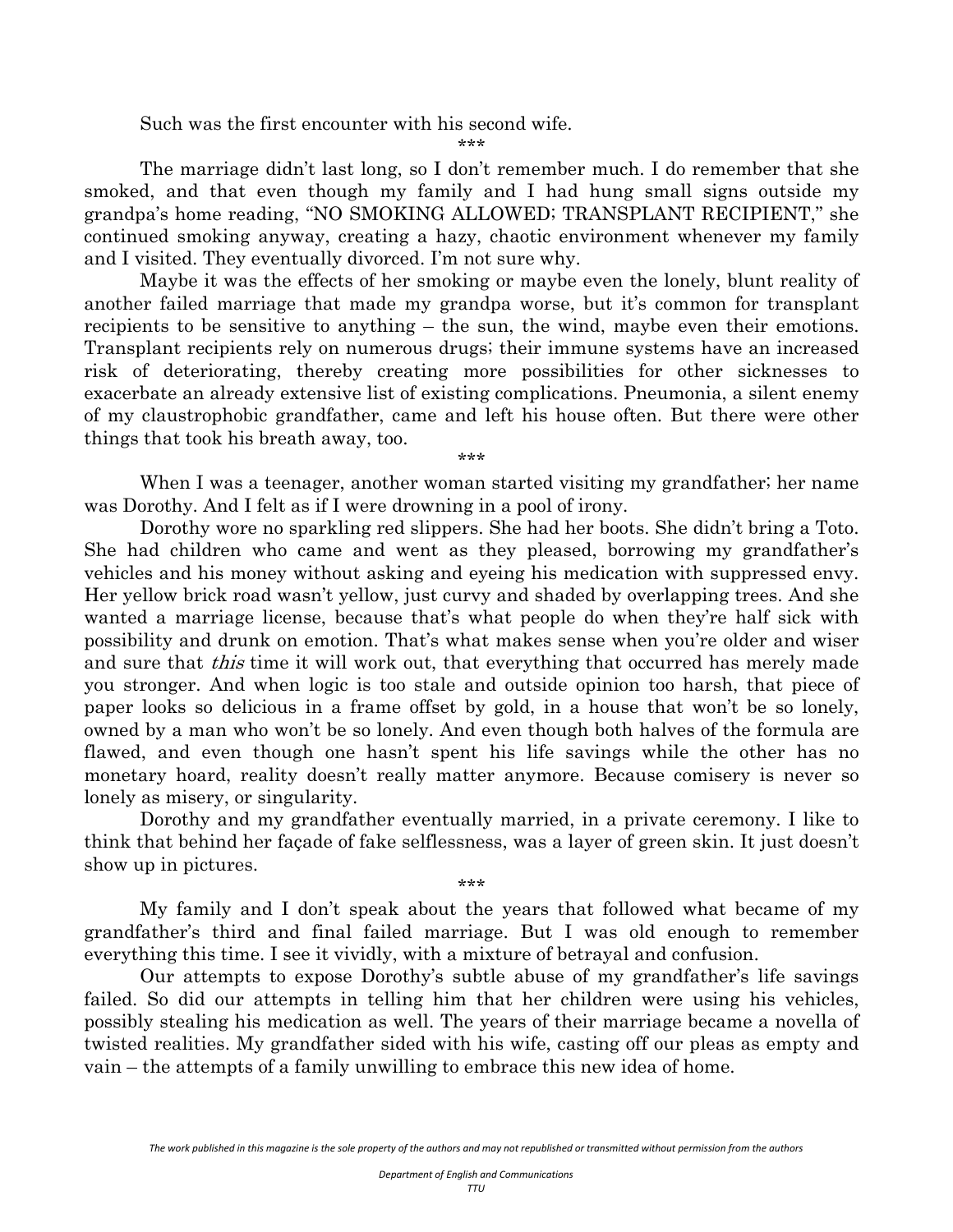The whole thing was sort of a like a coarse and gradual goodbye. My grandfather had always appeared stern, callused by a thankless childhood of farm work and unrelenting labor in adulthood. But this? It was probably the most difficult job he ever had – vindicating the ungreen witch.

 Despite my attempts to sound level-headed, I couldn't say anything because my word bank tends to run dry when conflict wraps itself up in my family. I guess I just wanted the ideal. My mom never answered my pleas for reconciliation. She stared out the window with an adult logic that couldn't mend, a mentality I didn't possess.

 Months later, while camping with Dorothy, my grandfather mysteriously fell down a cliff, breaking his arm and his collar bone. The fall affected him worse than it would have a normal person. His immune system had grown weak over the years – heart attack after heart attack, marriage after marriage. We abandoned our ill feelings and drove to the hospital, breaking speed limits and accepting Dorothy for what she was. Nothing more.

We asked the typical question. "Did you slip?" "I don't know." And in private: "Were you pushed?" "I . . . don't know."

 Eventually, my grandfather's kidneys failed completely, the fall acting as a brutal catalyst for his slow descent into deeper fragility. He was put on dialysis, and the cleansing valve needed for his procedures was installed in his arm, the one that had not been broken. It left a cruel, vertical scar, much like the one on his chest. He went three times every week to have waste removed from the installed valve, despite the fact that he became increasingly weak, losing weight as well as confidence. One of the things I remember most, which was oddly one of the last memories I have of her, was Dorothy's insistence that my grandfather sign a "do-not-resuscitate" form. He was lying halfconscious in a bed when she first made her suggestion known. I guess she couldn't keep up with a man becoming increasingly brittle and frail. We never told him of her request.

\*\*\*

 They got divorced pretty quickly. We try to keep her absent in our memories, and so far that's been surprisingly easy. We have what appear to be hundreds of family photographs, some recent, others old and broken. She's in very few, since we stopped taking pictures at about the time of their marriage. But even with the ones where she's in the background, smoking, and my grandfather is positioned more favorably for the camera's shot, I now look at her only as a blur, an unfortunate human watermark, neither good nor evil. Just grudgingly smeared into our own family story.

 The summer my grandfather became dependent on others was also the summer I got my first job. I stayed with him almost every day and night, becoming a fake doctor or a would-be nurse. Since he had trouble breathing, he kept the temperature of his house bearable so that his visitors and I wouldn't be uncomfortable. He kept his house at a stifling sixty degrees Fahrenheit.

\*\*\*

 I started college wanting to get away, to shut out the simplicity of a winding road and embrace whatever a university could offer. I could exhaust my experience so far with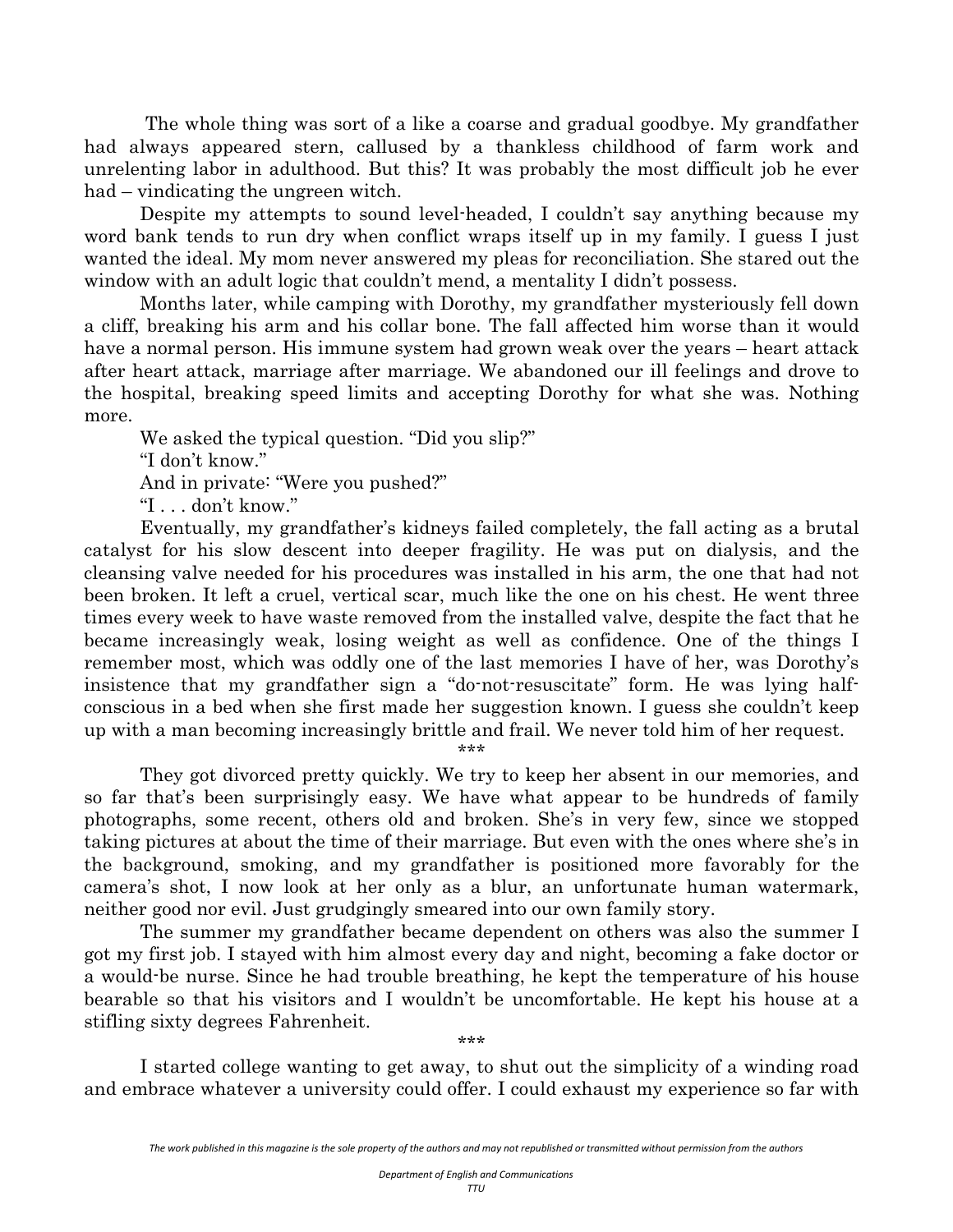a lot of memories, most of which are probably irrelevant to you, the reader. What matters is that I have them and that I made them. But of equal importance is the fact that I have memories that stretch through a curvy road to a community and to a people who still accept me despite my long absences – something I didn't expect. I've answered a lot of questions which needed answers. But not why I keep going back to my grandfather's town. There's really not a lot there, except old people and older houses. Fields, now empty. Gardens, now dead.

 My grandfather is one of those people. The last time I visited him was brief. I was thankful that I didn't have to stay as long as I did because I wanted to run away from the weak, nearly bed-ridden man who had taken the place of my loud and dogmatic grandfather. But I stayed, setting the plate of food I had brought him down on his dinner table and engaging in conversations about college, the future, and family – big ideas dissected by small people. I saw the list of his medication hanging on his refrigerator door, the names of all twenty pills written neatly in the sweeping cursive of my mother and her sisters. Under the morning section were fifteen names, none of which I could pronounce. Some had what I'm guessing were nine, ten syllables. Others were short, with few vowels. The remaining few were to be taken at night, their names equally confusing and just as unpronounceable. The breaks in our conversations were heavy. We didn't talk about the extreme unlikelihood that he would ever leave his house anytime other than an assisted drive to the hospital, where he would have pints of waste drained from his withered, robotic arm. He already knew.

 So I turned our attention, instead, to the gold colored dog outside who jumped on me as soon as I had shut the door of my car, causing me to nearly spill my grandfather's food on the ground.

 "I dunno where he came from," he said, shifting uncomfortably in his seat. "I got up the other day and told him to get. That didn't work, so I got my gun and shot at him four, five times. And that didn't work either."

 I laughed, picturing my grandfather on his porch with his crinkled, agitated face held close to the barrel of a gun long unused. He laughed, too.

"I guess I'll just let him stay. Damn, stupid dog. What kind is he?"

"Looks like a lab, I think."

I left shortly thereafter. On a good note, while he focused on the dog's vitality.

"What's his name?" I asked, shortly before closing the door.

"Duke."

"Do you still have your fingers?"

He laughed and said yes.

\*\*\*

At 3:27 A.M. on June 15, 2009, I woke up to the beeping and whining of my alarm clock. My family and I were going to Florida – only the second planned vacation we have ever taken together. I packed everything and anything I thought I would need, from dental floss to three or four bottles of allergy medication. And even though I would be wearing sandals the entire time, I threw in three pairs of socks. Just in case. But I also wanted to deeply ignore the fact that my grandfather had been admitted to Vanderbilt Hospital, a week before the thirteen year anniversary of his heart transplant.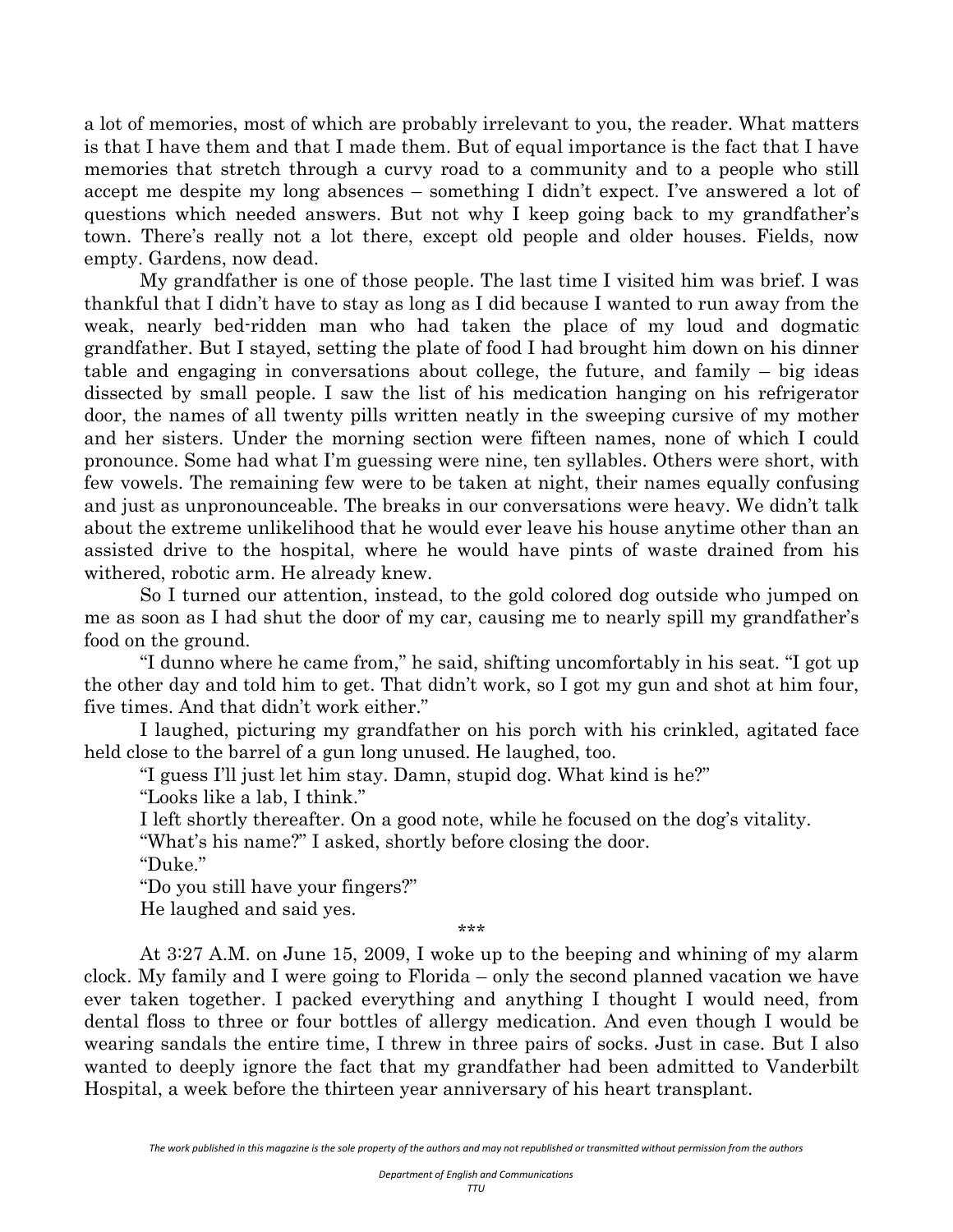So 3:27 A.M. came, loudly, and 3:35 A.M. came too – the time at which point our phone rang, louder than usual if that's even possible. I looked at the caller ID and read its unforgiving digital truth. My mother and I picked up the phone at the same time. I didn't say anything.

 The doctor was calm, well-rehearsed. "Mrs. Martin?" he asked. My mom affirmed that it was she. "We just wanted to inform you about the developments regarding your father. He had an *episode* earlier this morning, and CPR had to be administered. He wouldn't respond to any of our staff, but he's conscious now and his heart rate is normal."

 He continued to explain what he could, but even he wasn't so confident as to why exactly my grandfather's heart seemed to suddenly stop, like a scratched c.d. ending midsong.

"I'm sorry, ma'am. That's really all I know."

 He was lying alone in the intensive care unit, so when we arrived at the hospital, only two people were allowed to go see him. I waited my turn, thinking I would be welcomed by the man who adamantly hated hospital imprisonments as much as he did the stray animals that encircled his house. But I didn't see my grandfather. I saw a ghost.

 He had been replaced by a seemingly weightless, skeletal personification of death. He looked like a life-sized, ethereal figment, too morbid to be real, too real to be so morbid. He was bone, held together by sagging, blindingly white skin. And it was too much for me to take. The breathing tube jutted out of his mouth like a plastic sword, his eyes were coated by an armor of dried tears. Strange, alien machines kept him company with their beeping and occasional buzzing, and the tubes that jutted in and out of his skin seemed more like plastic, medical chains, entombing him within a gray, impersonal hospital room and to a bed that was not his own. He wouldn't acknowledge my words; I don't think he even knew I was there. And then the weight of my intentional absences dropped to my stomach and lay there, sloshing in a created misery. Oh my God, I thought. I repeated it over in my head until I forced myself to turn away. And then I repeated it again and again. I said it loudly in my mind, as if I were waiting for a deep, celestial voice to answer in a comforting baritone. My grandmother soon joined me. Weathered and beaten by time, she looked at her unresponsive past as it lay wrapped in thin, white blankets.

The whole thing seemed overwritten, like a forced novel played out in real life. After he became house-ridden, he refused to go to a nursing home. The idea itself was simply absurd in and of itself – a precursor to inevitable decease, the ultimate waiting room for the half-dead. My grandfather wasn't stupid; he was sick. His brothers encouraged nursing homes and assisted living intensively. My mother and my aunts disagreed, knowing that if there were any place he would ever want to leave the world that had for so long been harsh and unkind, it was home. We gave in to his experimental request, letting him stay there, at least until the inevitable time for change came. It came heavy and loud at 3:35 A.M.

He relies on IV liquid for food, and an ugly tube performs his breathing. His kidneys don't work, and he floats in and out of consciousness, unable to speak. To make ourselves feel better, we speak for him, and when we leave his room, we walk away on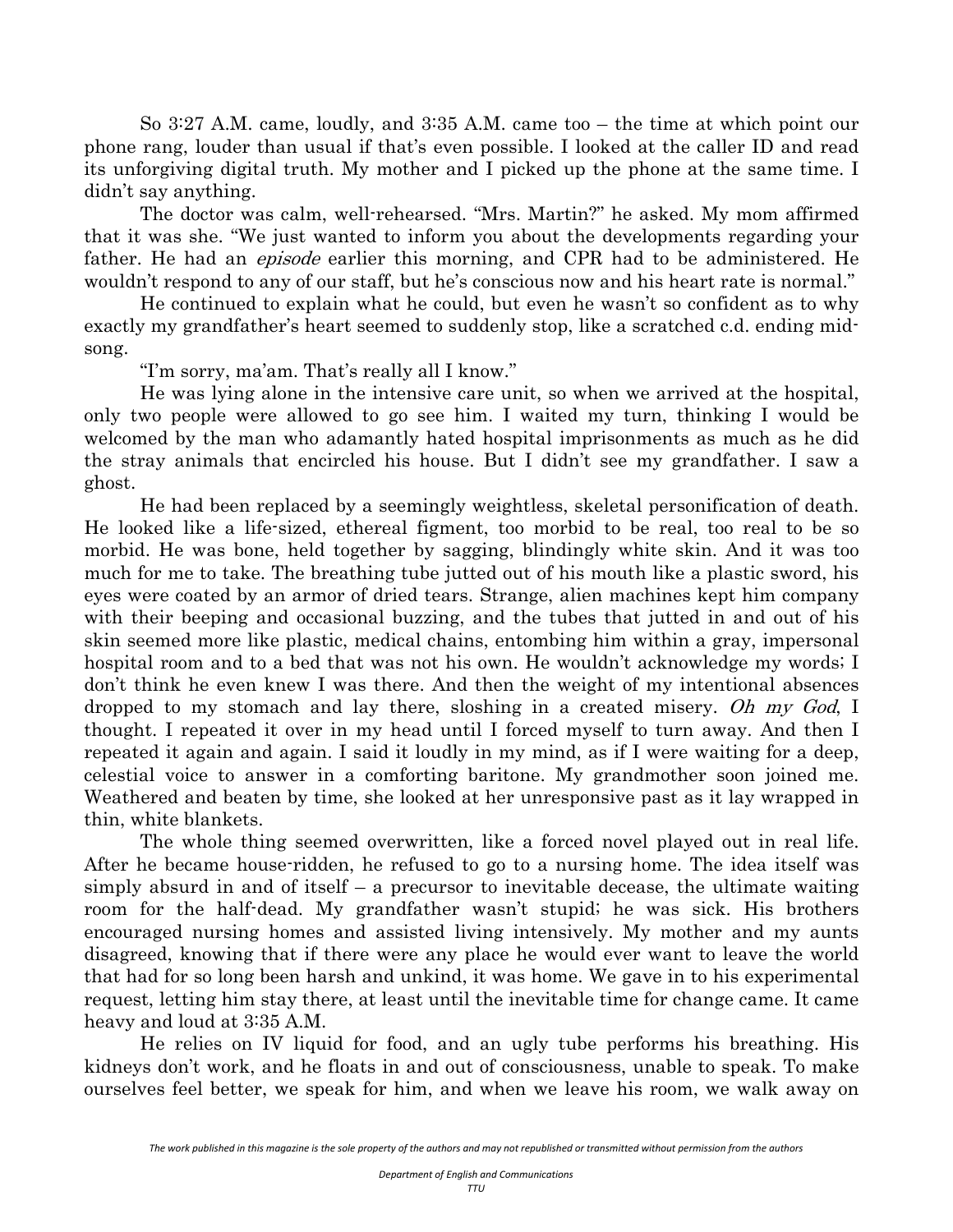empty optimism. When people hear his name, they assume either that he is dying or is already dead. My family and I wait in a Nashville hospital, thirteen years after that lackadaisical, maroon introduction. We sit locked away from a city bursting with life and rapidity. I notice how different people look when I'm walking on the streets: the businessmen and the urban hippies, the doctors and the college students. And then everything, everyone, blurs together when the elevator doors open to the waiting room layered in cheap, floral wallpaper. We read the same magazines, watch the same television, walk up and down the aisles, wring our hands, fall asleep, fall awake. Fall apart. It's really just the same story. He said he wanted to go home, before slipping soundlessly out of coherency, large, grey buildings blocking out the sky barely visible from his small and mundane window. We wait.

\*\*\*

 Initially, I grew to believe that my grandfather would cheat death again, like the other fifty or so times which now exist only as noble attempts of a man too in love with life. I grew to think that the essay you now hold would exclude what you expected from page one – his death. Walt Whitman once called it a "sweet, delicious" word. But I think he forgot to mention that it also has a bitter foretaste. The sweet part, I think, lies at the center, like a strange candy, layered away until a person cracks open the hard outer shell and swallows the rigid, soured reality. It's never easy to swallow.

My grandfather passed away on the thirteen year anniversary of his heart transplant. We opened the curtains and welcomed a sun which bathed his body and ours in a warmth that both the cheap coffee and the stale, grey room had failed to offer. His monitor displayed its flat line, as if it were some sort of ostentatious cyber-badge. A digital question mark neighbored his linear, lifeless lifeline. I guess the digital world doesn't accept death sweetly and deliciously, as we do. The computers and the monitors, faithful neighbors for many nights during many years, stopped their beeping and whining. They left death alone, ascribing to its abstractness an innocent and confused symbol. Later, we walked out of the room, and I left the curtains open. I give you the sugar-coated description. I've already swallowed the sour part.

I stayed with my grandmother that night, and I drove through Seven Knobs Road with the windows up, music blaring. *She looks so much older now*, I thought as she welcomed me into her house. When did this happen? Everything seemed too shaped and bent for his passing. I stopped reading the book I brought with me and turned over on the couch, trying my best to sleep. I got up for a glass of water and noticed the frail flowers sitting fragilely and lifelessly in a glass vase.

\*\*\*

So when I think about my grandfather's fall and his house, his marriages and his transplant, of horses and Western shirts and of June 24, I think of it all as a real myth, or something like it – too complex and unbelievable to be anything else.

For a long time he sat in his weathered and withering blue chair, watching Western reruns and deliberately avoiding the outside world, whose possibilities had long left him only when his body had betrayed him. There were few years when a woman sat beside him, filling the uneventful void of commercials with a talk and maybe half-interest that was not and could not be entirely reciprocated. There, in his house, in a created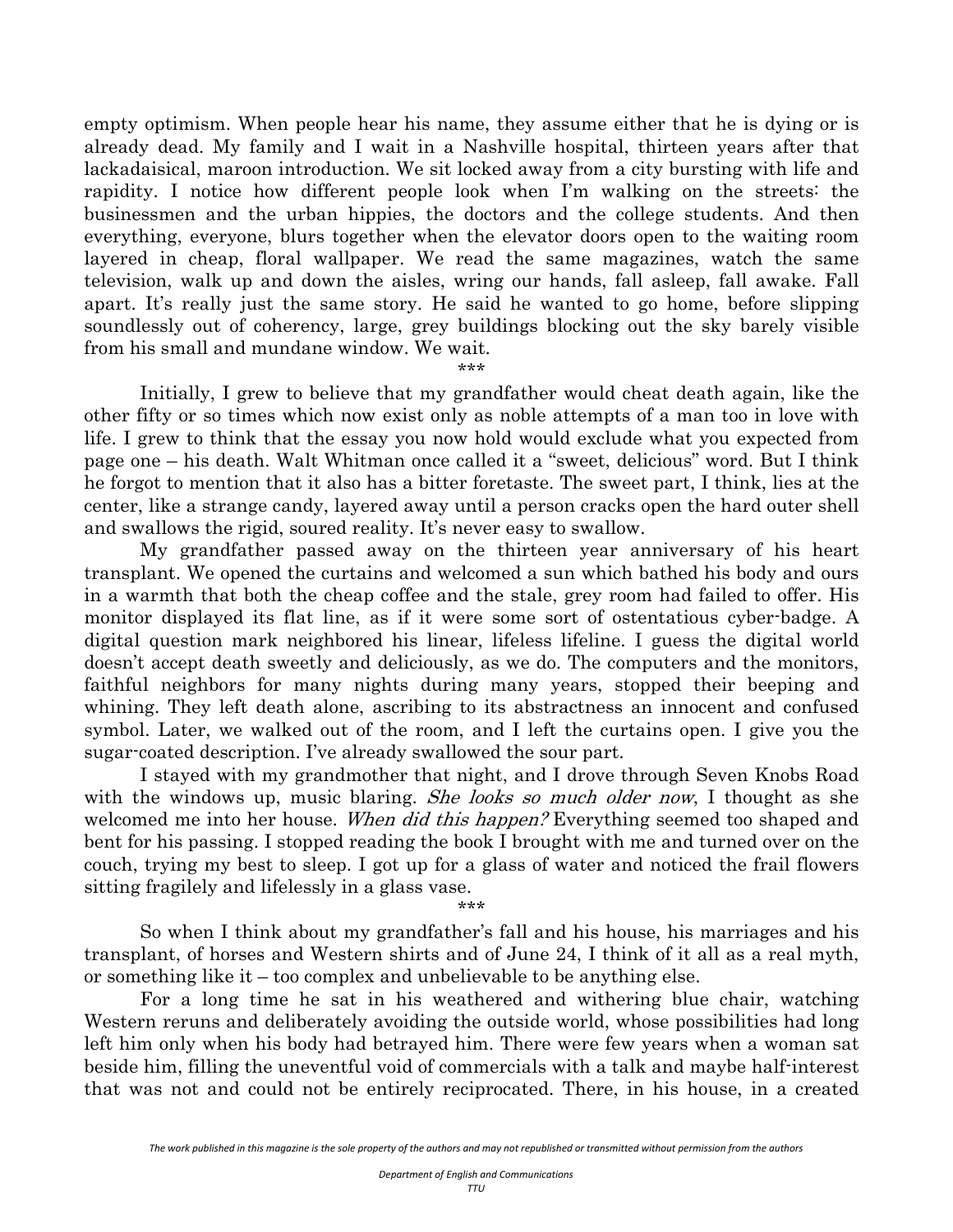edifice of loneliness and anecdotal refuse, my grandfather withdrew into himself, like a forgotten hermit, becoming ghost-like in a grave and indeterminable silence. His left arm acted as if it were a bastardized limb of symbolic betrayal; a long, vertical scar hid the imbedded machinery that made big and swollen the hard and darkened skin made brittle by the accumulation of years, the sad and unfortunate creation which is time. His chest shrank, making the scar of his surgery bright and big and unnatural. And the silent decay of his own life fed upon his mind like a parasite savoring its own created infection.

Had he the energy to do so, I imagine he would have raised his hands in a feeble plea to his newly discovered God, asking for a magical pill to diminish the loneliness of a foreign heart. Instead, he was left with the low, humming rhythm of an oxygen machine and a dinner table littered with bottles of prescription pills. And so, when I think of home, I think of many things – interstates and IV's, hospitals and houses. I keep my memories of my childhood, and of my grandfather, stashed away in crinkled, fading photographs, or locked away in my feeble prose. My grandfather kept his hidden and tucked away, or perhaps twisted underneath the caps of prescription bottles. He took his twenty daily pills, some the size of small erasers and others resembling large rocks, simply out of regularity. And much like my grandfather's relationship to his pills, I cling to my memories, to the idea that is home, because they keep me going, giving continuity to a life which offers few promises. And as much and as hard as I try to fight that savage cliché, I feel as if I'm drawn to it, not because it's true or because it holds any value, but because I wrestle, or did struggle, within myself to find clarity with the concept of home. There's no place like home. I try to fill the hole it leaves with specificity, and with meaning.

So I think that's why I keep driving through Seven Knobs Road. Few trees have fallen, few houses been built, and the community still echoes the simplicity that I have come to know and crave and love. My grandfather's house remains as beautiful and as well-kept as the day we finished building  $it - a$  gross contrast to the feeble occupant who was once inside. He often talked about the past as if it were a treasured heirloom – a touchable, tangible abstract. And I listened, too, knowing I could never rewind into that strange and otherworldly past, no matter how much I wanted. We were bound by stories. That's really the whole of Seven Knobs: stories and people. And when I think of both, I keep my grandfather and his story as my own little cliché – a response of which only I am fully conscious. I hold it, strongly, and I keep struggling with images and the past and my words. My grandfather struggled, too; he worked the past like a puzzle, picking up his memories and fitting them into a bigger picture, hidden away and cloaked in secret, beautiful anecdotes. And, whether my optimism be a product of my naiveté or of a strong intuition, I like to think, that he smiled as well, when nobody was looking, so as to avoid unnecessary explanations of a hidden joy. I like to think that he finished the puzzle.

Time is still a little too cruel to the community. Self-built houses betray their owners and rust and grow weak with old age and exposure as rapidly as do their owners. Animals are bought, raised, and sometimes wander into the recesses of the nature which stands like a silent and half-defeated embodiment of what used to be, way back before people created the road that twists and turns and doesn't make travel any easier than the family histories which complicate. And even when some die, the community adopts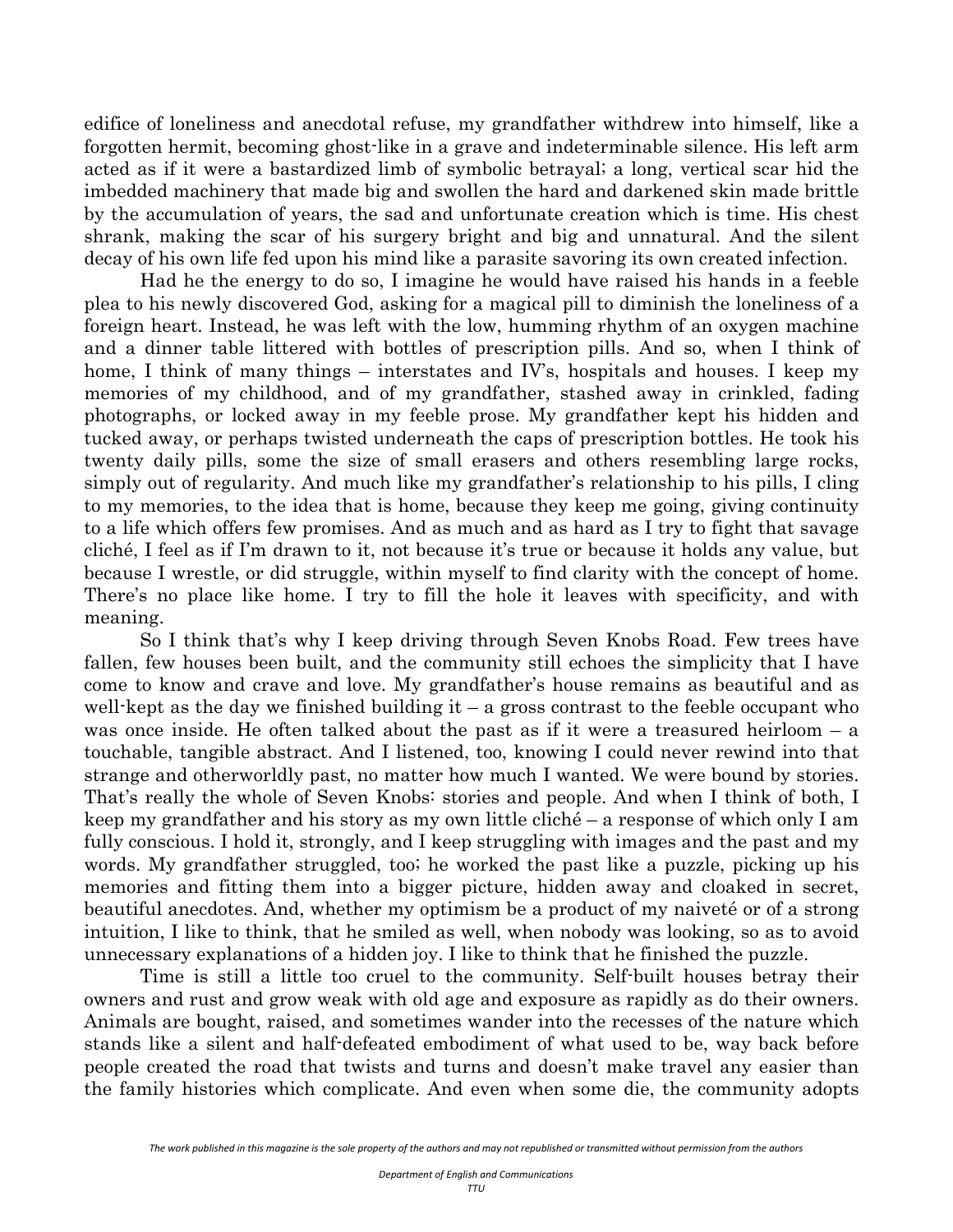that sorrow as its own and very quickly tucks it away because convenience and reality wrestle together in constant and infinite conflict. That's the way of things. The people pick up the pieces, and then they make something with what they have left. They, like my grandfather, my grandmother, whoever is even left, walk with feet caked with a gilded and tainted web of beauty and misfortunes. That's what's left: stories. Everything else is dying, slowly, and in the process, other people, if they're lucky, get glimpses and rare views of something – a town, a story, a person – which is iridescent only there. Because the outside world forgets to slow down, to uncomplicated, to remember. And even if the community does die, only after its human constituents acquiesce to the meticulous ticking of time's clock, the fight was good. I remember it.

I keep driving through the road so that I won't forget.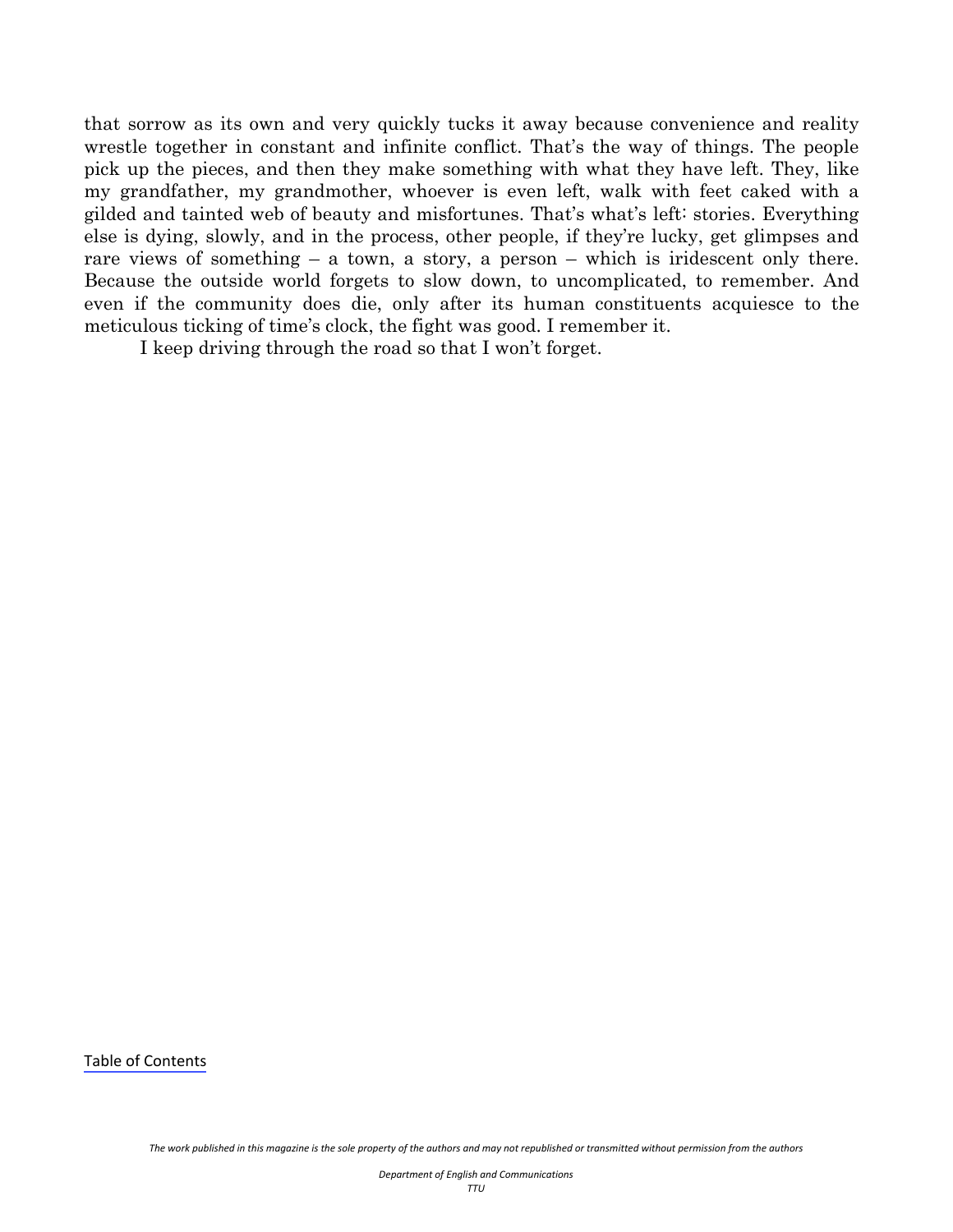#### <span id="page-51-0"></span>**Curiosity Killed the Cat Callie Milburn**

Was it playing when curiosity killed the cat? I must know. How and why? Was it, perhaps, the cat was black, bad luck? Licking old age? Was it preying? Dying to know where cat ghosts go once they die life number nine? Ate seven mice and paid? Dearly beloved we are gathered here today to remember the cat. Was it crossing the road to get to the other side? Did it cross a chicken on its way out? Inside? Down under? Where was it when curiosity killed it? I wonder sometimes. And I get caught up in the wrapping and forget about the present. I wonder. Was it out of its mind? In good company? Maybe over the hill? Beyond the mountain seeing what it could see? But all that it could see was the other side of the… what? What did it see? A seashell? A sea shore? Did it drown at sea? Swallow its pride? For whom?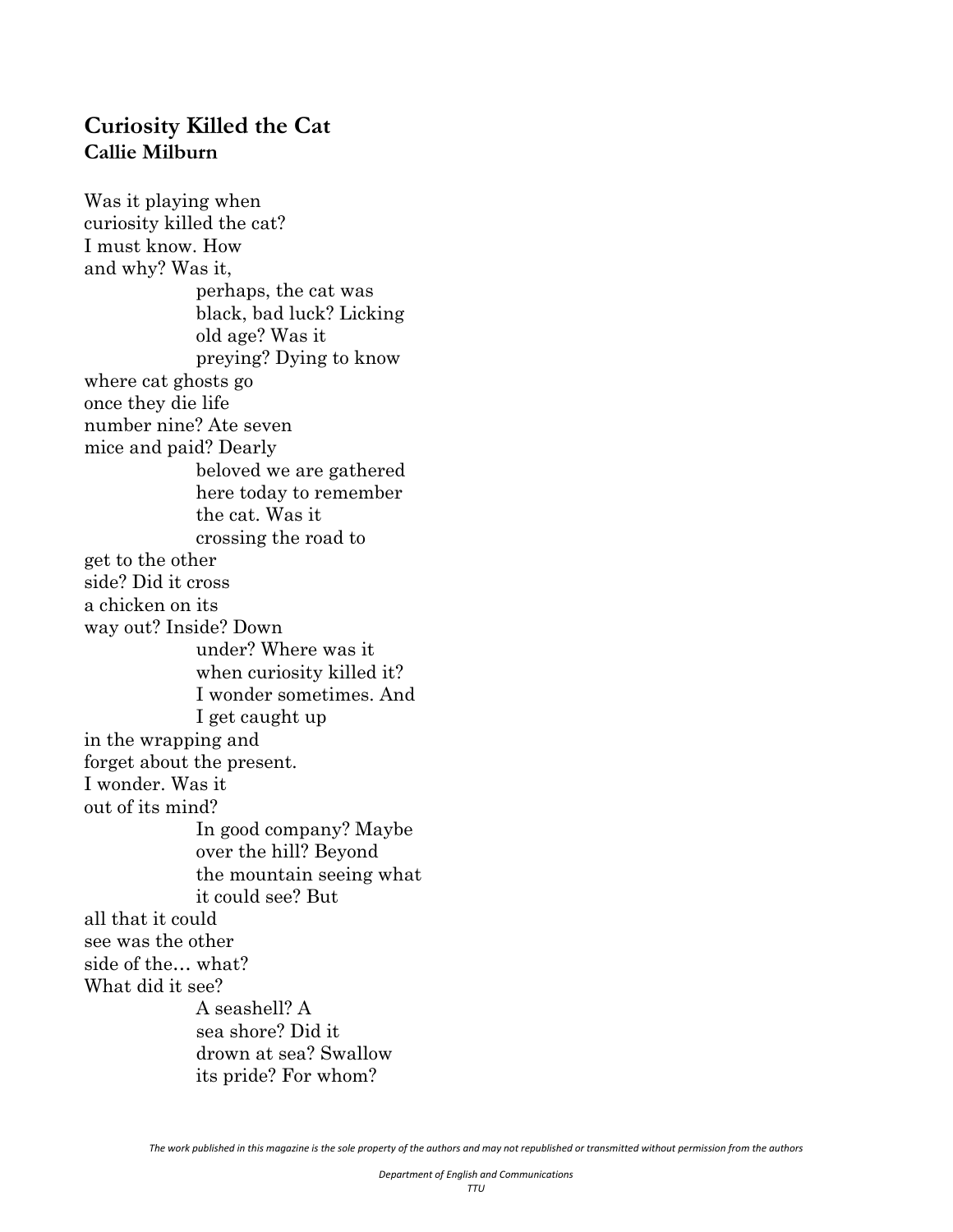Did it give a damn? Did it give two? Have a heart attack when curiosity struck? Did it finish its supper, the last meal? Was it dead meat? Did it regret being at the wrong place at the wrong time? Or was it right? Was time like it is now? Was it alone? Starving for attention? Or did it love the spotlight? Was it ruthless, maybe a glutton for punishment? Was it a pet? With a name? Like mine? Was it already one foot in the grave? Was it arching its back? Breaking dawn with yellow eyes? I wonder, was it the cat who wondered, in so much wondering, was it worth it?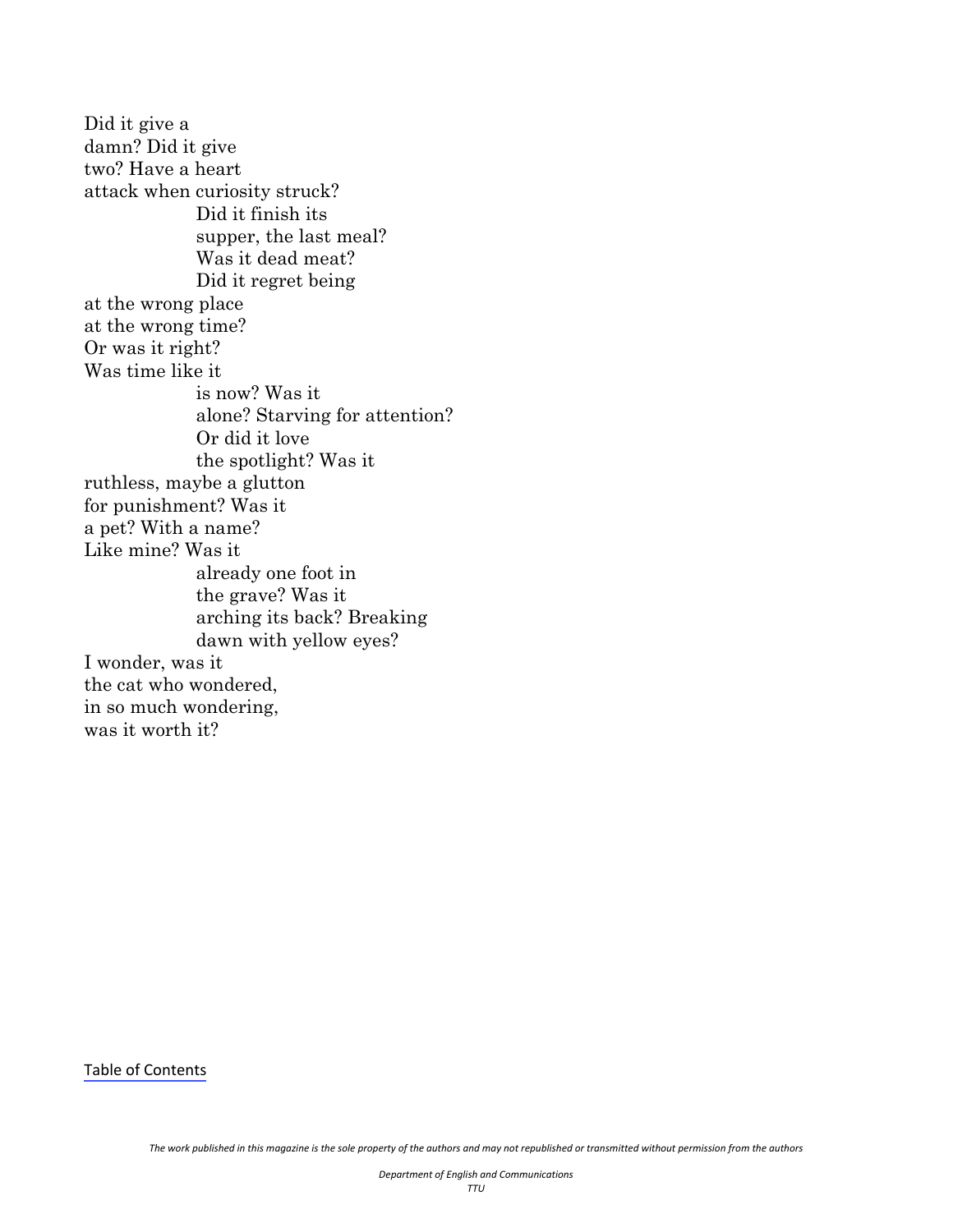# <span id="page-53-0"></span>**Helpless Jerry Nash**

You tried to explain the silence During my darkest days No calls, no letters You said you felt helpless Didn't know what to say I understand helpless We are well acquainted

Helpless is… Watching your wife sleep, unable to get up Missing the best years of the children Watching her Struggle to move Struggle to think Struggle to remember Watching her year after year after year Until you can't even remember when

Helpless is… Sitting alone at the hospital While they run useless tests Brain scans and spinal taps Tests you can't afford Using a credit card for the first time to buy groceries Eating Lipton soup alone in the room As she lies flat on her back Not realizing that this is only the beginning

Helpless is… Staring into the face of your child Nine years old and screaming in pain and fear Screaming in spite of the morphine Screaming through doctors' worried whispers Pain the legacy of a botched surgery Gripping her hands as she screams: "Make them stop, Daddy!" Staring in her eyes Searching for words to calm the fear Ease our pain

Helpless is…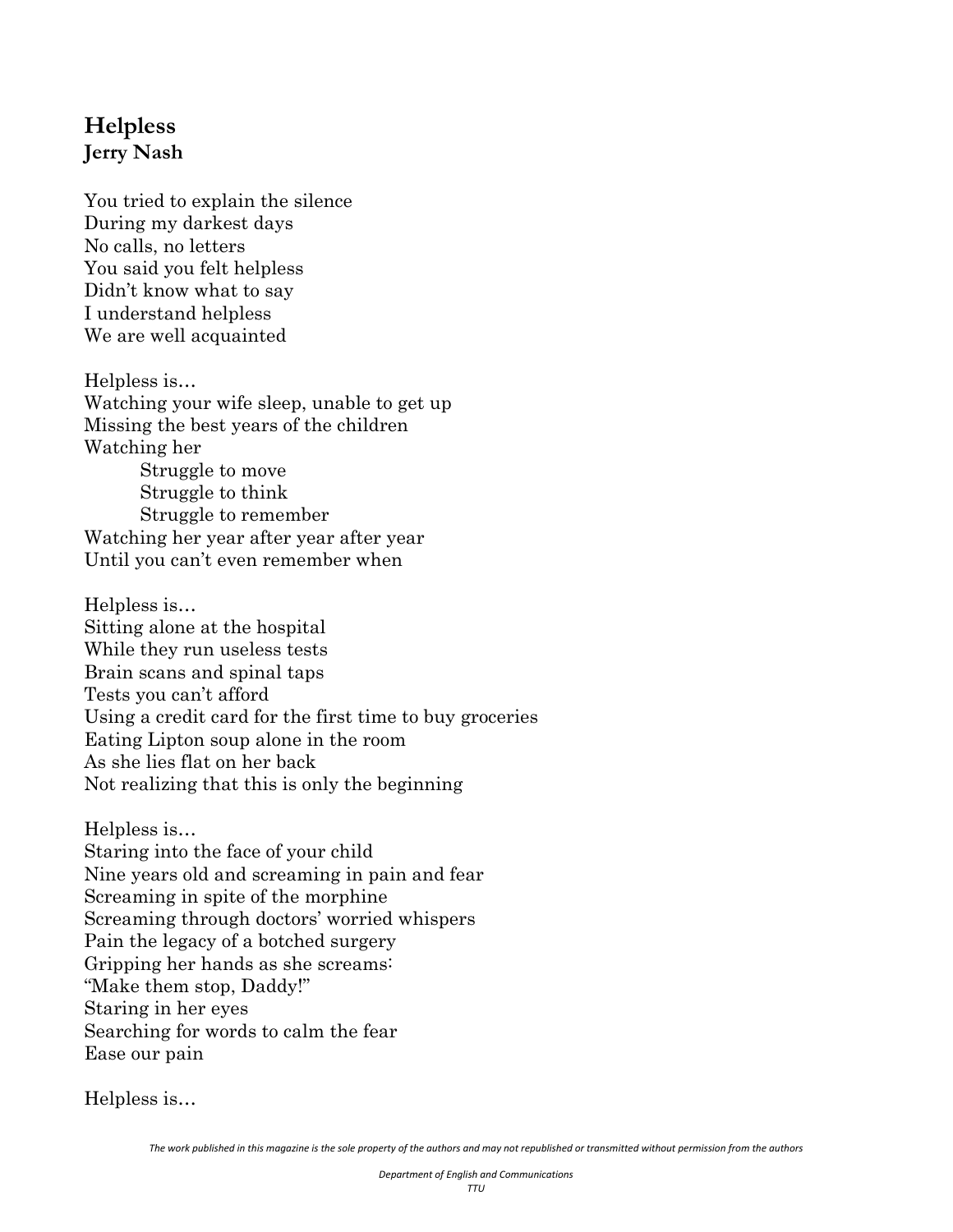Sitting in rehab while she learns to walk again While she learns to use a foot she'll never feel Watching a wound heal day by day Knowing that wounds leave scars

Helpless is… Listening to her stories Of teachers fussing As she falls asleep in her wheelchair As she fights the drugs that keep the pain manageable As she struggles to be the best in her class Of classmates taunting It can't be that bad Stop faking to get attention Of friends who soon quit calling Uncomfortable with real pain

Helpless is… Holding your seven year old Hand on her chest Feeling her heart racing, throbbing Rubbing her back to ease the pain Watching her wake exhausted day after day Strapping on the heart monitors More hospitals, more tests, no more answers Hearing "Rub my back, Daddy" night after night

Helpless is… Each night room to room Holding a wife, daughters, one by one As they cry themselves to sleep Rubbing a back, a foot, a neck Pain that won't ease Tears that won't cease Night after night Days, weeks, months, surgeries, viruses, years

Helpless as they cry Helpless as they hurt Helpless as she loses her job Helpless as you're told to find a cure Helpless as you lose your house Helpless as you lose everything but each other Helpless to stop the voices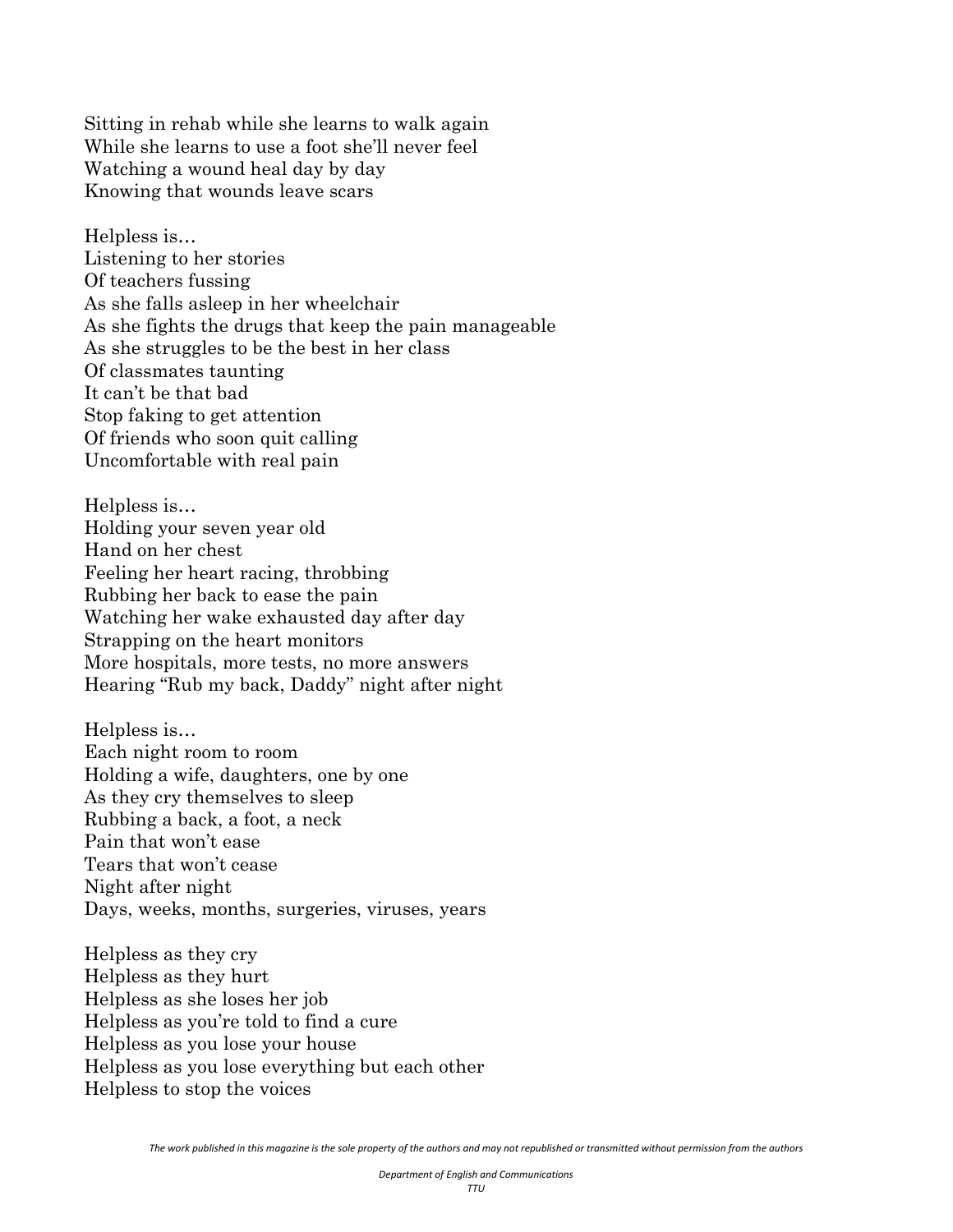That rage, accuse, condemn God have mercy, Lord have mercy… Helpless in the silence Helpless in the silence

Yes, I understand helpless We are well acquainted